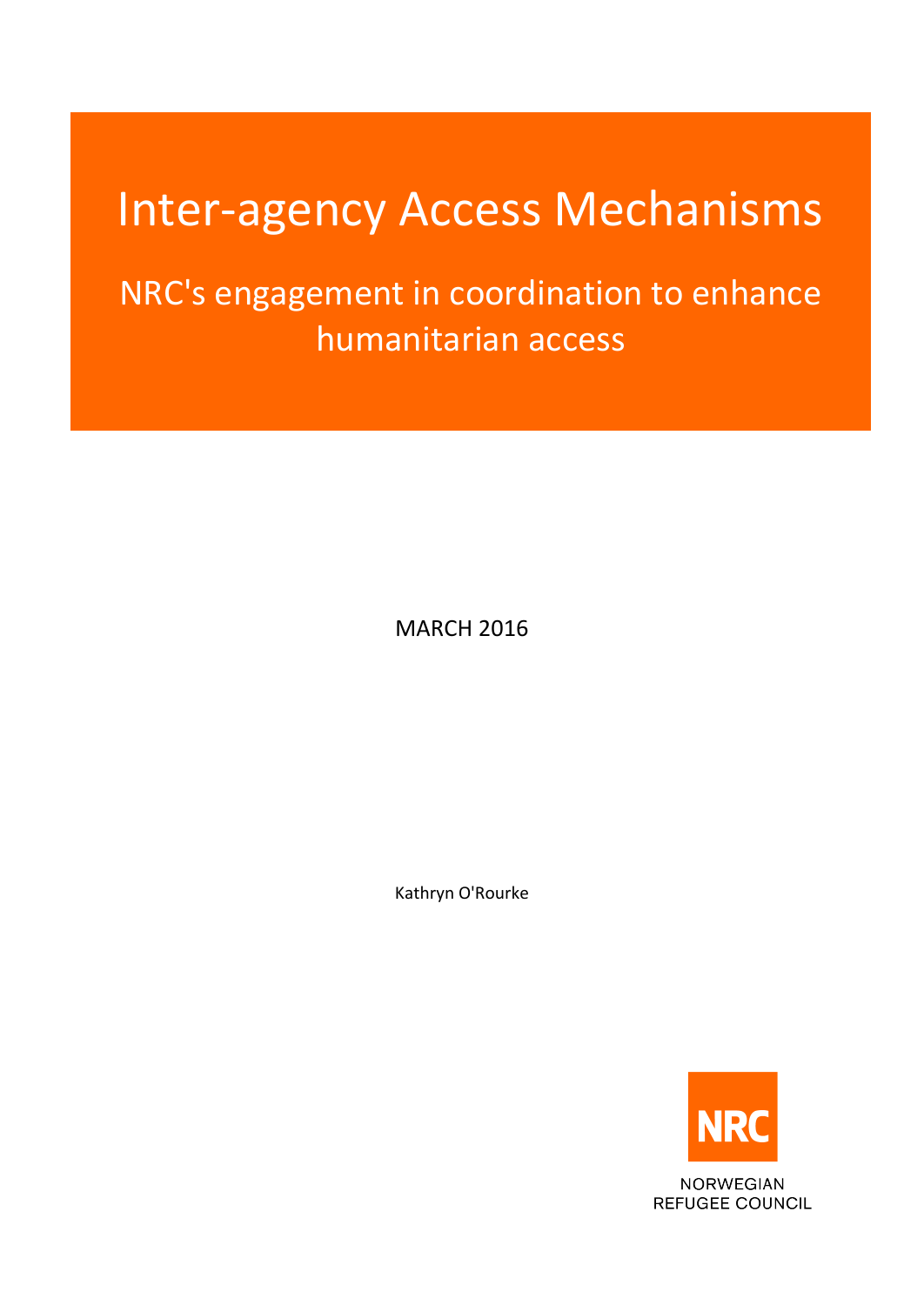## Executive summary

Securing and maintaining humanitarian access is critical to the work of the Norwegian Refugee Council (NRC). Increasingly, humanitarian agencies responding in complex, conflict-affected contexts recognise the benefits of coordination to promote access. NRC commissioned this review to make informed decisions on whether and how to engage in different joint access mechanisms, what mechanisms to advocate for, and who would be best placed within a country team to represent NRC in different fora. To understand how humanitarian access coordination mechanisms are functioning in practice, initiatives in Afghanistan, the Central African Republic (CAR), Somalia and South Sudan were studied in depth.

## **Main findings**

Coordination is essential for the humanitarian community to establish, maintain and extend access in a global context characterised by escalating risk, protracted conflict and increasing needs. However, there is no one-size-fits-all approach to access coordination that will reliably yield effective outcomes in the range of humanitarian contexts in which NRC operates. Developing and advocating for tailor-made approaches, which include both formal and informal initiatives, as well as mechanisms exclusively for NGO coordination, is most likely to promote open information sharing and effective collaboration.

## **Key recommendations**

NRC needs to strengthen its investment in joint access initiatives and encourage other humanitarian agencies to engage. NRC is well placed to initiate and lead NGO-specific coordination mechanisms and should take responsibility for influencing reform in UN-led initiatives to achieve better access outcomes.

#### **Ensure appropriate and adequate resources are available for access coordination:**

- Dedicate financial resources towards access;
- Decide which team members will lead, and contribute;
- Empower staff by clarifying organisational policy, positions and 'red lines';
- Ensure that team members understand and apply the core humanitarian principles to their work;
- Foster organisational culture that promotes frank access dialogue.

#### **Advocate for, and invest in, coordination structures tailored to local operating contexts:**

- Engage proactively to establish, strengthen and influence access coordination mechanisms;
- Accept the need for parallel initiatives in conflict-affected contexts, including NGO-only groups;
- Advocate against the adoption of an overly prescriptive coordination structure;
- Develop and share practical guidelines and tools for access coordination.

#### **Set concrete objectives and demonstrate the added value of coordination:**

- Agree on what initiatives can practically achieve;
- Encourage collaboration and challenge competitive cultural dynamics;
- Highlight concrete outcomes to demonstrate the benefits of inter-agency coordination;
- $\cdot$  Promote learning as widely as possible.

#### **Identify the limitations of formal access coordination mechanisms in each context and invest in complementary strategies to enhance access:**

- Pursue opportunities to collaborate on access issues informally and build ad hoc networks;
- Establish trusted links between informal and formal access mechanisms;
- Include national NGOs in access coordination.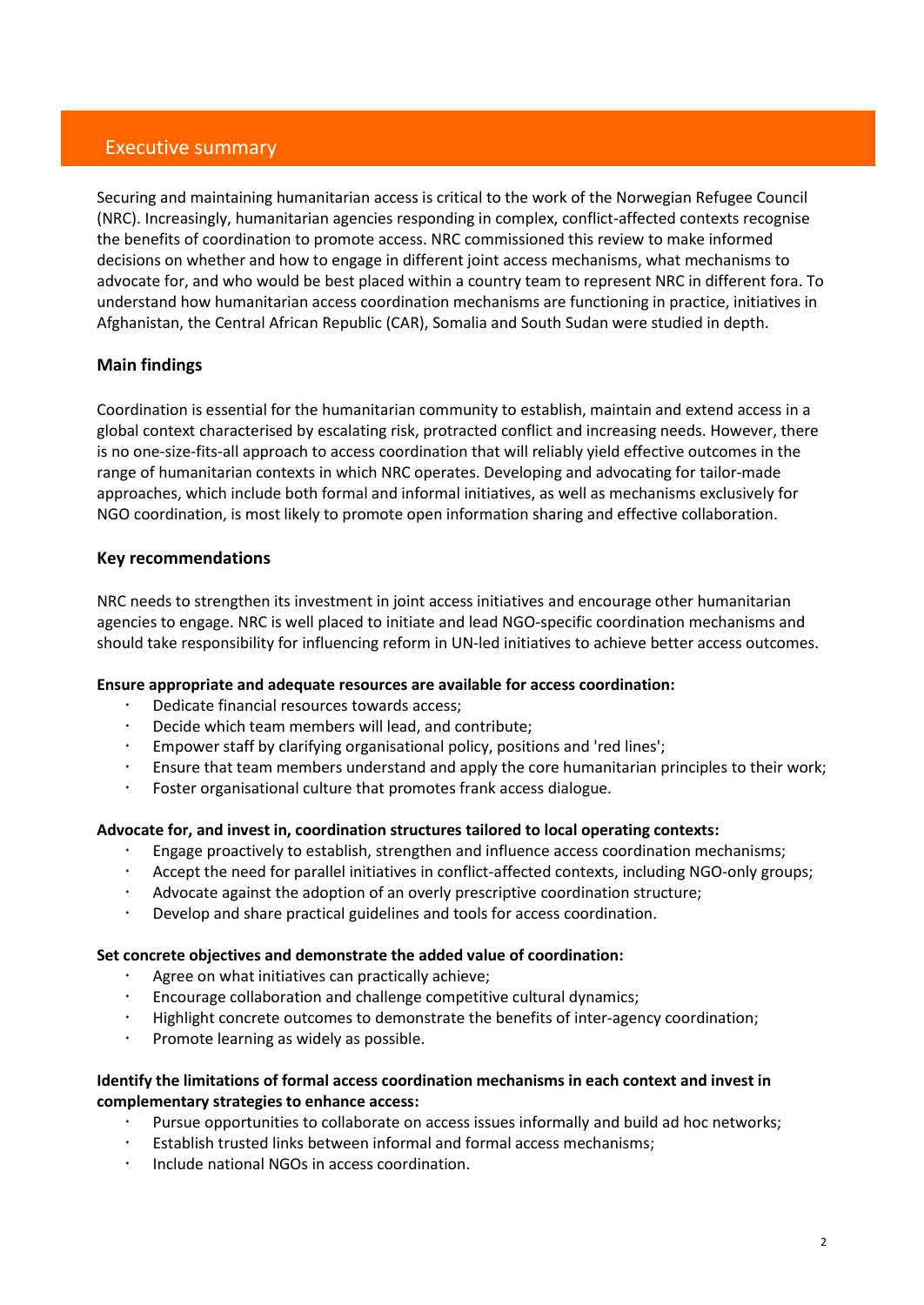# 1. Introduction

## **1.1 Background and objectives of the study**

#### **Access and humanitarian assistance**

Globally, humanitarian needs have reached an unprecedented scale, driven by dramatic escalation in armed conflict, the increasingly protracted nature of crises, rising state fragility and the highest levels of displacement recorded since the second world war. The UN predicts that 87 million people across 37 countries will require humanitarian assistance in 2016 and has appealed for more than USD 20 billion to meet their needs (OCHA 2016d).

While the international humanitarian system has grown and evolves to try to respond more effectively to critical needs, humanitarian space is shrinking as a result of the proliferation of obstacles facing actors trying to deliver assistance and communities seeking aid. Humanitarian access is constrained by a range of factors, including limited resources, poor infrastructure and geographical isolation, but the most common and intractable challenges now facing humanitarians come from conflict, violence, and the politicisation of aid. As most major humanitarian crises now involve armed conflict (ALNAP 2015, OCHA 2016g), access impediments are increasingly preventing assistance from reaching people in need and making delivering aid more perilous (Egeland, Harmer & Stoddard 2011, Humanitarian Outcomes 2015a). The core humanitarian principles that provide the fundamental foundations for humanitarian action are increasingly compromised as agencies try to balance escalating risks to their personnel and assets with the imperative to save lives and alleviate suffering.

#### **Access coordination**

Humanitarian agencies seek to address access challenges by establishing and maintaining robust acceptance for their programming in the communities in which they work. Principled, transparent, accountable and high quality humanitarian action is considered a crucial foundation on which actors can negotiate access with communities, authorities, and parties to conflict. Coordination enhances effectiveness of humanitarian response and improves efficiency by reducing duplication. It is embedded in key quality and accountability frameworks guiding humanitarian action, including the Core Humanitarian Standard for Quality and Accountability (CHS) (2014) and the Red Cross and Red Crescent Code of Conduct (CoC) (IFRC 1994). Increasingly, humanitarian agencies recognise the benefits of working together specifically to promote access (CDI 2014).

The United Nations Organisation for the Coordination of Humanitarian Affairs (OCHA) "has a vital role in facilitating and coordinating humanitarian agencies' efforts to establish and maintain access, and to overcome factors that inhibit access" (OCHA 2010, p.2). While OCHA's role is mandated in international humanitarian architecture (IASC 2015), the politicisation of aid and integration of political and humanitarian agendas in UN missions complicate humanitarian access issues in conflict-affected contexts. Consequently, other coordination mechanisms are needed, particularly among NGOs, to promote safe access to humanitarian assistance, and protect the lives of people in need and aid workers.

#### **NRC's engagement in access coordination**

As a leading humanitarian NGO, access is critical to the NRC's work. Without safe and unimpeded access, NRC's ability to deliver assistance to, and ensure the protection of, those in need is compromised. This issue is most acute in the hardest to reach locations and in contexts affected by conflict, where NRC prioritises emergency response. Acknowledging the significance of humanitarian access to its work, as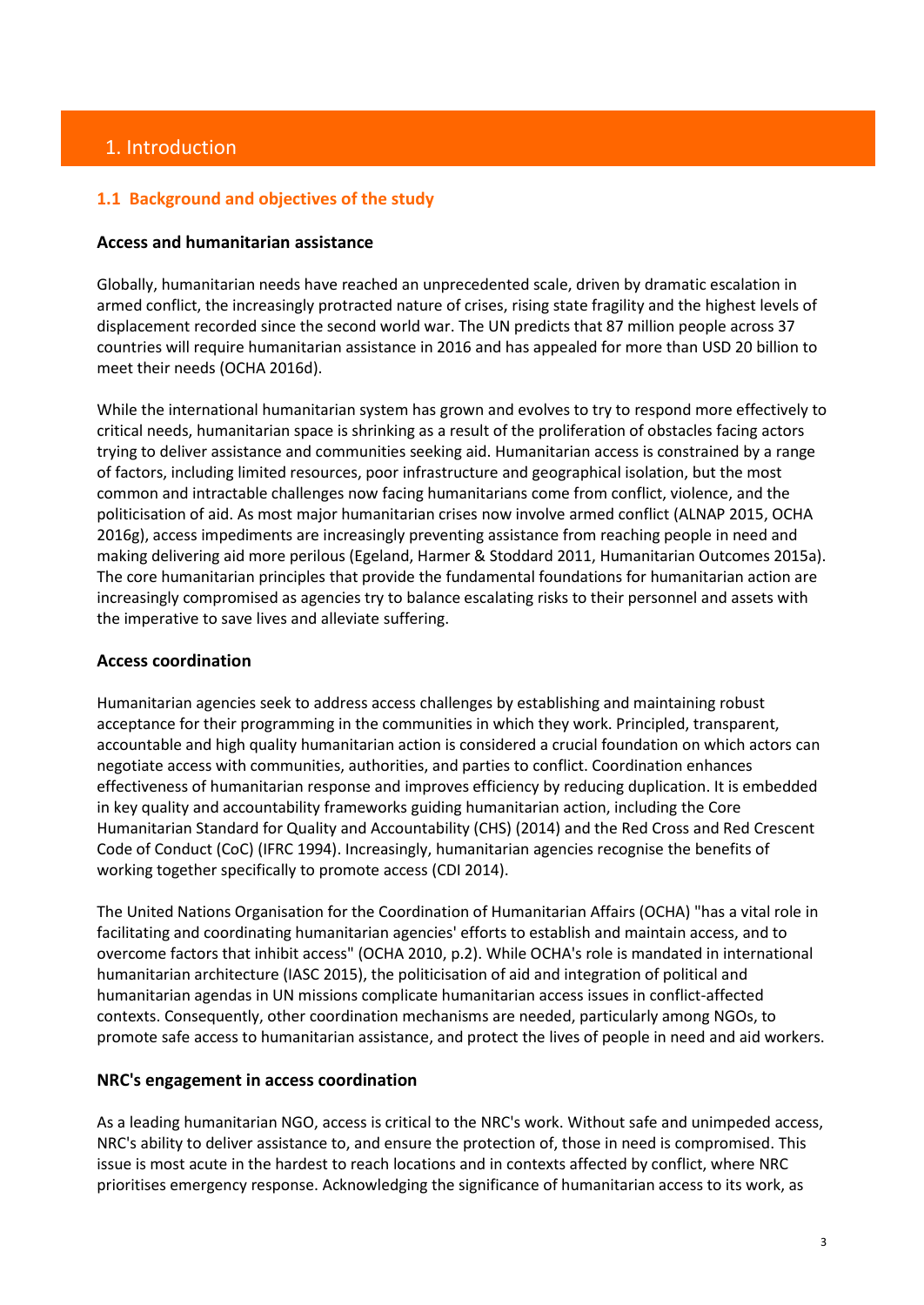well as rising challenges to securing access, since 2010 NRC has deliberately invested in efforts to improve access - operationally, programmatically and through policy advocacy. One strategy that NRC has employed to enhance humanitarian access involves strategically engaging with inter-agency coordination initiatives. These include formal and informal groups, some comprising NGOs exclusively, while others include, or are led by, United Nations (UN) agencies, most notably OCHA. NRC commissioned this review to make informed decisions on whether and how to engage in different mechanisms, what mechanisms to advocate for, and who would be the best placed within a country team to represent NRC in different fora.

# **1.2 Methodology**

## **Approach**

This research was undertaken to review NRC's engagement with joint initiatives to further humanitarian access, particularly focusing on complex, conflict-affected operating contexts. It seeks to assess the effectiveness, efficiency and impact of inter-agency humanitarian access initiatives in order to enable NRC to make informed decisions about how best to invest resources in future to enhance access and positively influence policy. The study was conducted as part of NRC's global work to improving humanitarian access, supported primarily by the Norwegian Ministry of Foreign Affairs (NMFA) and the UK Department of International Development (DFID).

Employing a realist methodological approach (Pawson & Tilley 1997, Westhorp 2014) the review sought to explore the complex interaction between contextual factors, organisational approaches and individual reasoning to understand how, where and why interagency access coordination mechanisms function across different humanitarian contexts. Qualitative data derived primarily from semi-structured interviews were collected and analysed. This was complemented by relevant literature on humanitarian principles, constraints and access, as well observational data from the author's professional experience. Appreciative enquiry (Elliott 1999) techniques were used to focus the literature review and interviewees on identifying positive factors contributing to success and highlight examples of best practice. Gap analysis processes were used to draw out approaches informants believed would improve outcomes.

## **Key informant interviews**

Semi-structured interviews were chosen to facilitate open discussions encouraging critical reflection, frank disclosure, and constructive recommendations for improvement and reform. 42 stakeholders were interviewed, providing insight into eight critical humanitarian contexts - Afghanistan, the Central African Republic (CAR), Colombia, the Democratic Republic of Congo (DRC), Iraq, Somalia and South Sudan and Syria - four of which were studied in depth. The principal participants were senior NRC staff in management, policy, security, and protection roles. Other key stakeholders interviewed included humanitarian professionals from UN agencies, particularly OCHA, donor agencies, including ECHO, relevant non-governmental organisations (NGOs) such as Action Contre La Faim (ACF), the Danish Refugee Council (DRC) and the International NGO Safety Organisation (INSO), representatives from national NGO coordination bodies, and researchers investigating humanitarian access.

# 2. Access coordination case studies

To understand how humanitarian access coordination mechanisms are functioning in practice, four countries were selected for detailed analysis - Afghanistan, the Central African Republic (CAR), Somalia and South Sudan. All four countries are affected by large-scale, complex emergencies and characterised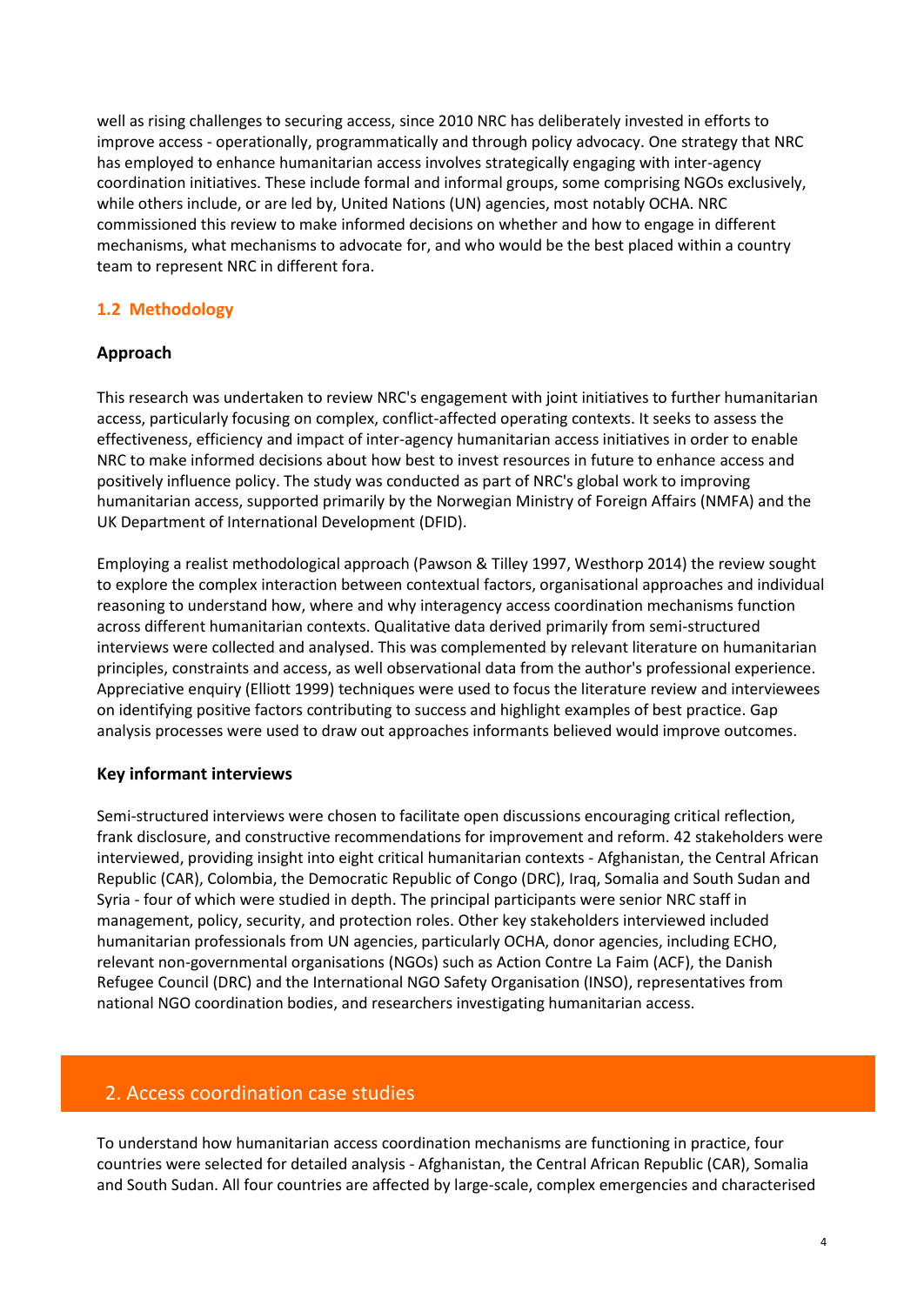by protracted conflict, extremely low development indicators, and fragile governance. International presence in these contexts is long-standing, the humanitarian situations in each are classified as severe and are expected to deteriorate further in 2016 (ACAPS 2015), and all are priority operations for NRC.

# **2.1 Afghanistan**

## **Humanitarian context**

The war in Afghanistan is now in its fourth decade. After the 2014 drawdown of international forces and the end of NATO's formal combat mission, conflict intensified in 2015 (Ali 2015, Amiri 2016, Osman 2015). The impact on the Afghan population continues to increase every year, with a record high 11,002 civilian casualties documented in 2015 (UNAMA 2016). Afghanistan is also highly vulnerable to natural disasters. 30 per cent of the population are in need of urgent assistance in 2016 and 70 per cent living in chronic poverty. 1.57 million people are classified as severely food insecure and require emergency relief, with a further 7.3 million moderately food insecure (FSAC 2015). A range of indicators highlight an increasingly frustrated and fearful population. More than 2.4 million registered and 2.4 million undocumented Afghan refugees live in neighbouring Iran and Pakistan (IOM 2015a) and 1.1 million Afghans are internally displaced (UNHCR 2016c). Despite rising needs, large parts of the country are increasingly inaccessible to the humanitarian community. Afghanistan is consistency ranked among the most dangerous contexts for aid operations, recording the highest number of attacks on aid workers globally since 2011 (Humanitarian Outcomes 2012, 2013, 2014, 2015).

## **Strengths and weaknesses of current approaches to access coordination**

Access coordination has a relatively long history in Afghanistan's humanitarian and development context. A number of formal joint access coordination mechanisms have been established, with two currently operating. Notwithstanding the high staff turnover experienced in the Afghan aid sector, many of the same organisations and individuals tend to comprise the core participants in these access groups, although they have different facilitators and donors.

The first formal inter-agency group to work explicitly on access issues was the Conflict Sensitivity in Afghanistan (CSA) working group. Revived in 2013, the CSA aimed to raise awareness of and promote conflict sensitivity approaches to aid delivery in Afghanistan, at a time when humanitarian and development space was contracting. The group sought to better incorporate conflict sensitivity into humanitarian and develop action in Afghanistan to improve practice and enhance outcomes. CSA's work was grounded in the Do No Harm framework (Anderson 1999, OECD 2009) and widely agreed conflict sensitivity principles (Zicherman 2011). Defining themselves as a "community of practice" (CSA 2013, p. 4), the group developed a concise Terms of Reference (ToR), agreed on basic principles and identified priority issues, including access and actor mapping. The most recent steering committee included representatives from the Swiss Agency for Development and Cooperation (SDC), Deutsche Gesellschaft für Internationale Zusammerarbeit (GIZ) and The Liaison Office (TLO). Despite a membership of up to 30 agencies including NRC, less than ten members participated regularly. Although national NGO engagement was encouraged, with the exception of the Swedish Committee for Afghanistan (SCA), Afghan voices were apparently not pronounced. National NGOs advised the facilitator that they did not see the relevance of international NGO discussions about access to their own work, so withdrew.

CSA developed background documents analysing the access issues facing aid agencies in the Afghan context, practitioner access guides and reviews of lessons learned from other contexts, but not all of these resources were completed, or widely distributed. The group developed a set of access principles for assistance in Afghanistan, to be used as a foundation for aid programming, as well as in advocacy towards parties to the conflict to improve safe access, agreed by 18 member organisations, including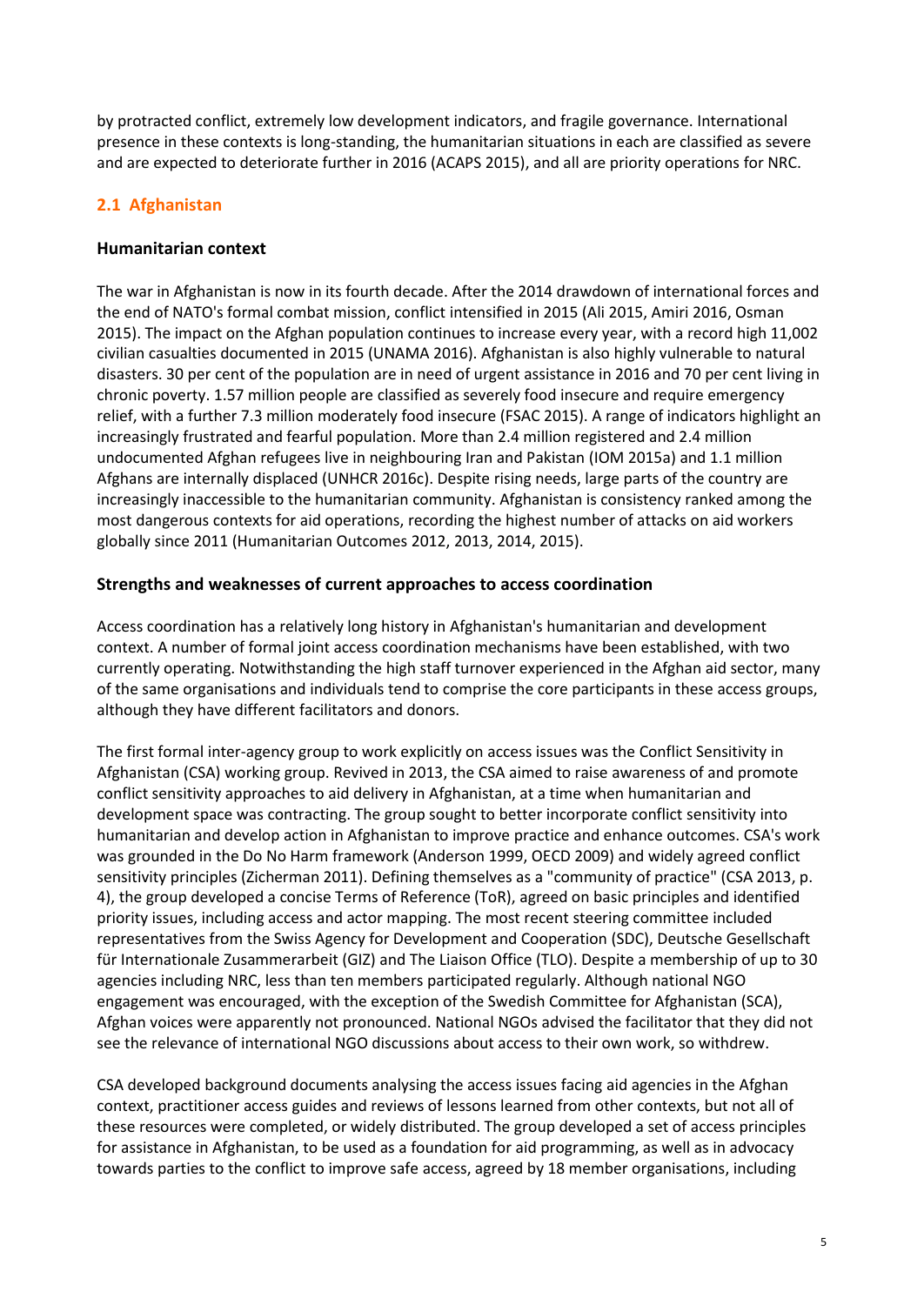NRC. Participation in the CSA helped TLO's director to highlight the shrinking of humanitarian space in Afghanistan and call on UN leadership to negotiate collective access in an address to the UN Security Council in 2014 (Karokhail 2014). Regrettably, it is hard to assess to what extent CSA's resources were operationalised by members, or how they were used to adapt practice, support negotiation, or to inform policy advocacy. Through late 2014 and 2015, CSA meetings became infrequent and progress diminished, effectively leaving the group in recess. The failure to replace the group's first facilitator, high turnover of international staff, and inconsistent member engagement were cited as the main reasons for the initiative's decline. The contributions of a small number of key individuals clearly underpinned the group's progress, their agencies reportedly did not demonstrate the same level of sustained commitment needed for continuity. Despite attempts to build links, competition with parallel mechanisms, including the PSG described below, also undermined the CSA's sustainability. Still, its work is seen to have contributed to the development of other joint access initiatives in Afghanistan.

At the same time as the CSA was operating, NRC initiated the NGO Project Support Group (PSG) as part of its humanitarian access communications project, funded through ECHO's Emergency Response Mechanism (ERM). PSG membership was initially open to like-minded NGOs and included more than 25 agencies, but active participation tended to coalesce around fewer than ten ECHO ERM partners and larger international NGOs, with MSF, ICRC and INSO observing. The group's approach initially comprised: cultural induction activities for expatriate aid workers, humanitarian training for *madrassa* graduates, and public awareness campaigning to promote greater understanding of humanitarian principles and NGOs among Afghan communities, particularly targeting those in less accessible areas. A radio drama series called *New Home, New Life*, was produced and broadcast widely in Pashtu through the South and East of the country. A 2014 external evaluation suggested that the radio program was positively contributing to NGO acceptance, but also highlighted widespread distrust of aid agencies and lack of awareness of humanitarian principles among local people (NRC 2014). Since then, awareness-raising through radio drama has expanded, supported directly by PSG member agencies, but no longer managed by the PSG or NRC. Some respondents expressed confidence that this initiative does support NGO acceptance and access, but the evidence remains largely anecdotal and is limited geographically.

Members' assessments of the relative value of each approach in promoting access were mixed. More than half of those who participated in an internal review in May 2015 agreed that the madrassa graduate training was the most useful, with some agencies expressing an interest in recruiting training participants for humanitarian and emergency program roles. Half of members who responded wanted to see the initiatives continue to be implemented and indicated a willingness to try to find co-funding. Externally focused initiatives aside, group members also ranked the usefulness of other PSG activities, with accessrelated information sharing seen as the most useful, followed by networking. It was clear that participants were frustrated with the lack of concrete action to improve access undertaken by the PSG. Recommendations for future work included leading joint negotiation to facilitate access to difficult to reach locations, access mapping, developing specific strategies to improve access in high priority locations, and establishing an access library of relevant materials. Despite this participatory assessment, little action was taken at the time to expand, or redirect, the group's activities. Concerned that the existing group structure and processes in place were not appropriate to meet its objectives, members also discussed alternatives for restructuring and strengthening the capacity of the PSG, including realigning the group under ACBAR's umbrella, and establishing closer links to INSO to capitalise on their credibility, training capacity and wider membership base. Finally, members also considered the importance of ensuring PSG representation on the new OCHA-led access group in order to ensure NGO access needs and concerns would not be overshadowed by UN perspectives.

Participating agencies' pronounced dissatisfaction with the group's lack of demonstrable achievements and their increasing disengagement were the catalysts for reforms undertaken in September 2015. In the new structure, a small core group, comprising invited INGO Country Directors, is tasked with driving action and takes responsibility for decision-making. An expanded group, which is open to registered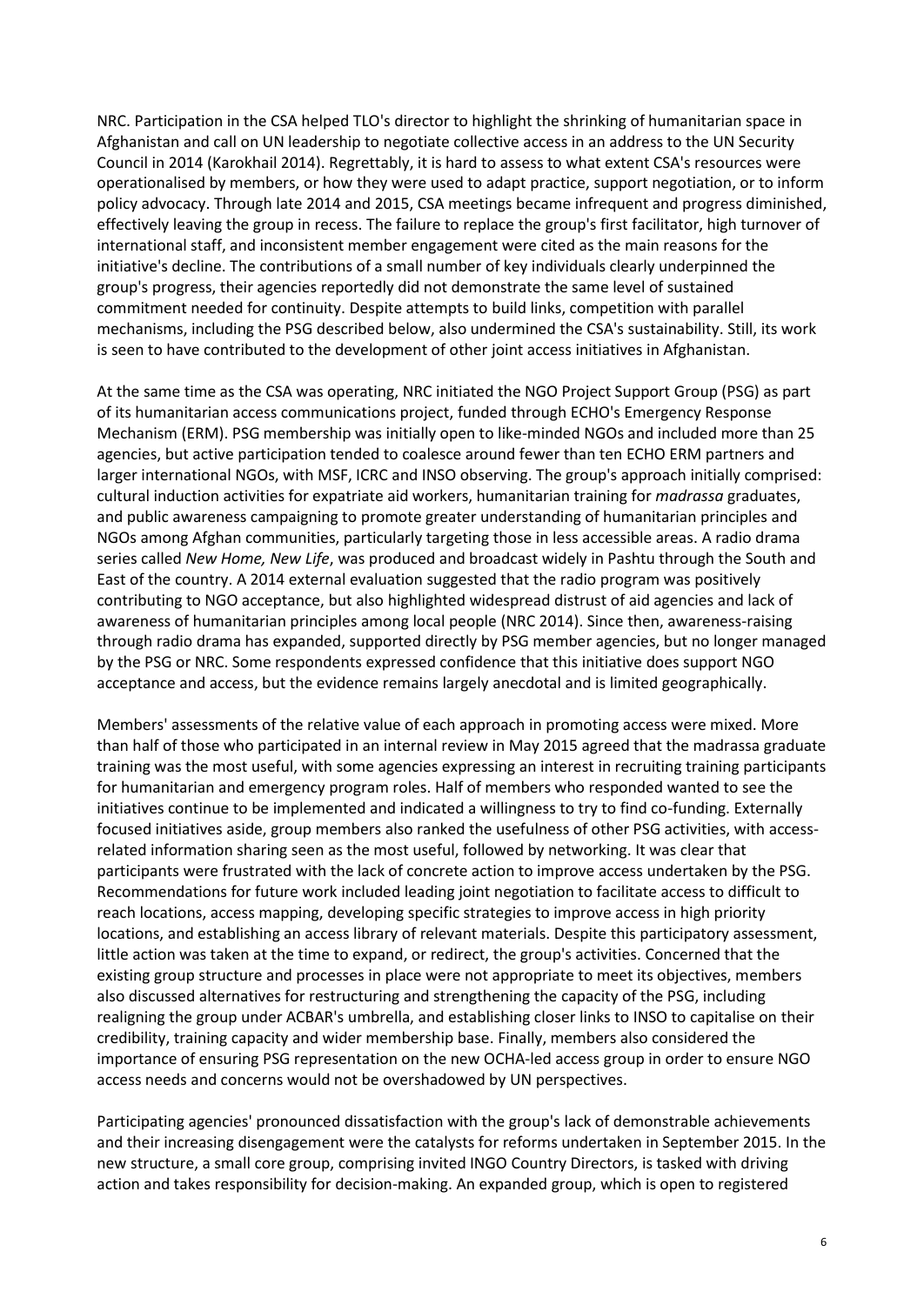NGOs, who are signatories to the IFRC Code of Conduct (IFRC 1994), feeds into, and benefits from, PSG activities. To revitalise interest and commitment, NRC reinforced the case for continuing NGO-led collaboration on access by drawing on evidence from ERM partner response maps, INSO and UN security incident trend data, and OCHA materials, showing gaps between existing humanitarian operational presence, capacity and needs. Marshalling these resources from a wide range of sources helped to renew confidence among participants that the initiative could be more effective. Core membership was confirmed in late 2015 and a co-chair from the Danish Committee for Aid to Afghan Refugees (DACAAR) elected to support NRC's Humanitarian Access Coordinator, who facilitates the group's work. Respondents agreed that resourcing a dedicated facilitator was essential for the access group to make progress and also concurred that member agencies needed to dedicate human and financial resources towards access coordination. Guiding documents have since been developed, but after 5 months, the PSG has not yet demonstrated tangible progress towards its revised objectives.

Most recently, OCHA launched an Access Advisory Group (AAG) in early 2015, at the request of the Humanitarian Coordinator (HC). It was established to enhance access broadly for the humanitarian community in Afghanistan, improve shared approaches to addressing challenges, and potentially facilitate a common access strategy. It is also clearly linked to global UN policy, specifically the roll out of the OCHA's Access Monitoring and Reporting Framework (ARMF) as a tool to systematically collect, monitor and analyse data on humanitarian access constraints (OCHA 2012b). The AAG seeks to encourage better collaboration between NGO and UN coordination systems, connect individuals and agencies to efficiently solve specific access problems and also provide an avenue to raise critical access issues to the HCT for high level advocacy and support. The AAG is co-chaired by OCHA and NRC and comprised of invited senior representatives from UN agencies, clusters and NGOs, with the ICRC and MSF observing. It is structured along similar lines to the PSG, with a core group leading implementation and meeting regularly, while opportunities are envisaged for other agencies to participate and benefit through an extended forum. Membership is capped at 12 and shared as equitably as possible between UN and NGO representatives. Agencies nominate one senior individual to participate in all meetings to ensure continuity and build trust - typically a director, head of unit, or access specialist. Confidentiality is rigorously protected to promote open discussion and frank disclosure.

The AAG meets monthly and reports regularly to the HC and HCT, identifying critical issues requiring urgent attention, recapping chronic or unresolved problems and providing recommendations for specific actors to take action. Progress has been made on the formation of sub-groups, tasked with responsibility for leading more focused work on: access mapping using the AMRF; analysing existing access toolkits and guidelines; consolidating access data on transportation and logistics; and conflict actor mapping, respectively. AAG members regard actor mapping as a fundamental prerequisite on which to base the development of sound access strategies and support joint and bilateral negotiation, which is solidly supported by literature (Jackson 2014a). Filling this gap in knowledge about both civilian and armed groups, leadership and scope of influence is particularly crucial in 2016 in light of the country's fracturing conflict and fragile sub-national governance. In the absence of a functioning logistics cluster in Afghanistan, the World Food Programme (WFP) coordinates common logistical support services, most notably UNHAS air assets, but the NGO community report being marginalised when attempting to access these, or are excluded altogether from some information sharing mechanisms. As a result, NGOs and some UN agencies, collect data on road access independently and share this through informal networks.

INSO are seen to play an essential role in consolidating information from disparate sources on securityrelated access constraints associated with road closures, illegal checkpoints, attacks and conflict dynamics. Their robust reciprocal relationships, protection of individual identities and tight restrictions on the dissemination of data instils confidence among NGOs that they can balance the benefits of sharing access-related information, while minimising the potentials risks to their own operations. UN agencies similarly rely on the security management system managed by the United Nations Department of Safety and Security (UNDSS). Recent responses to rapid-onset humanitarian crises in Kunduz and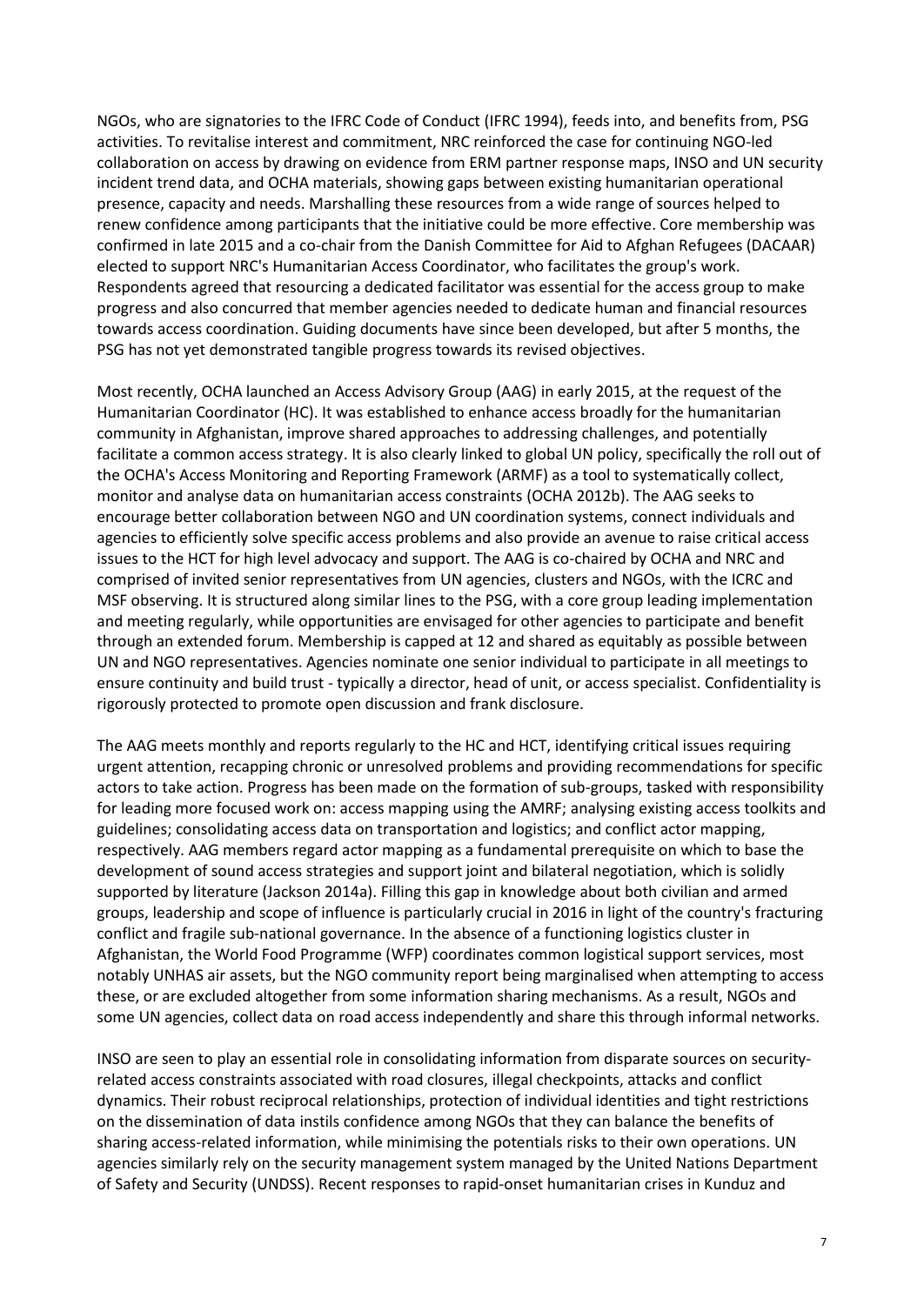Badakhshan were cited by respondents as examples of how poor cooperation between these parallel systems undermines access and compromises the delivery of timely, effective assistance. The AAG's willingness to act as a broker to improve linkages between UN and NGO security and logistical networks, to further integrate data in order to disseminate more accurate and timely information to operational agencies, was cautiously welcomed. Success, however, will depend heavily on perceived trust in the protocols adopted to protect the confidentiality of data sources and likely be strongly personality-driven.

Notwithstanding ACBAR's broadly representative role and facilitation of access-related workshops, there was little evidence of national NGO participation in joint access mechanisms and Afghan voices in existing fora are relatively limited. TLO's participation in the AAG and recent inclusion of DACAAR in the PSG are notable exceptions, but do not signal any comprehensive acknowledgement of, or attempt to address, this imbalance. This omission can at least partly be attributed to the lack of national staff in senior management roles across the humanitarian community (by no means unique to Afghanistan) and the ongoing use of English in coordination fora. However, some respondents suggested that actual or perceived differences in operating practices, particularly in regarding adherence to core humanitarian principles, discourages formal cooperation on access between national and international NGOs.

The wide range of interpretations of the humanitarian principles and their flexible application on the ground has long confounded access in Afghanistan. The unprecedented size of the international response, the blurring of military, political and humanitarian agendas, and rapid proliferation of NGOs in the first decade following the removal of the Taliban in 2002 have produced a highly diverse, and divided, community. The distinction between sustainable development activities and emergency assistance is unclear, with many NGOs implementing development and humanitarian programming. Conflict dynamics further confound simple classification, as more of the country is affected by insecurity, and life-saving needs take priority over longer-term programming. Many aid agencies have accepted funding from donors to support overtly political and military objectives, including under counterinsurgency (COIN), counter-terrorism (CT) and stabilisation frameworks, and some have also worked closely with armed forces, including Provincial Reconstruction Teams (PRTs). It is widely accepted that this approach has undermined local perceptions about the independence and neutrality of humanitarian aid (Blankenship 2014, Fishstein & Wilder 2012), thereby endangering the lives of aid workers and contributing to further decline in access in areas affected by conflict and controlled by armed opposition groups (AOGs), particularly the Taliban, or Islamic Emirate of Afghanistan (IEA). ACBAR's former director describes how divergent approaches among humanitarian and development agencies in Afghanistan undermines effective access coordination:

...the notable lack of consistency in this domain has concrete and serious effects on the delivery of aid and the possibilities for coordination. As a result, certain actors, such as the International Committee of the Red Cross (ICRC) and Médicins Sans Frontières (MSF) tend to feel that it is necessary to distance themselves from other humanitarian actors by, for example, not being associated with any collective communication initiatives or only having observer roles in coordination forums (Saillard 2013).

Inability among agencies to reach consensus on fundamental operating principles and so-called red lines, or to hold each other to account when these are compromised, continues to hinder open informationsharing, effective cooperation, and joint action to address access issues in Afghanistan. As a result, most agencies seem to prefer to invest in improving their internal capacity, through carefully considered recruitment strategies, operational policies and, to a lesser degree, specialised training. All respondents also stress the importance of developing informal networks to exchange access related information. These are typically grounded in trusted, personal relationships and are pragmatically-oriented, with logisticians, security and safety advisors, policy personnel, and country directors interacting closely with their respective counterparts in other agencies. Confidentiality is cited as crucial for exchanging sensitive information about operational access, which is why many agencies are more willing to share data with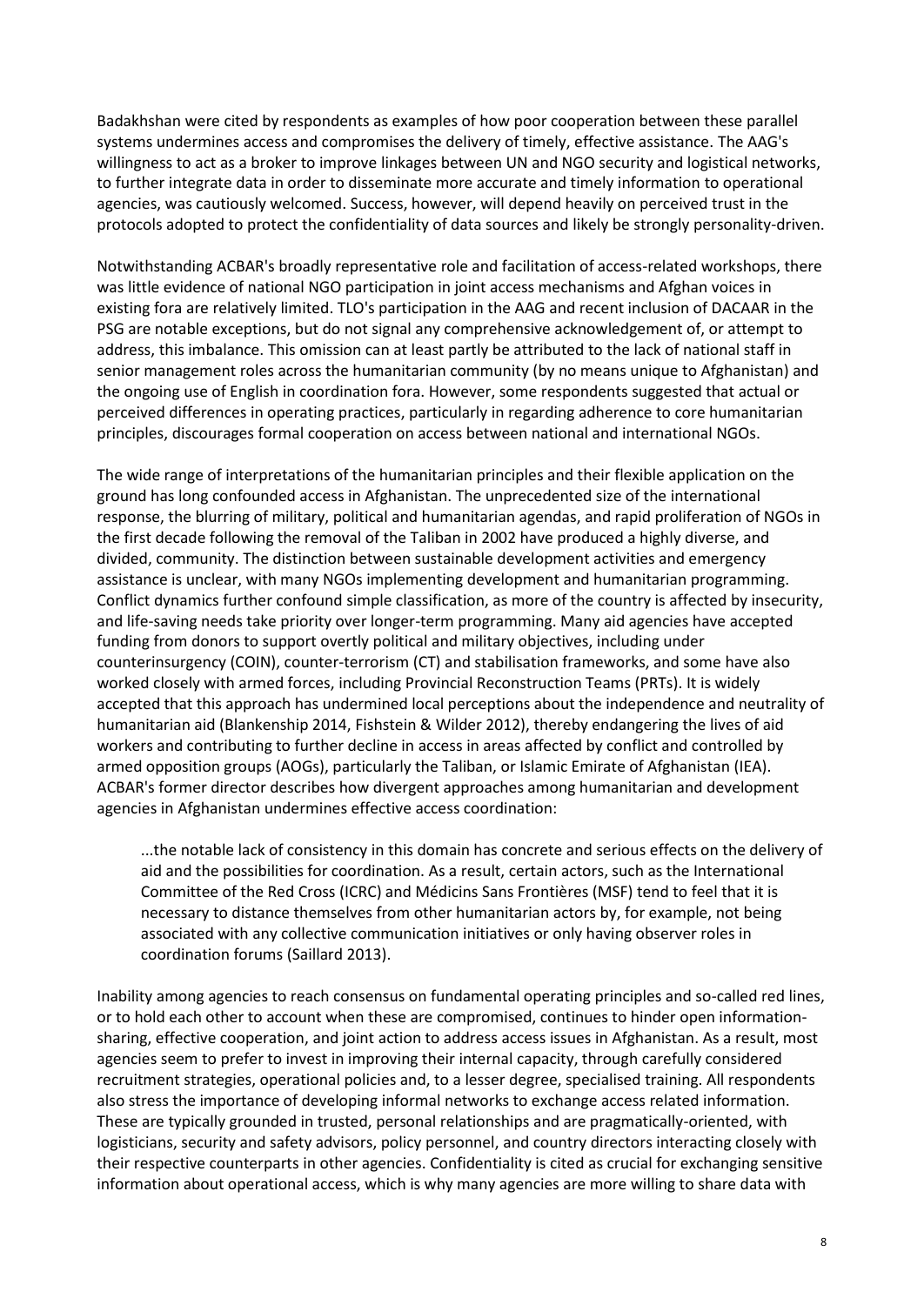INSO, who are then in a position to consolidate, analyse, and disseminate this more widely through their own communication networks, while protecting anonymity. Further, INSO sometimes facilitates *ad hoc* meetings to provide NGOs with opportunities to discuss critical access-related issues, but the majority of this work is done bilaterally, in response to specific requests from member NGOs.

The overwhelming criticism of interagency access mechanisms in Afghanistan shared by respondents related to the lack of tangible outcomes. Notably, some responses highlighted a lack of clarity about how successful access coordination could be defined and what concrete outcomes could realistically be achieved through coordination mechanisms. Even those supporting coordination in principle had concerns that access initiatives have been limited to merely talking about access, without taking action. Many references were made to 'meeting fatigue', describing the burden of multiple meetings, frustration with the repetition of access related discussions taking place in different coordination fora, and the recirculation of basic data. Deeper analysis, more frank discourse on access strategies, and joint action were inhibited by lack of coherence and trust among group members. Even when meetings were well attended, membership discontinuity and the wide diversity of participants' roles undermined progress because of the reluctance to make decisions or share sensitive information. Most interviewees agreed that merely turning up to meetings is insufficient, highlighting the need for organisations to commit resources to joint work and delegate decision-making authority to representatives.

There is a heavy reliance on individuals with the capacity and vision to drive agendas forward, who also need to allocate substantial resources to assume responsibility for time-consuming coordination functions. While voluntary and self-regulated, the strength of joint access mechanisms is clearly linked to dedicated funding and committed leadership. In cases where funding for access coordination has been expended, or reallocated, or when effective coordinators have moved on to other roles, respondents note that initiatives tend to stagnate. Funding is also needed to implement joint activities.

Training was frequently cited as an example of a practical benefit that access initiatives could facilitate as understanding of the core humanitarian principles, approaches to promoting acceptance, and negotiation skills are seen to be widely lacking. Building members' organisational capacity and fostering mutual understanding would empower agencies to develop their own principled access strategies, as well as building stronger foundations for advancing joint operational and policy access work.

Although acknowledged to be time-consuming, foundational work being undertaken by the reformed PSG and AAG to develop and reach consensus on terms of reference, structure, participation and objectives, seeks to directly address these issues and learn from previous experience. Separating the function and membership of core and extended sub-groups to overcome shortcomings identified with previous initiatives can potentially produce better outcomes in future, if progress can be made quickly.

# **2.2 Central African Republic (CAR)**

## **Humanitarian context**

Protracted low-level conflict in the Central African Republic (CAR) escalated in December 2013, displacing more than 1 million people. Armed groups on both sides have committed widespread human rights abuses with impunity, including sexual violence (Cinq-Mars 2015) and forced recruitment of child soldiers. The conflict has created a major humanitarian crisis in what was already one of the poorest countries in the world, with more than half of CAR's 4.6 million people struggling to meet their basic needs and 435,000 internally displaced (OCHA 2015a). 2.1 million people face food insecurity in the coming year (WFP 2015), with malnutrition and preventable disease now the biggest killers of children (OCHA 2016f). African Union (AU) forces, French troops and the United Nations Multidimensional Integrated Stabilisation Mission in the Central African Republic (MINUSCA) support the national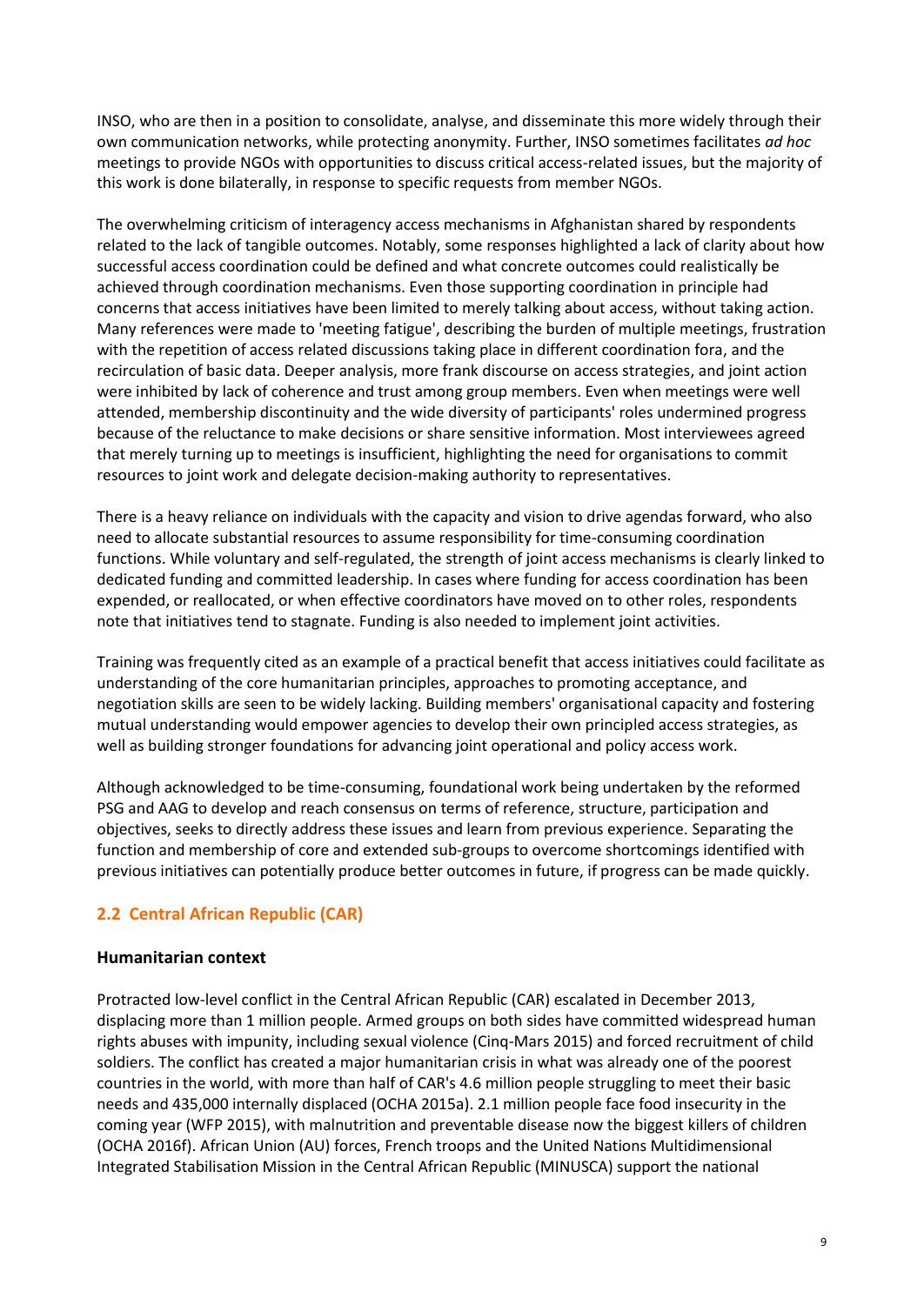government, protect civilians and promote stabilisation. Insecurity hampers humanitarian access and leaves many people in CAR unable to access critical assistance. Criminality is high and aid workers face threats from intimidation, direct violence, abduction and execution, with CAR recording the fourth highest number of incidents globally in 2014 (Humanitarian Outcomes 2015).

#### **Strengths and weaknesses of current approaches to access coordination**

There was widespread agreement among respondents that effective joint access coordination in CAR is heavily personality-driven. While this is certainly not unique to the humanitarian context in CAR, the effect is so marked as to make effective coordination far more contingent on particular individuals than structures. Informal networks, grounded on trusted interpersonal relationships, were strongly preferred. This type of NGO collaboration was seen as particularly effective at field level and reportedly works best when agencies' mandates are similar and sectoral activities complementary. Participation in formal coordination mechanisms is seen as expedient, particularly the Humanitarian Country Team (HCT) and CMCoord, but was regarded as generally unhelpful for improving or securing access on the ground.

There was a strong sense of frustration expressed that existing formal access coordination mechanisms are generally too cumbersome, slow and politicised to improve access for operational agencies responding to emergencies. OCHA's leadership and approach to working with NGOs in CAR has recently been reformed and experienced personnel recruited. Both UN and NGO respondents were hopeful that by focusing on its facilitation role, instead of trying to manage the humanitarian community, OCHA would be able to build effective relationships and foster improved coordination. While this could certainly redress some of the significant criticism directed towards the agency reflected in this study and highlighted by previous research (Renouf 2015), it is too soon to gauge the success of this new approach.

Reaching consensus on common positions and joint action will continue to be challenging because of the wide range of identities, mandates, and approaches of agencies represented. Moreover, marked power disparity means that agencies leveraging resources have disproportionately greater influence over collective decision-making, leaving NGOs disenfranchised and poorly supported. Mistrust and competition for resources contribute to reluctance among many participants to openly share sensitive information about security, local networks, and operating procedures in formal coordination meetings. This further limits their usefulness as mechanisms to consolidate information on access challenges, or share examples of good practice.

However, it was acknowledged that relatively small or inexperienced NGOs can potentially benefit more from joint access initiatives than larger, well-established agencies, which have the resources and skills to secure access independently. These include physical resources, such as field offices, warehouses and ground or air transportation assets, as well as personnel with the requisite experience and 'soft' communications, mediation and negotiation skills.

Given the nature of current conflict dynamics in CAR, operational agencies stressed the need to rapidly secure humanitarian access to allow timely delivery of assistance to people displaced by violence. In most cases, assistance cannot be delayed until cease-fires or peace settlements are negotiated at a political macro level. As a result, agencies reported a preference for investing in their own internal institutional strategies and resources to secure timely access through the use of carefully developed and implemented acceptance strategies. There was little confidence in the past performance of coordination mechanisms in leveraging political influence to secure or improve access. Joint public advocacy is likewise felt to have had little impact on improving perceptions, or expanding humanitarian space.

Competition for resources was commonly suggested as one of the factors that hinder the development of more effective inter-agency coordination on access. It was acknowledged, somewhat reluctantly, that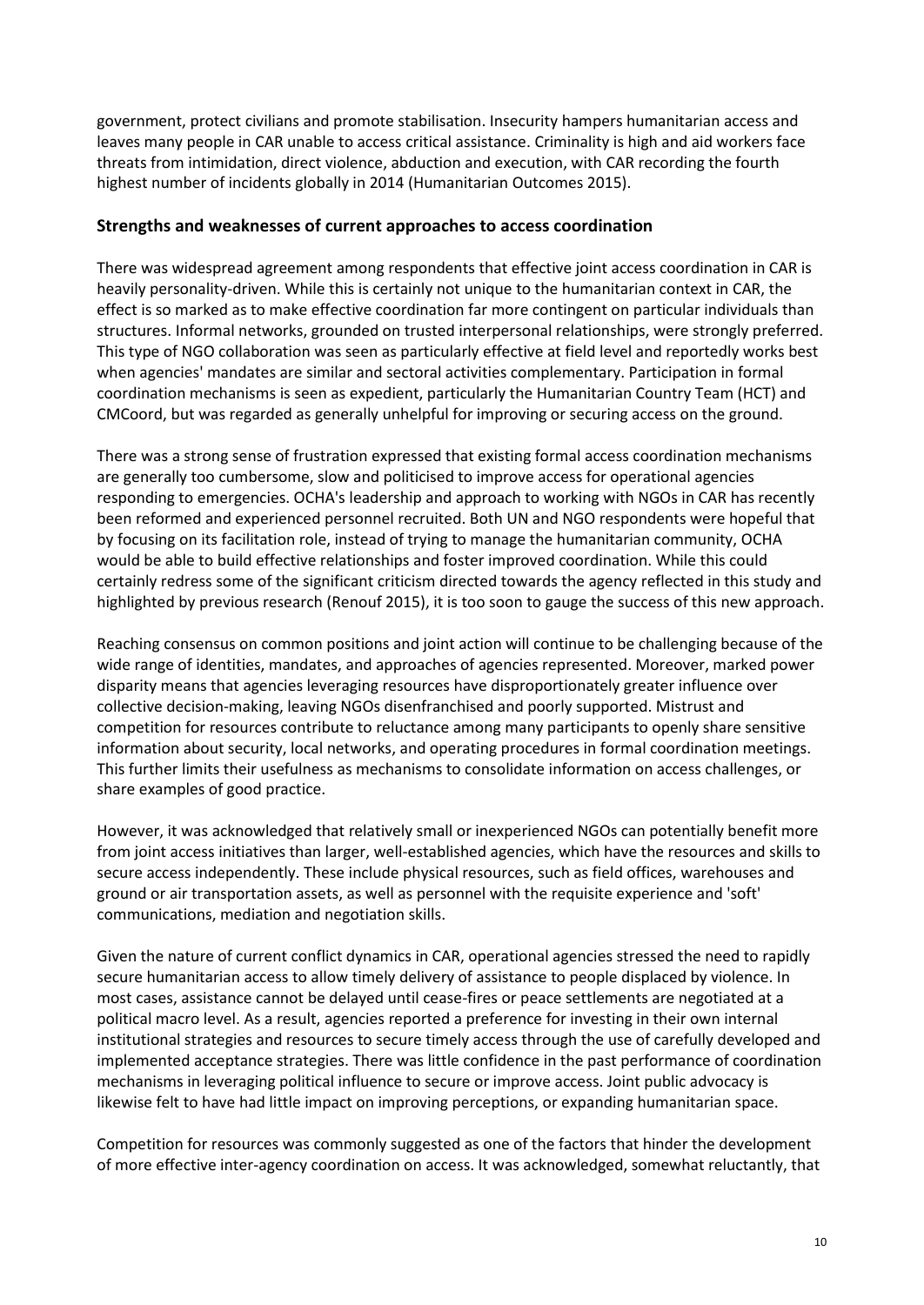expanding access into new locations, or being the first agency to reach affected populations in need, can give an NGO a competitive advantage over others for finite resources. This was particularly noted in contexts, or over periods of time, in which access is highly constrained, as external pressure from headquarters intensifies on both donors and implementing agencies to respond. In these circumstances, there is a reported tendency for agencies that have been able to secure access to withhold information from counterparts and operate as independently as possible.

Reluctance to share sensitive information with other agencies and engage in joint access coordination also arises from sound internal risk management strategies. Respondents were quick to identify potential risks associated with joint humanitarian action in CAR's context, where differences between aid agencies are not widely understood by communities, or parties to the conflict (Renouf 2015). Being associated with unprincipled actions undertaken, or poor quality assistance provided, by other agencies presents a significant reputational risk. Resentment from beneficiaries, leaders, and armed groups and can lead to violent retaliation, jeopardising staff safety and operational integrity. There was also a strong sense that agencies prefer not to divulge when and how they have been forced to compromise their principles, or decide to make trade-offs, in order to reach vulnerable affected people, or protect the safety of personnel. It was not clear to what degree this self-censorship derives from internal organisational dynamics (for example, HR policies, accountability systems, and management directives), or concerns about repercussions from external authorities and donors.

The logistics cluster has been active in CAR since mid-2013. It supports humanitarian access by providing shared logistics services, including ground and air transportation and common warehouses in Bangui and Bossangoa, collecting information on road network status and producing updated maps (Logistics Cluster 2016c). As the cluster lead, WFP manages UNHAS, which is used by 60 humanitarian agencies to transport personnel and supplies to parts of the country that are only accessible by air because of conflict, or are otherwise inaccessible during the wet season when roads are impassable. In early 2016, in partnership with NGOs, the cluster began rehabilitating airstrips in locations prioritised for humanitarian assistance or of strategic importance for contingency planning. The first runway in Sibut was opened in January, enabling safer and faster access to the surrounding area for humanitarian agencies and supplies (OCHA 2016f). Respondents acknowledged the importance of UNHAS and highlighted the need for infrastructure development to improve access to remote and insecure locations.

MINUSCA is mandated to protect UN personnel, assets and relief items. It is also tasked with creating a secure environment for the "full, safe and unhindered delivery of humanitarian assistance" through effective civil-military coordination and in collaboration with the wider humanitarian community (UNSC 2014). Examples of collaboration include the provision of static security for premises and assets, escorts for goods and personnel in transit and direct protection of civilians at IDP sites. CMCoord is the primary link between the humanitarian community and security forces. Regular CMCoord meetings in Bangui and at regional centres are attended by all formal security actors, including UNDSS, and provide the platform for information sharing and coordination on security-related access issues. However, NGO respondents noted that direct requests for assistance, as well as any criticism of MINUSCA's failure to provide adequate security for humanitarian operations, or to protect civilians, were not welcomed in CMCoord meetings, so needed to be communicated through informal channels. A range of perspectives were expressed regarding MINUSCA's impact on humanitarian access in CAR, both negative to positive. Some NGOs with field offices in remote and insecure locations explicitly linked their safety to the close proximity of MINUSCA peacekeeping bases, particularly the French Sangaris troops. In addition to exchanging information on security incidents and protection concerns, MINUSCA presence was factored into NGO contingency planning, in the event of the need to rapidly hibernate or evacuate personnel. Another example cited was the activation of CMCoord's crisis cell during the recent attacks against humanitarian agencies in Bangui, which led to MINUSCA forces acting quickly to facilitate the evacuation of aid workers, although they were unable to protect NGO compounds and assets from looting.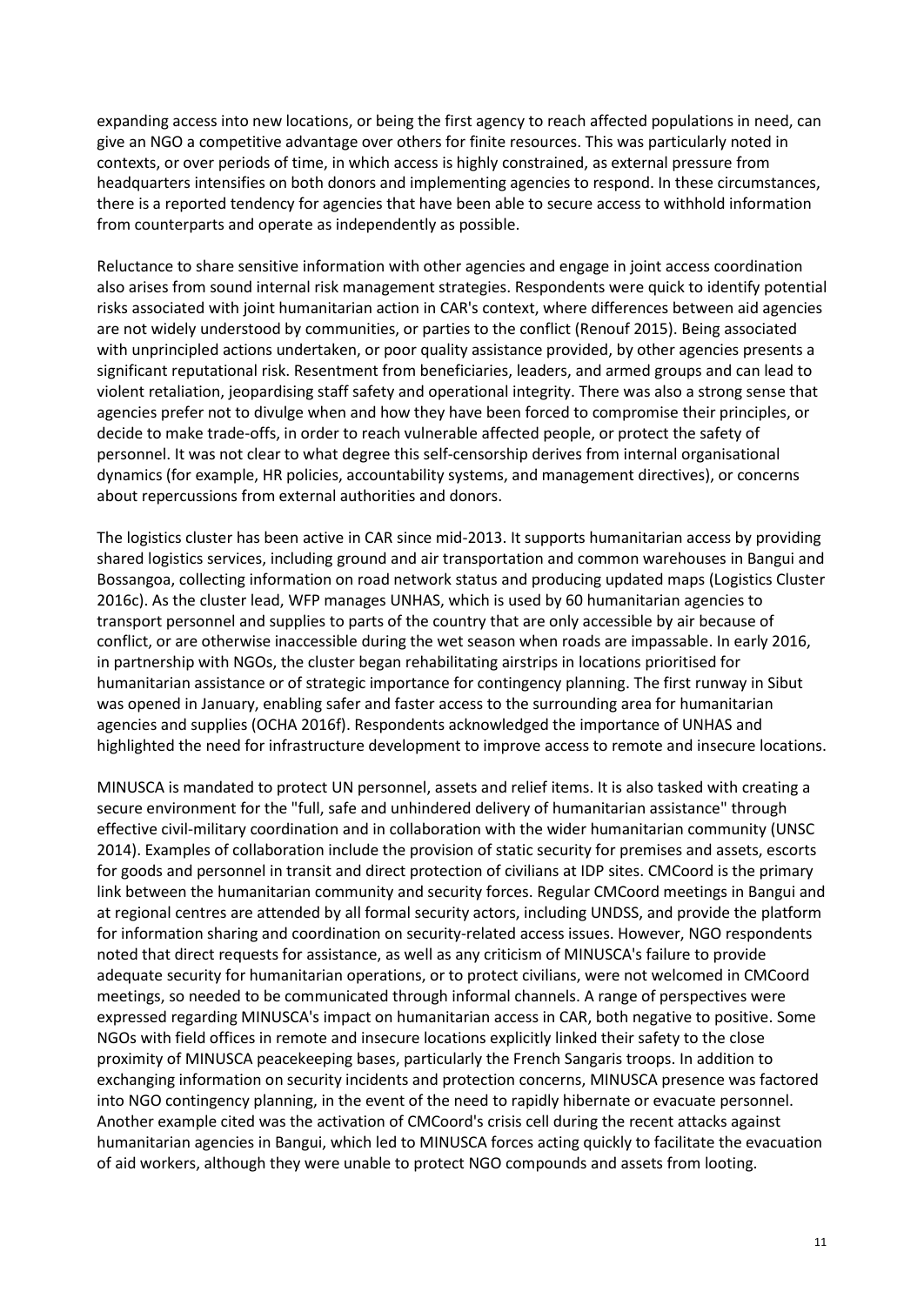In contrast, examples were also presented, which highlighted the risks incurred by humanitarian agencies when they have been perceived as too closely linked with international military forces. This is backed-up by findings from a comprehensive study on humanitarian access constraints in CAR conducted in 2015, which found that armed groups perceive generally humanitarian actors as part of the wider military intervention to restore stability to the country, suspect aid workers of providing intelligence for international forces and believe that they favour particular groups when providing assistance (Renouf 2015). Respondents in both studies linked this perception of bias and deceit to the threats, intimidation and violence directed at humanitarian agencies and personnel.

Indisputably, the UN's failure to respond to credible evidence of sexual exploitation and abuse perpetrated by international peacekeepers in CAR (Deschamps 2015, HRW 2016a) has significantly undermined MINUSCA's integrity and throws into sharp relief challenges inherent to integrated UN missions. In particular, it has clearly driven a wedge between political and humanitarian actors among international community in CAR, and especially alienates agencies with solid protection mandates, which interferes with effective cooperation on access.

INSO reportedly plays an increasingly important and welcomed role in CAR in as a bridge between NGO and UN security architecture and approaches. Through the establishment of a parallel NGO-focused forum to collect, analyse and disseminate safety information, INSO is seen to empower NGOs to strengthen their own security management systems and gain greater independence from UN security actors and rules. INSO is also able to facilitate indirect engagement with stakeholders, when needed, which NGO respondents cited as particularly helpful for newer agencies with less robust networks.

The NGO forum in CAR is reportedly developing promising approaches to improving access coordination. Established in 2014, the Comité de Coordination des ONGI en RCA (CCO) has 50 members, with a tightknit executive committee (EXCOM) comprising ten active members. By meeting formally at least every two weeks and communicating informally on a daily basis, the EXCOM has been able to consolidate relationships and reach agreement on priorities relatively quickly. The CCO's advocacy working group has been vocal in calling for MINUSCA and the UN to be held accountable for sexual abuses described above. OCHA and the CCO also recently signed a Memorandum of Understanding (MoU) to resource dedicated NGO focal points at sub-prefecture level who will lead liaison with local authorities to promote humanitarian access and overcome impediments in the field. Nationally, the CCO is encouraging members to more openly discuss bureaucratic and logistical access constraints, so that the forum can then negotiate outcomes on behalf of all NGOs, or enlist OCHA and the HC's support to help the wider humanitarian community. As the CCO is seen to be more successful in pushing back against unreasonable and illegal demands, NGO members recognised the advantages of sharing information and taking a coordinated approach to improving access. Respondents noted, however, that many agencies underestimate the resources and time needed to actively engage in coordination fora. To strengthen coordination mechanisms and make the most of joint work, respondents clearly understood that members need to allocate human and financial resources towards coordination functions and ensure that personnel with the appropriate skills, experience and delegated authority participate.

There was general agreement that access can be improved in CAR by promoting better understanding of the core humanitarian principles, among both aid workers and key community stakeholders. With funding from ECHO and support from the CCO, OCHA are leading an initiative to build capacity among aid workers for better access through comprehensive training on conflict sensitivity, do no harm, humanitarian principles, protection mainstreaming, mediation processes and negotiation. Described as a 'community of practice', rather than a formal access working group, training graduates are expected to enhance their own agencies' ability to secure access, and, it is hoped, will also improve coordination by sharing information and learning from each other's experience.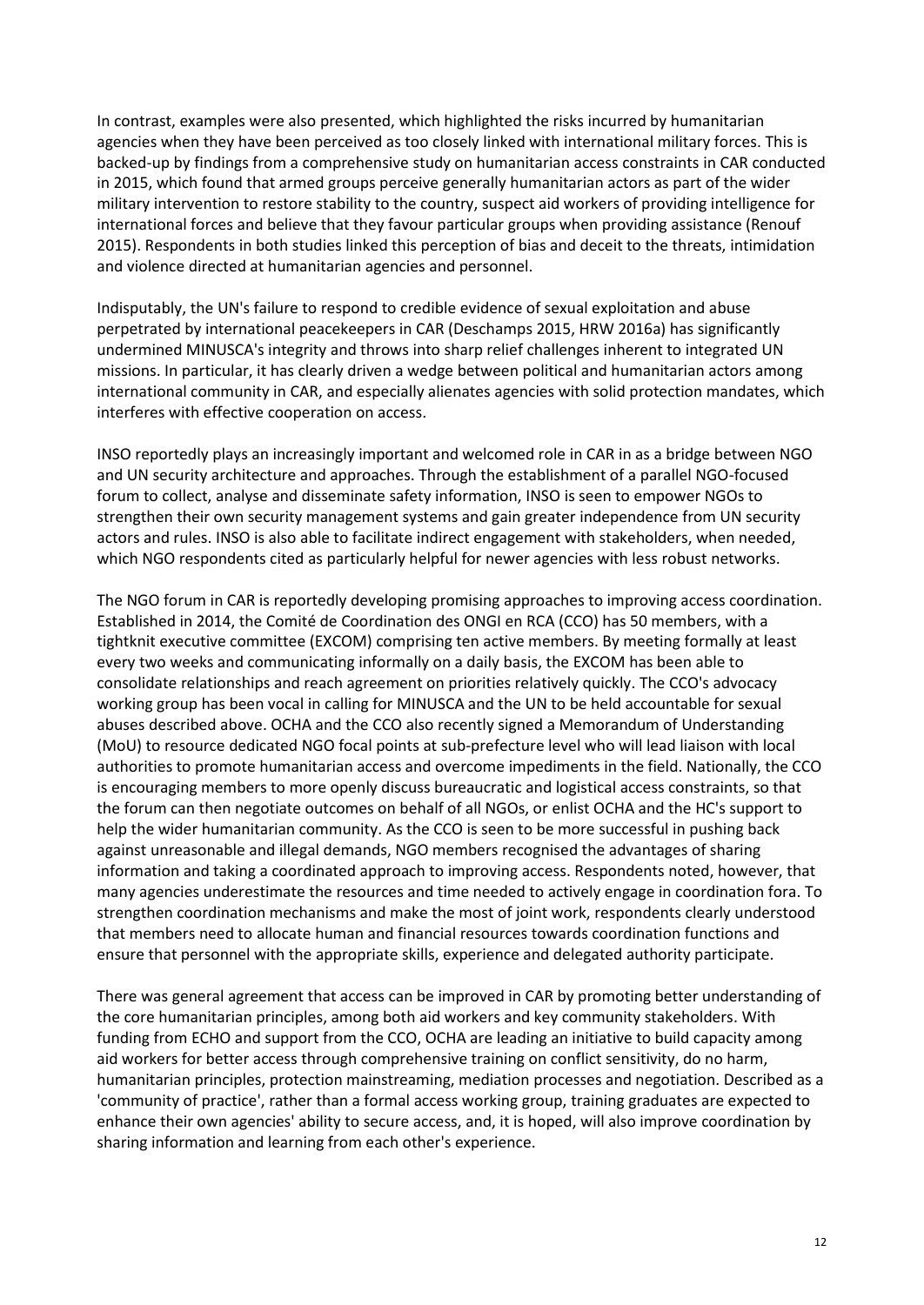## **2.3 Somalia**

#### **Humanitarian context**

Struggling to emerge from more than two decades of civil war, Somalia continues to be affected by high levels of political instability, escalating conflict and persistent development and humanitarian needs. Almost 5 million, out of the total population of 12.3 million, are targeted for life-saving and livelihoods assistance in 2016 (OCHA 2016g). Acute malnutrition affecting more than 300,000 children and chronic food insecurity are exacerbated by severe drought, one quarter of the population are in need of emergency health services and only half of all Somalis have access to safe water (OCHA 2015c). There are persistent survival and protection concerns affecting the country's 1.1 million IDPs (UNHCR 2016a) and almost 1 million Somalis continue to live as refugees in neighbouring countries (UNHCR 2016b). The UNmandated African Union Mission in Somalia (AMISOM) and the United Nations Assistance Mission to Somalia (UNSOM) support the Federal Government of Somalia (FGS) to create the political environment needed to foster stabilisation and peacebuilding, including combat operations. Humanitarian access in Somalia has been problematic since the early 1990s, with the international community forced to withdraw from the country repeatedly (Rotelli 2014). As very few aid agencies now operate in areas under Al Shabaab influence, or other armed opposition group control, up to three million civilians living in these areas effectively have little or no access to humanitarian assistance.

#### **Strengths and weaknesses of current approaches to access coordination**

Thanks to the long UN presence in Somalia, there is robust and well-functioning humanitarian coordination architecture in place. Under the leadership of the Humanitarian Coordinator (HC), the Humanitarian Country Team (HCT) operates as the strategic and operational decision-making and oversight body, based on input from the OCHA and the Cluster Coordinators via the Inter-Cluster Coordination Group (ICGC) (OCHA 2015b). In line with IASC policy, the HCT in Somalia comprises the heads of UN agencies, donor representatives, NGO directors and the NGO Consortium, with the ICRC given observer status. The Humanitarian Coordination Forum (HCF), facilitated by OCHA, is open broadly to UN, NGO and other international stakeholders and acts as the main information sharing mechanism for the wider community. A number of specialised groups also advise the HCT on access related issues, including the Civil-Military Coordination Working Group and the newer Humanitarian Access Task Force.

The United Nations Assistance Mission in Somalia (UNSOM) was established in May 2013 under UNSCR 2101 with a mandate to support state building, peacebuilding and rule of law, explicitly linking humanitarian action in the country to the UN's military and political objectives for the first time. The HCT, UN emergency relief coordinator and the NGO consortium strongly opposed the UN's structural integration on the grounds that blurring humanitarian and political agendas would reduce humanitarian space, hinder the provision of aid to people in need, compromise the core humanitarian principles on which assistance is based and jeopardise the safety of aid workers (Ferreiro 2012). A study of the consequences of integration undertaken by Action Contre la Faim (ACF) 18 months after the establishment of UNSOM found that "integration failed to create an environment conducive to principled action and humanitarian access" (ACF 2015, p. 2). It observed that the humanitarian community had largely given up on actively promoting principled humanitarian action based on impartiality and neutrality, eschewed attempts to gain access through acceptance or negotiation and based access strategies on military protection provided by AMISOM. Many respondents to this review concurred with the ACF assessment, highlighting the overwhelming lack of access to aid among communities in Al-Shabaab controlled areas in the central and southern areas of the country. This lack of internal consensus about the very definition of humanitarian action and the identity of actors is seen as central to the access problems facing the humanitarian community in Somalia.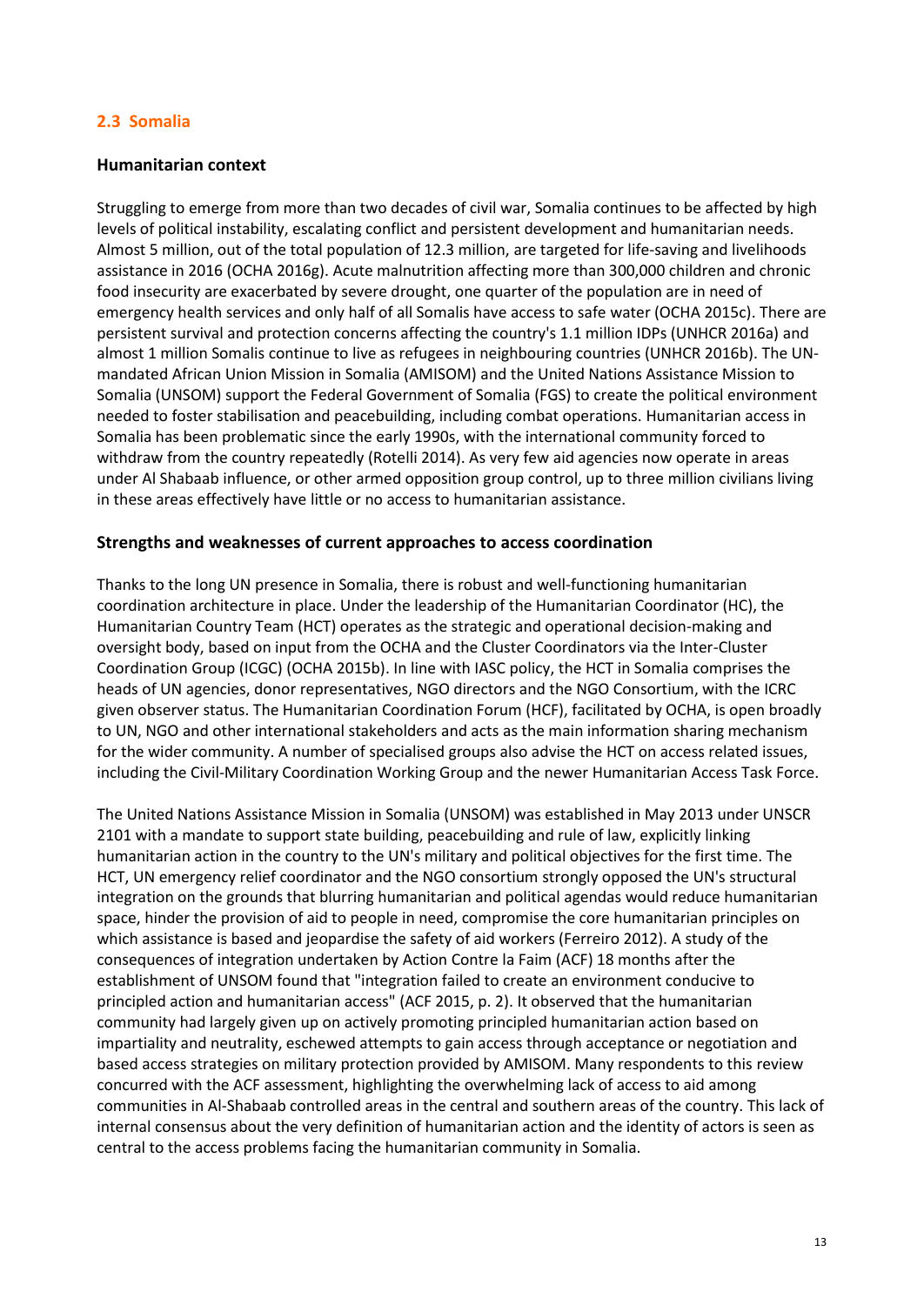UN integration has also further entrenched the militarisation of aid in Somalia, with clear evidence that humanitarian aid is being used as a tactical tool by political and military actors on both sides of the conflict. UNISOM is explicitly directed to align closely with the Federal Government of Somalia and AMISOM, which is mandated to conduct offensive military operations to reduce the threat posted by Al Shabaab and other armed groups. Humanitarian agencies' risk mitigation strategies in Somalia are based on deterrence, rather than acceptance, with UN compounds based on, or near, military bases, AIMISON providing protection for UN personnel and private security companies engaged by other international agencies and donors, armed escorts used to transport supplies, and the widespread use of military assets for humanitarian logistics. NGOs are also encouraged to implement AMISOM quick-impact projects in locations retaken from Al Shabaab in the absence of objective needs assessments, similar to COIN strategies used in Afghanistan. These actions have exacerbated Somali community perceptions about the partiality of international humanitarian responses, which go back to the 1990s, and led to Al Shabaab openly declaring UN agencies as legitimate military targets from 2014. The humanitarian community's lack of independence from the UNSOM has, in turn, increased the risks faced by NGOs from both direct and collateral targeting. It reinforces the vicious circle perpetuating the current situation in which the political rhetoric of successfully stabilising Somalia contrasts starkly against the failure of extending humanitarian aid to more than 3 million people in parts of the country under opposition control.

Against this political and military background, joint access initiatives in Somalia are highly constrained. Respondents typically found it easier to identify what could, and should, be done to improve access coordination than to describe what is currently working effectively.

The joint access work led by the Somalia NGO Consortium (SNC) was generally regarded as the most useful mechanism for improving access and overcoming obstacles. It was established in 1999 as a loose network focused on information exchange, the Consortium has evolved and professionalised to better serve NGO needs in Somalia's changing humanitarian context. The active participation of its 85 national and international NGO members, particularly those serving on the steering committee, directs the Consortium's work. It is mandated to facilitate coordination, systematically collect, analyse and share information, represent NGOs in formal coordination mechanisms, and support members' advocacy (SNC 2014). One recent example of the Consortium's involvement in coordinated effort to improve access was shared by numerous interviewees: As political reform processes consolidate federalism in Somalia, authorities in Puntland and Somaliland are imposing new, parallel, and sometimes contradictory regulatory requirements on humanitarian actors. While legal reform is expected and needed in Somalia, the proliferation of different rules is confusing and they can be imposed arbitrarily or punitively and be used as a pretext for corruption. In late 2015, NGOs working in Puntland came under increasing pressure to accept local authorities' intervention in operational, procurement, and recruitment processes, which jeopardised humanitarian independence and would have compromised agencies' administrative and compliance procedures. Attempts to negotiate bilaterally were unsuccessful, with agencies forced to capitulate, or prevented from operating. When NGOs shared their experiences the Somalia NGO Consortium stepped in to advocate on behalf of the wider community, directly towards relevant government authorities, as well as enlisting the support of UN leadership and the donor community, Moreover, many respondents who recounted this example recognised that this coordinated action led by the Consortium shielded individual NGOs from further repercussions from speaking out independently. The recent success of the NGO Consortium's advocacy to help overcome structural constraints has demonstrated the benefit of both coordination and linkages between NGO representative bodies and UN leadership for leveraging greater influence over Somali authorities.

Some respondents also identified the urgent need for high-level advocacy to promote principled humanitarian action, improve access, particularly into areas outside of government control, and better protect civilians and aid workers, and acknowledged that this must come from NGOs. The NGO Forum's advocacy working group was suggested as the best placed to campaign effectively, if sufficient NGO members would agree to prioritise this issue.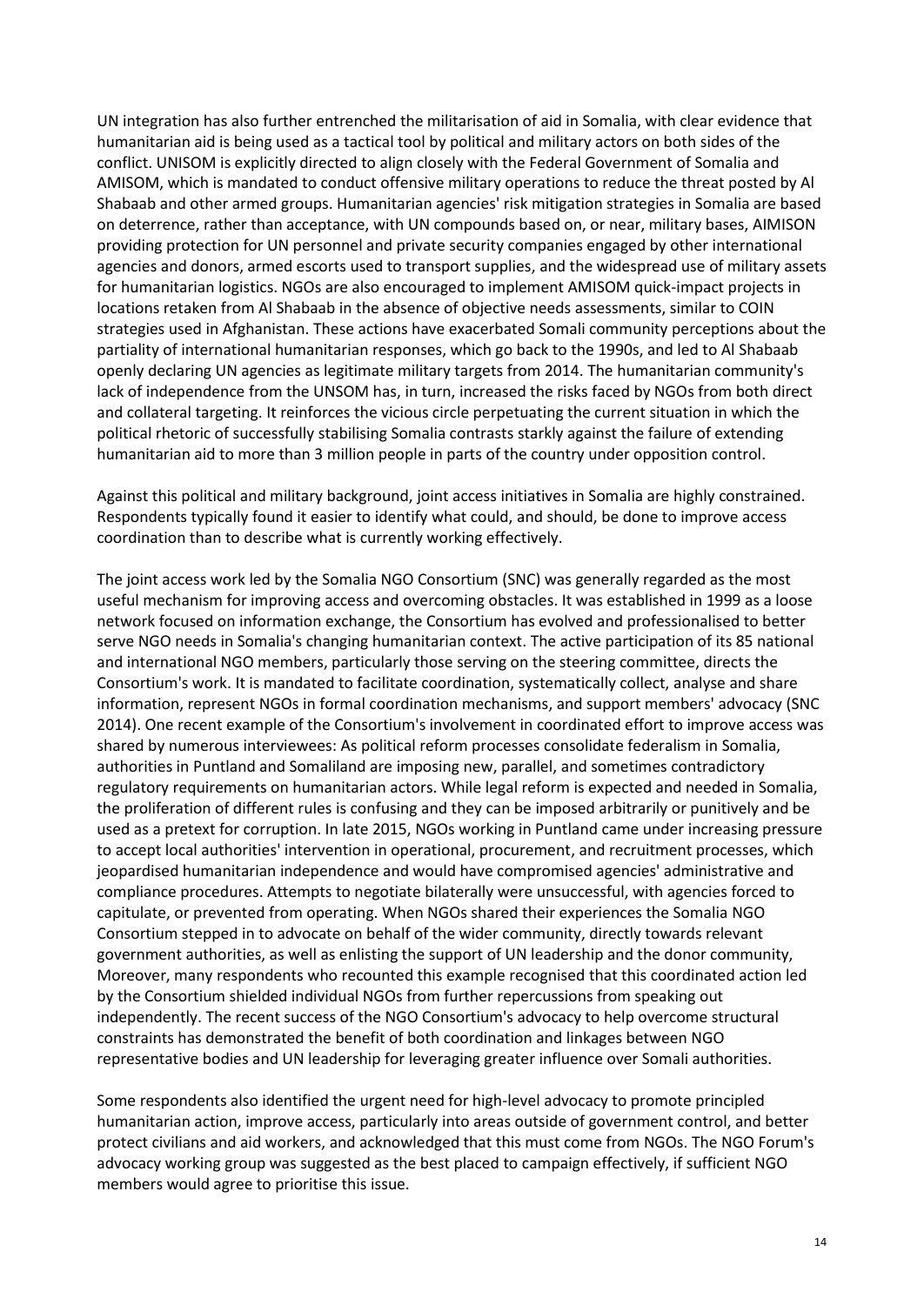INSO has recently taken over the provision of security and safety services to NGOs in Somalia, which was formerly managed by the NGO forum's NGO Safety Program (NSP). Collaboration between INSO, the NGO Forum and members is well developed, with INSO able to provide a range of useful data and analytical products, advice, training, and assessments to strengthen NGOs' risk management systems and ability to operate safely. INSO (formerly NSP) also regularly produces access maps, based on analysis of three meta-indicators evaluating the difficulties associated with reaching an area, staying to operate, and the actual presence of international NGO or UN staff. The most recently published map, from 21 February 2016, clearly illustrates the extremely low levels of access through the south, central and northeastern regions of the country (INSO 2016b). INSO supports improved access coordination by facilitating open discussions on access constraints through regular meetings and encourages NGOs to report security incidents so that, anonymised and consolidated, the data can be shared with the wider community. Based on their global experience, INSO promote the need for NGOs to use acceptance strategies to improve access, reinforcing the importance of the core humanitarian principles for safe and effective humanitarian action. While many operational NGOs agree in principle, few seem to be willing or able to change their approaches in Somalia to reflect this. Instead, respondents shared examples illustrating how agencies are moving further along the continuum towards deterrence and protection through the increasing use of armoured vehicles and armed escorts.

A dedicated Humanitarian Access Task Force has recently been established by OCHA, with its draft terms of reference (ToR) based on OCHA's global access monitoring and reporting framework (AMRF). As there is general agreement that the humanitarian community must do more to improve access in Somalia, the task force was cautiously welcomed. However, NGO respondents reported that the proposed scope, which includes improving awareness, information collection, consolidation and dissemination, access coordination, promoting operational access on the ground, and leading policy advocacy, is far too ambitious. Some interviewees also indicated that some of the proposed data collection activities would duplicate existing mechanisms, particularly those currently used by NGOs to share access and security information. There are also concerns about the use of information shared and confidentiality of sources given the highly politicised and militarised Somali operating context. It is also not clear at this stage how the group will be structured, who will participate and how its work will be resourced. Cynicism was clearly rising in the absence of clear progress since the inaugural meeting in November 2015. While acknowledging that the Task Force is still in its inception phase, it will need to be sensitively and collaboratively developed if it is to become more than a reporting tool. Based on lessons learned from other contexts, respondents also highlighted the essential role that experienced and committed personnel will play in ensuring the initiative's future success, along with sufficient resources and political will from UN leadership, particularly the triple-hatted DSRSG/RC/HC.

According to respondents, the small minority of humanitarian agencies attempting to negotiate access with armed opposition groups in Somalia feel compelled to do so independently and covertly. Uncertainty and fear of possible legal repercussions from donors, local authorities and, even, in some cases, an agency's own headquarters, reportedly constrain the majority from attempting to respond to needs outside of Somali government and AMISOM-controlled parts of the country. Pragmatic donor agencies, who are aware of the risks and compromises agencies must take in order to deliver assistance in opposition-controlled areas, are understood to tacitly approve by relaxing transparency requirements, but fall short of sharing the risks with implementing agencies. This pervasive culture of 'don't ask, don't tell' regarding access to conflict-affected communities in large parts of the country hinders meaningful cooperation, including joint negotiations, public advocacy, and learning from others' experiences.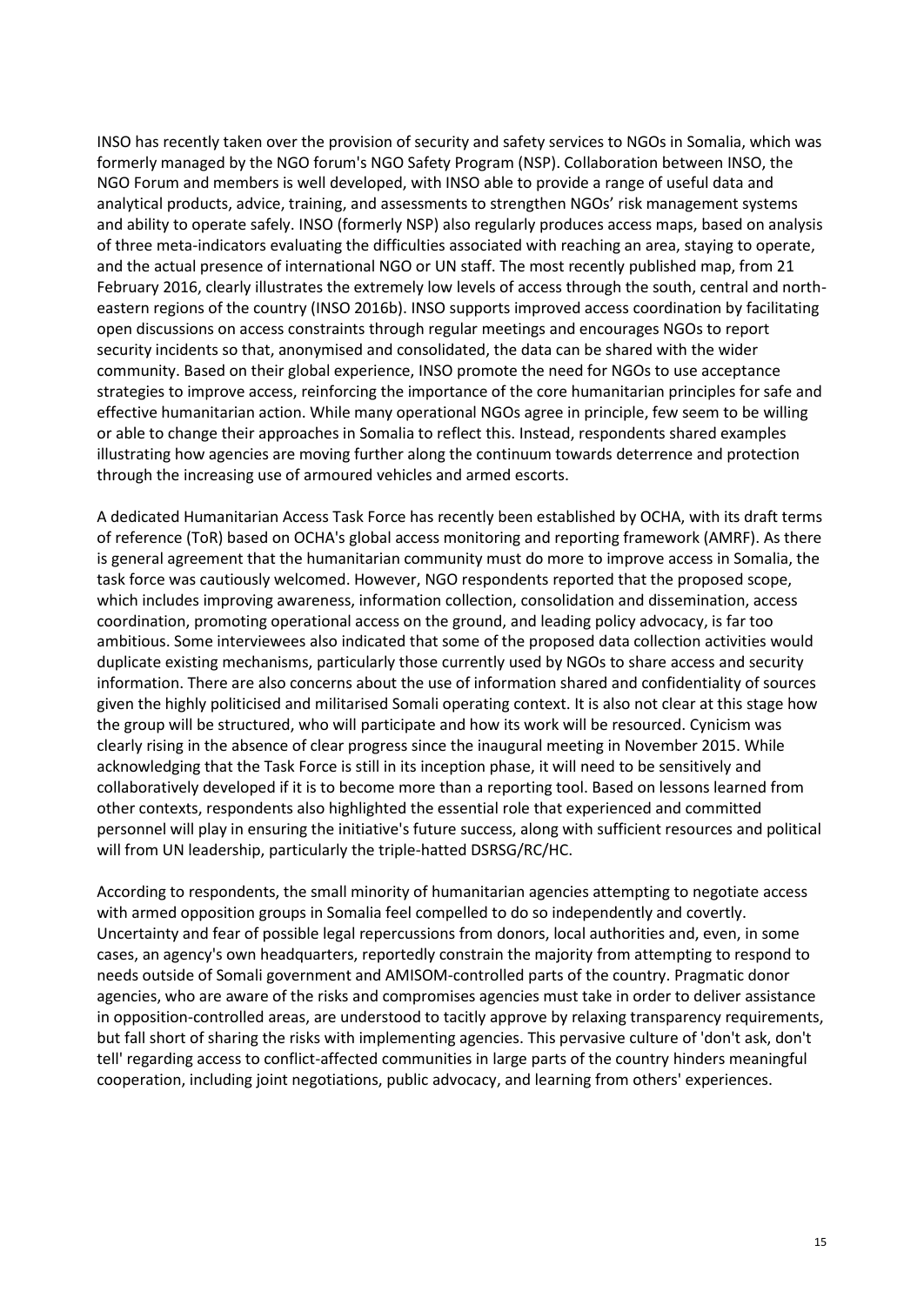## **2.4 South Sudan**

#### **Humanitarian context**

Since gaining independence from Sudan in 2011, South Sudan has been marred by sustained armed conflict, with political, inter-ethnic and inter-communal dimensions. Armed groups have committed indiscriminate violence against civilians, widespread destruction of civilian property, looting and attacks against aid workers (HRW 2016, UNMISS 2015). Between 50,000 and 100,000 people have been killed since 2013 with 1.6 million displaced internally and a further 650,000 into neighbouring countries (OCHA 2016c). The conflict has crippled agriculture and rural livelihoods, contributing to a food security crisis that threatens a third of the population, 30,000 of whom face famine (IPC 2016). The government of South Sudan is heavily dependent on international aid and remains largely unable to provide essential services, uphold rule of law, enforce justice, or hold armed forces to account for human rights abuses. Established in 2011, the United Nations Mission in the Republic of South Sudan (UNMISS) is mandated to protect civilians, monitor human rights and facilitate humanitarian assistance (UNMISS n.d.). Access in South Sudan has constricted from 2012, with violence against aid workers and humanitarian assets, active hostilities and bureaucratic impediments increasing each year (Bennett 2013, OCHA 2016a).

#### **Strengths and weaknesses of current approaches to access coordination**

In South Sudan, there are numerous fora in which access is implicitly or explicitly considered, including separate access, analysis, operational and CMCoord units and working groups facilitated by OCHA, as well as the logistics cluster, security-focused groups, and NGO-led initiatives. There is a marked division between policy/advocacy and operational/security approaches to understanding and operationalising access within NRC, which influences the nature of engagement in access coordination. This seems to be replicated among other agencies represented in this study and does appear to contribute somewhat to undermining effective information sharing and collaboration across the humanitarian community in South Sudan. Personnel with operational and security management responsibilities tended to prefer bilateral and informal access coordination, while those with policy, advocacy and protection focused roles were more inclined to see value in formal joint mechanisms. Respondents generally agreed that the proliferation of coordination meetings was time-consuming, repetitive and detracted from operational and programmatic responsibilities, with attendance declining as participants tended to lose interest in the absence of demonstrable outcomes for improved collaboration or access. This frustration with redundancy is consistent with a more comprehensive 2015 study of NGO perceptions in the country, which similarly found "the architecture designed to support the response for the people of South Sudan has become overly burdensome and focused on itself" (InterAction 2015, p. 3).

The Humanitarian Country Team (HCT) endorsed specific guidelines for coordination between humanitarian actors and UNMISS in South Sudan in December 2013 to avoid conflict, clarify distinctions between roles, and "preserve humanitarian space, access and principles" (UNMISS 2013). However, there was a strong perception by respondents that these principles are not well implemented - likely as a result of UNMISS' evolving in response to conflict dynamics in the last two years. The tensions implicit in the integrated UN mission, compounded by UNMISS' limited ability to fulfil its protection and humanitarian support mandate outside of UN bases, reinforces public perceptions that humanitarian assistance is not provided impartially in South Sudan. Respondents reported that this, in turn, undermines other humanitarian actors' use of acceptance strategies based on the core humanitarian principles to secure access. Integrated missions' unintentionally negative impact on humanitarian action and access is well established in South Sudan (Bellamy & Hunt 2015) and other conflict-affected contexts (Glad 2012, Hofman 2014, Metcalfe, Giffen & Elhawary 2011).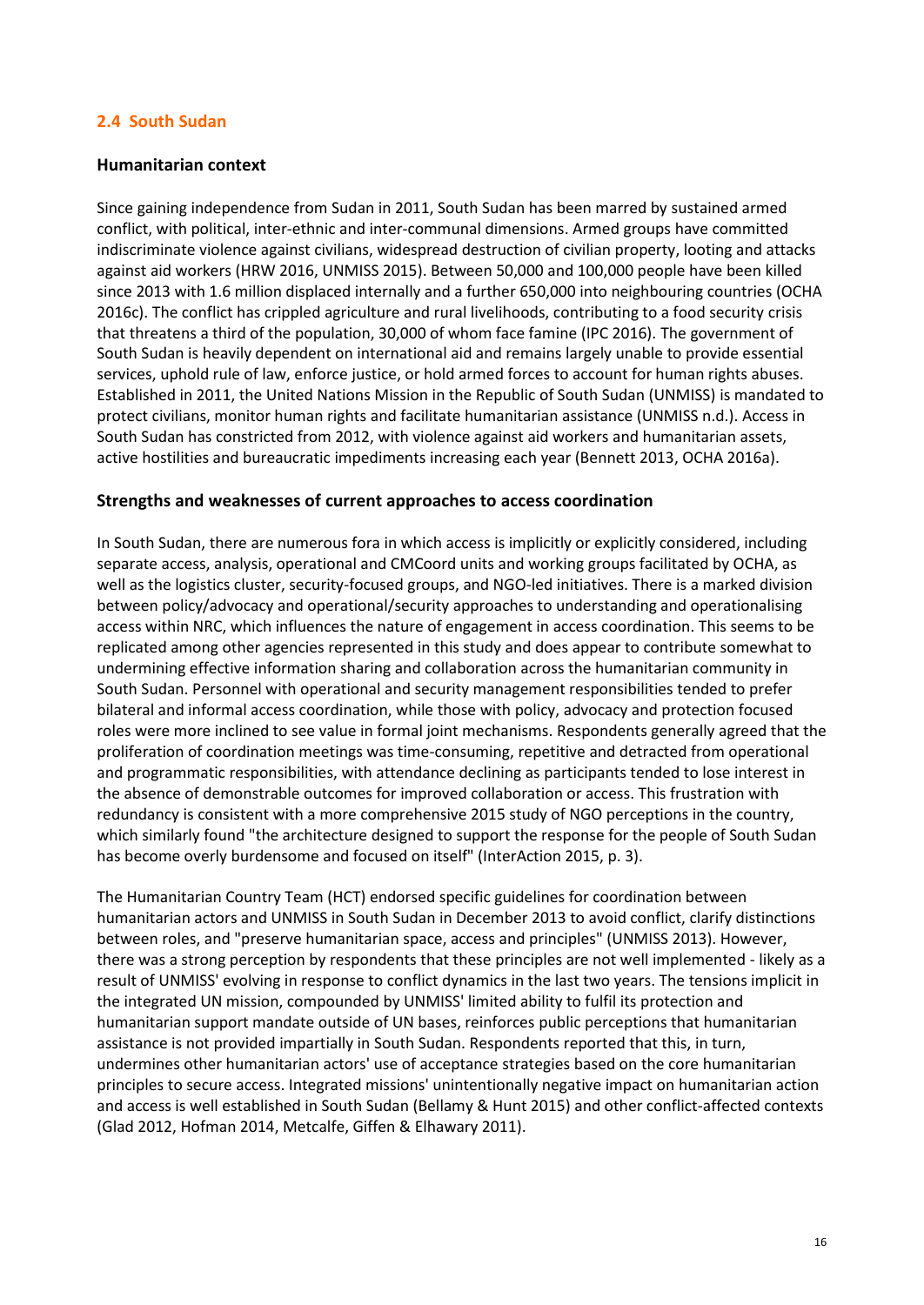The OCHA Access Unit leads inter-agency access coordination, plays a key role in negotiating access in the field and produces regular reports on constraints, based on data provided by humanitarian partners. OCHA's role as negotiating access is generally well received, particularly among NGOs lacking the resources, skills, or leverage to enable direct engagement with powerbrokers. OCHA is widely regarded as the key negotiator with all parties to the conflict and the access unit is often called on to lead access discussions on behalf of the humanitarian community with both government and military stakeholders, including UNMISS, the SPLA, and armed opposition groups. Respondents expressed less satisfaction with the function of the OCHA Access Working Group, which seeks to enhance access coordination between NGO and UN agencies. The group's activity and efficacy seems to have been highly variable - influenced by external conflict dynamics, rapid turnover of agency personnel and working group participants and, most recently, declining participant engagement in the last year in the absence of tangible outcomes.

The logistics cluster, led by WFP, facilitates humanitarian access by coordinating operational information and services, providing common storage facilities and managing common road, river, and air transport services, including the United Nations Humanitarian Air Service (UNHAS), on which NGOs rely heavily, particularly during the wet season (Logistics Cluster 2016a). It monitors physical access across the country and disseminates regularly updated maps showing physical road accessibility and constraints, based on UN and NGO partner reporting (Logistics Cluster 2016b).

The significance of physical and infrastructural impediments in South Sudan make the role of the logistics cluster and WFP crucial to facilitating access for the humanitarian community. While the cluster is apparently well resourced, provides quality services and timely information, it reportedly exerts an unusual level of influence over NGO operational decision-making, prioritisation and, ultimately, ability to respond to emergencies. Some respondents contended that the logistics cluster's provision of common services is not equitably shared between UN agencies and NGOs, which seems to intensifies inter-agency tension and undermines cooperation. NRC's partnership with WPF is seen to support cooperation in relation to transportation services for NFI and shelter distribution activities. Further, NRC and WFP have developed a relatively effective, albeit somewhat cumbersome, system for negotiating field access to insecure areas to deliver material aid, by which WFP initially securing agreements with relevant stakeholders, followed by NRC independently confirming acceptance. Regrettably, WFP does not appear to participate in other inter-agency access initiatives, missing opportunities to enhance information sharing and cooperation for improved humanitarian access for all actors.

The South Sudan NGO Forum is an independent coordinating body, representing more than 380 national and international NGO members. Its purpose is to improve NGO operations in the country by facilitating engagement between NGOs and other humanitarian actors, fostering national NGO coordination, developing policy, supporting evidence-based advocacy, and collecting, analysing, and disseminating NGO-related security information (SSNGOF 2016b). The NGO Forum encourages NGOs to report access constraints and develop common responses to promoting access. It also plays an important role in representing NGOs and advocating on their concerns to key government, UN, and security-sector stakeholders (Helton & Morgan 2013). NGO respondents valued the services provided by the Forum, particularly its security information and analysis function, as well as advocacy undertaken towards government authorities, donors, and UN leadership to highlight issues of concerns for NGOs. This is consistent with findings from InterAction's (2015) earlier study of NGO perspectives in South Sudan.

With bureaucratic restrictions increasingly hampering NGO operations in South Sudan, several respondents asserted that joint access mechanisms must be able to demonstrate their ability to raise awareness of humanitarian principles and advocate for acceptance from authorities in order to maintain humanitarian space for all actors. The South Sudan NGO Forum has built constructive relations with authorities from relevant ministries, the SPLA, and police, using these to lobby against the imposition of arbitrary, unauthorised, and punitive bureaucratic impediments. Most recently, the Forum's advocacy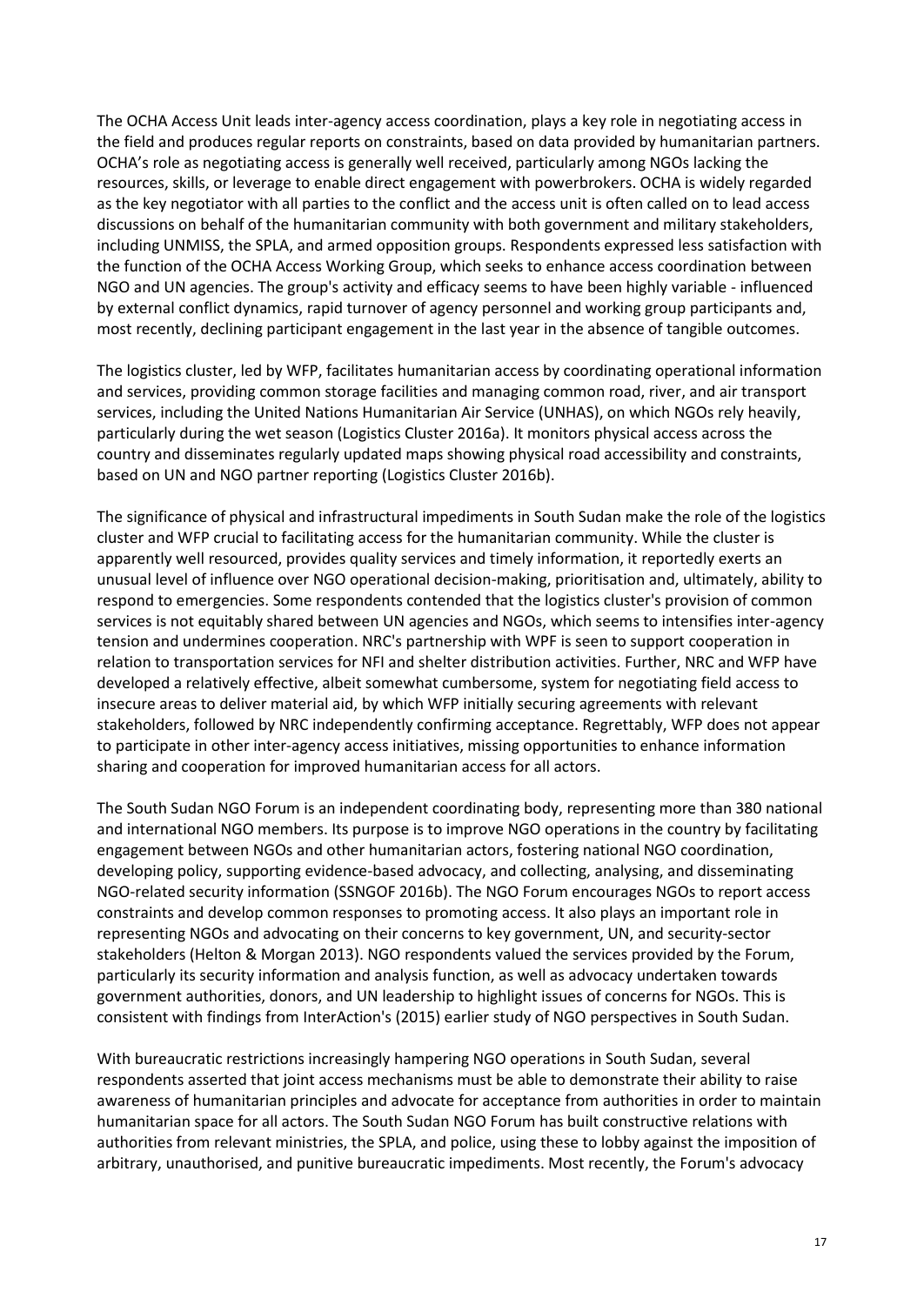towards the transitional government is believed to have influenced revision of proposed new laws that threatened to impede humanitarian agencies' independence and operations.

Both the NGO Forum and the access working group reportedly struggle to collect comprehensive information on access constraints faced by operational agencies to create robust data bases and shared analysis of constraints, on which joint advocacy positions could be based. Agencies' low levels of reporting, and lack of transparency in discussing, access constraints seems to be linked to concern about how information could potentially be misused, as well as scepticism about the value of sharing this information for enhancing access at operational or policy levels. While some respondents expressed frustration about the lack of progress on addressing this gap, since it was highlighted three years earlier (Bennett 2013), the access survey undertaken by the NGO Forum is widely seen as a positive development. Using data reported by NGO members from the first half of 2015, the report was the first to quantify the significant financial impact of violence against personnel and assets on NGOs and highlight the number of working days lost as a result of activity suspension or delay. This enabled the South Sudan NGO Forum to more credibly advocate towards all signatories to the peace agreement, including the transitional government, the international community, and opposition groups, to "ensure the safe and unhindered delivery of humanitarian assistance to people in need" (SSNGOF 2015, p. 2).

While it does undeniably represent an example of successful coordination on access, the NGO Forum's survey also underscores this persistent reluctance among the humanitarian community to openly share information: while response rate among international NGO members was 59 per cent, in contrast, only 20 of the 190 national NGO members contributed to the survey.

Respondents agreed broadly on the variety of factors undermining collaboration: at an individual level, a lack of confidence from limited experience, contextual knowledge and capacity can diminish the likelihood and utility of contributions. Moreover, individual differences are highly influential, with personality differences cited persistently as crucial for cooperation. Probing this response more deeply revealed the importance of establishing reliable, reciprocal interpersonal relationships as a prerequisite for inter-agency engagement on access issues. High staff turnover, particularly associated with the rapid shift from a transitional context to a humanitarian conflict setting in December 2013, leads access groups to both repeat processes and lose momentum until new relationships and trust can be established. Understandably, mistrust also exists between organisations, as the South Sudan humanitarian community comprises agencies with disparate mandates, guiding principles, and approaches to providing emergency aid and development assistance. Competition for resources, as well as fear of sanctions for compromising humanitarian principles and operational norms, were seen as inhibiting open dialogue and reporting of access constraints. These tensions incline individuals and agencies towards establishing informal networks and exchanging sensitive, security, and access related information bilaterally. This is typically regarded as both safer and more effective in improving operational access. Aversion to sharing information openly certainly hinders the development of common understanding of humanitarian access in South Sudan, which, in turn, compromises the community's ability to work together to effectively mitigate against impediments and resolve access issues as they arise.

Several respondents observed that the South Sudan humanitarian context is relatively underexplored analytically, with large parts of the country inaccessible and poorly documented. This analytical deficit is seen to contribute to time-consuming speculation about conflict drivers and future scenarios, rather than humanitarian response planning being based on sound evidence. In addition to collecting data on access, coordination initiatives could usefully devote resources to improving analysis, which could then be used for better humanitarian decision-making. National NGOs, which typically have greater access to more remote and insecure locations than international agencies, would be well positioned to usefully contribute to this work, if they were better integrated into coordination mechanisms.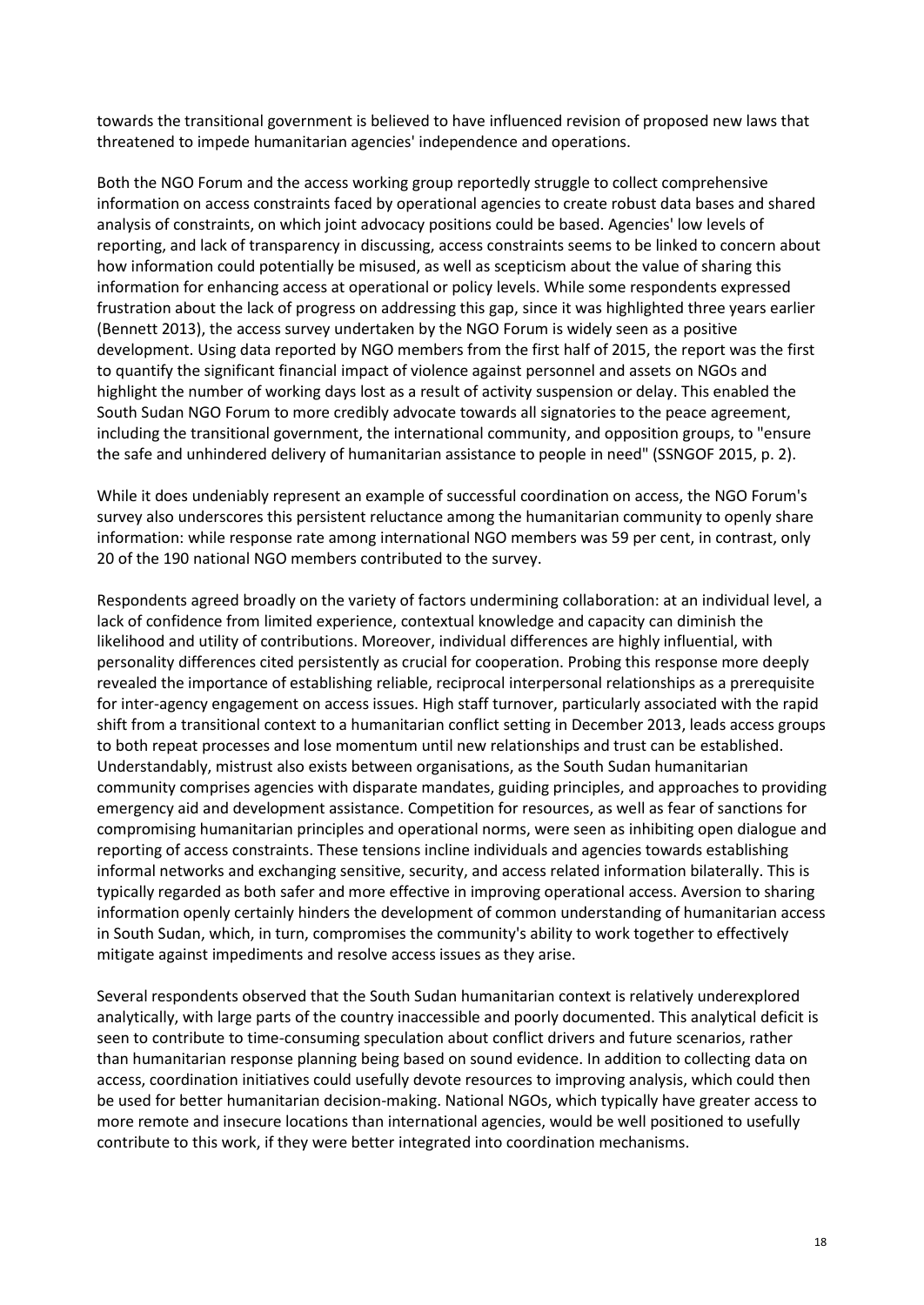# 3. Conclusion

Effective coordination is essential for the humanitarian community to establish, maintain, and extend access in a global context characterised by escalating risk, protracted conflict, and increasing needs. Despite the dissatisfaction and frustration commonly expressed by field-based practitioners when discussing the weaknesses of existing coordination mechanisms, and the complexities imposed by unique contextual constraints in each country, this review demonstrates that both formal and informal mechanisms for coordinating humanitarian access are clearly needed.

## **Defining and operationalising humanitarian access**

All respondents interviewed for this research defined access in terms of humanitarians' ability to provide assistance to people in need, but less than half acknowledged the ability of people in need to receive assistance. Further, many respondents, particularly those working in policy, advocacy, and inter-agency coordination roles, asserted the importance of grounding humanitarian access in the core humanitarian principles of humanity, neutrality, impartiality, and independence. These differences are reflected in relevant literature. Operationalisation of humanitarian access was clearly influenced by professional responsibilities, with personnel responsible for safety giving primacy to security constraints, operational staff tending to focus on bureaucratic and logistical impediments, field managers highlighting access in practice, including negotiation, and policy staff tending to view access through a protection lens.

#### **Access coordination**

The clear conclusion from this research is that there is no one-size-fits-all approach to access coordination that will reliably yield effective outcomes in the range of humanitarian contexts in which NRC operates. The complexity of many contemporary humanitarian contexts, compounded by the protracted nature of current conflicts, demand that the humanitarian community apply flexibility when setting up access coordination architecture. Developing tailor-made approaches, which include both formal and informal initiatives, as well as mechanisms exclusively for NGO coordination, is most likely to promote open information sharing and effective collaboration in order to improve operational access and constructively influence access policy.

Negotiation with various power-brokers, including government and opposition civilian leadership and armed forces, is regarded as essential to humanitarian access (Egeland, Harmer & Stoddard 2011, Grace 2015, Jackson 2014). In this study, respondents' attitudes to joint access negotiations were highly polarised, described along a continuum from necessary, viable and useful, to unhelpful, unacceptable, and even dangerous. Naturally, organisational policies and approaches influenced these views, along with individuals' professional principles and experience. Situational elements combine with these factors to further complicate the range of responses to joint access negotiations, particularly in the environments studied, where access is acutely impacted by insecurity and conflict.

#### **Contextual influences**

Contextual factors understandably have a significant impact on the effectiveness of access coordination initiatives. Most notably, the presence of an integrated UN mission is typically associated with greater need for coordination on access yet, paradoxically, is also associated with higher levels of reported dissatisfaction regarding its efficacy. Respondents linked this directly to the perceived conflict of interest between UN political and humanitarian mandates. Although widely discussed in relevant literature (Glad 2012, Metcalfe, Giffen & Elhawary 2011) and addressed at a policy level through global and contextspecific guidance documents, in practice, this issue continues to undermine effective access coordination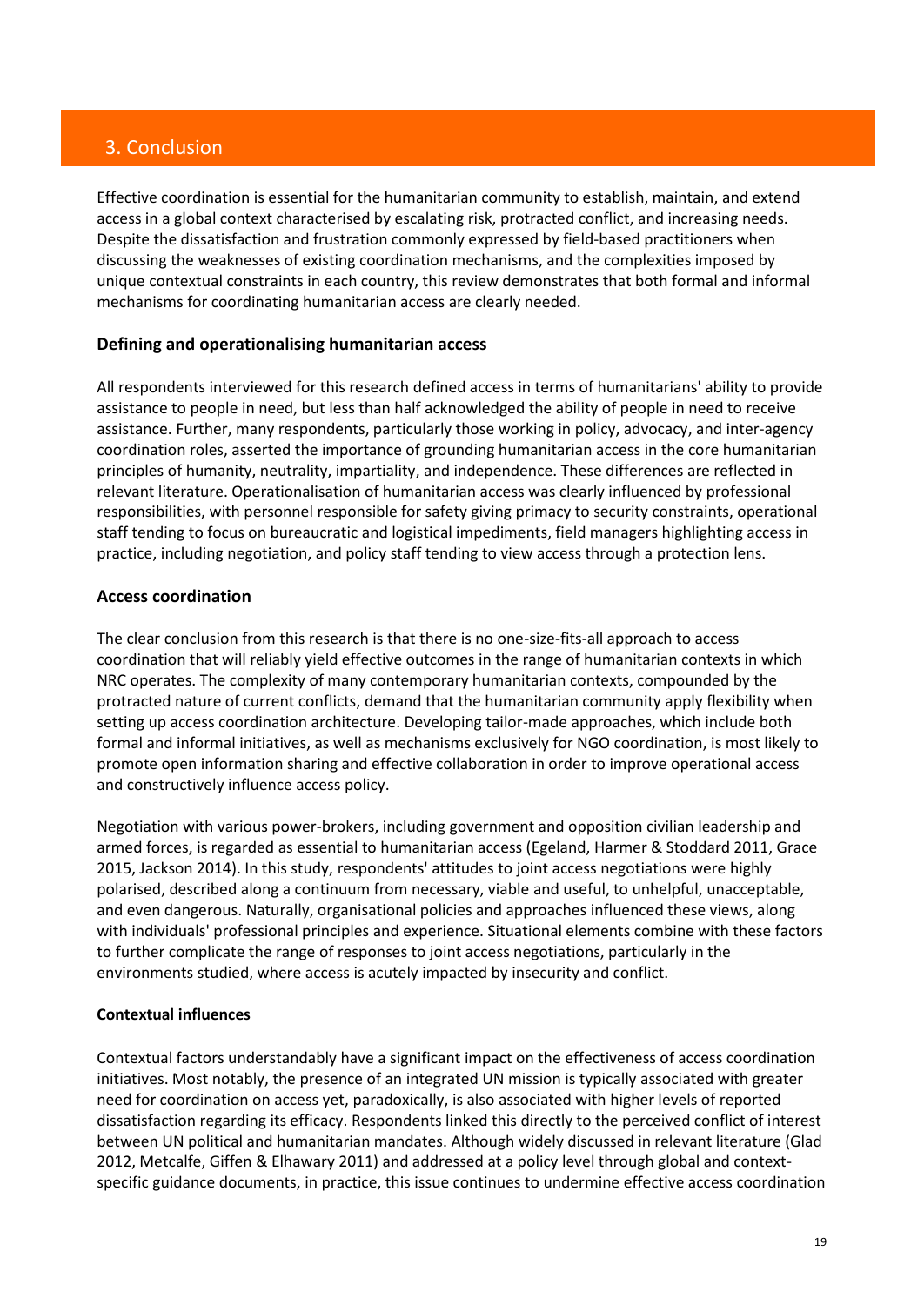initiatives in the field and, many research respondents argued, erodes the core humanitarian principles on which assistance is based. Many NGO respondents expressed concern about the risk of being closely associated with UN agencies and coordination mechanisms where UN peacekeeping forces are deployed, or where the UN's political objectives are seen to compromise its neutrality. Some respondents gave specific examples of the negative consequences resulting from politicisation, or instrumentalisation of humanitarian aid, which are extensively corroborated by research (Brooks 2015, Donini 2009).

## **Organisational influences**

Organisational features, including policies and procedures, structure, human resourcing and independence, appreciably influence the nature and quality of engagement on access coordination across contexts. Agency identity, mandate, policies, and approaches typically provide a framework for understanding and operationalising access, influencing the nature of engagement with other humanitarian actors and overarching disposition towards coordinating on access. While the International Committee of the Red Cross (ICRC) and Médicins Sans Frontières (MSF) are distinguished by their autonomy and UN OCHA governed by its mandate to bring humanitarian actors together for coherent responses to emergencies, agencies like NRC must decide how to engage in coordination to best fulfil objectives and manage risk. Some respondents in this research identified the particular challenges facing multi-mandated NGOs, including NRC, which implement both life-saving humanitarian responses and longer-term durable solutions programming, when positioning themselves vis-à-vis coordination generally and joint access initiatives specifically. At a more operational level, organisational structural and procedural factors, including recruitment requirements for senior roles, clear delegation of authority to country and field offices, dissemination of position and policy papers to guide decision-making, and provision of advice and support from headquarters, also influence agencies' willingness to actively engage in access coordination.

## **Individual influences**

Individual characteristics clearly shape the development and functioning of access coordination initiatives. Approachable, sincere, and collaborative inter-personal engagement styles are seen as instrumental for establishing trusting relationships on which access coordination is based. Equally important is an individual's ability to establish credibility by demonstrating thorough contextual understanding, communicating respectfully and discretely, and promoting principled humanitarian action. These personal attributes and behavioural styles are equally important for engaging successfully in formal coordination mechanisms and establishing effective informal ways of cooperating on access.

## 4. Recommendations for future action

NRC needs to strengthen its investment in joint access initiatives and encourage other humanitarian agencies to engage. NRC is well placed to initiate and lead NGO-specific coordination mechanisms and should also take responsibility for influencing reform in UN-led initiatives in order to achieve better access outcomes for organisations and, most importantly, for populations in need.

## **4.1 Ensure appropriate and adequate resources are available for access coordination**

**Dedicate financial resources towards access** by quantifying investments and systematically budgeting for multilateral, bilateral and independent access activities. Advocate towards receptive humanitarian donors for the inclusion of access costs in humanitarian project budgets, reinforcing the primacy of securing, maintaining and enhancing access to the timely delivery of life-saving and sustaining assistance.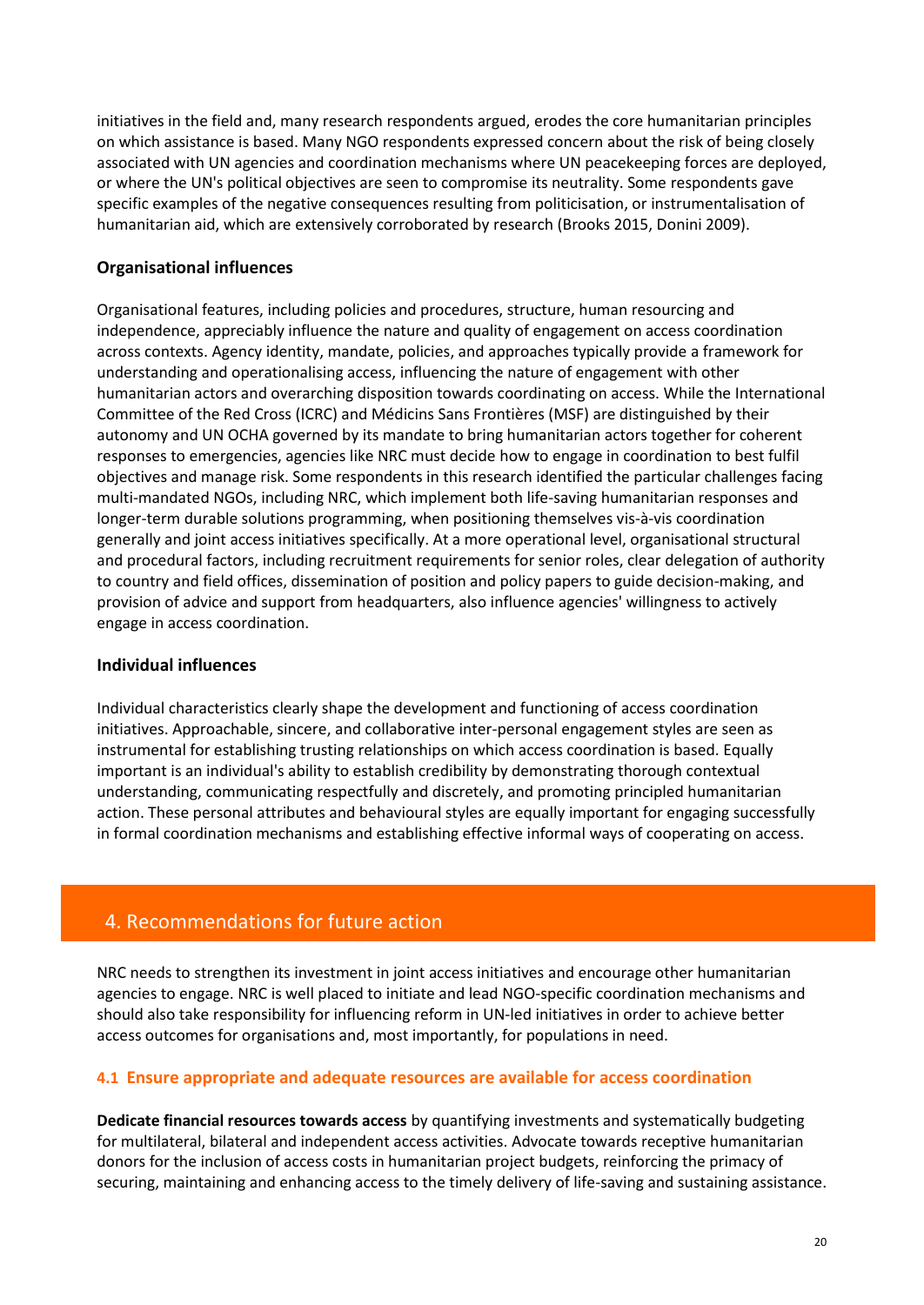**Decide which team members will lead on, and contribute to, inter-agency access coordination,** based on the specific needs and constraints characterising each operating context. Make responsibility for access explicit and achievable in staff terms of reference and work plans. Where feasible, create a dedicated access coordination or advisory role, with operational, coordination and internal capacity building functions. Consider access explicitly during recruitment for key posts, giving weight to relevant experience, skills and personality traits that contribute to constructive inter-agency coordination.

**Empower staff by clarifying organisational policy, positions and 'red lines'** in relation to access negotiations, internal and external information sharing and decision-making. Develop and disseminate practical access toolkits to guide practice and include sessions on humanitarian principles and their relationship to access as part of staff induction processes.

**Ensure that team members can understand, communicate and apply the core humanitarian principles** to their work. Similarly, ensure that all field staff can clearly explain their organisation's identity and objectives in audience-appropriate language. Further, develop internal capacity on ostensible 'soft-skills', including actor mapping, conflict analysis, mediation and access negotiation.

**Foster an organisational culture that promotes frank discussions about access challenges, approaches and weaknesses, at all levels.** Facilitate regular reflection processes to capture learning on access initiatives and build a context-specific repository of good practice in order to ensure institutional knowledge can be systematically transferred to new staff, thereby mitigating against the detrimental impact of high turnover on sustaining humanitarian access coordination. Draw on this resource to share examples of best practice externally through formal and informal access coordination mechanisms.

## **4.2 Advocate for, and invest in, coordination structures tailored to local operating contexts**

**Engage proactively to establish, strengthen and influence access coordination mechanisms in all critical humanitarian contexts**. Advocate for relevant UN agencies to facilitate and appropriately resource, access coordination, principally in relation to humanitarian logistics and security.

**Accept the likely need for parallel structures where separation is warranted for political or operational reasons**, particularly in contexts in which humanitarian architecture is governed by an integrated UN mission. Develop and support NGO-led access initiatives, either through existing representative coordination fora, the creation of dedicated groups, or under the auspices of an agency providing support services to NGOs relevant to access, such as INSO. Establish clear communication channels between distinct access mechanisms to share information, seek support and leverage greater influence.

**Advocate against the adoption of an overly prescriptive coordination structure**. Instead, promote the participatory development of a customised solution to address key access challenges, grounded on thorough stakeholder and conflict analysis. Consider approaches, adapt templates, and draw on tools from access coordination structures in comparable operating contexts to initiate discussions, decide constituents, develop terms of reference, and inform each access group's scope of work. Reach consensus among members regarding the potentially divisive issues of participation and information management/confidentiality. Build in regular reviews to promote flexibility and adapt coordination mechanisms to respond to changing conflict dynamics, humanitarian needs, and political circumstances.

**Develop and share practical guidelines and tools for access coordination.** Ensure that facilitators have the training and support needed to initiate and manage access coordination mechanisms. Develop simple, practical, evidence-based toolkits and templates with recommendations on group structure,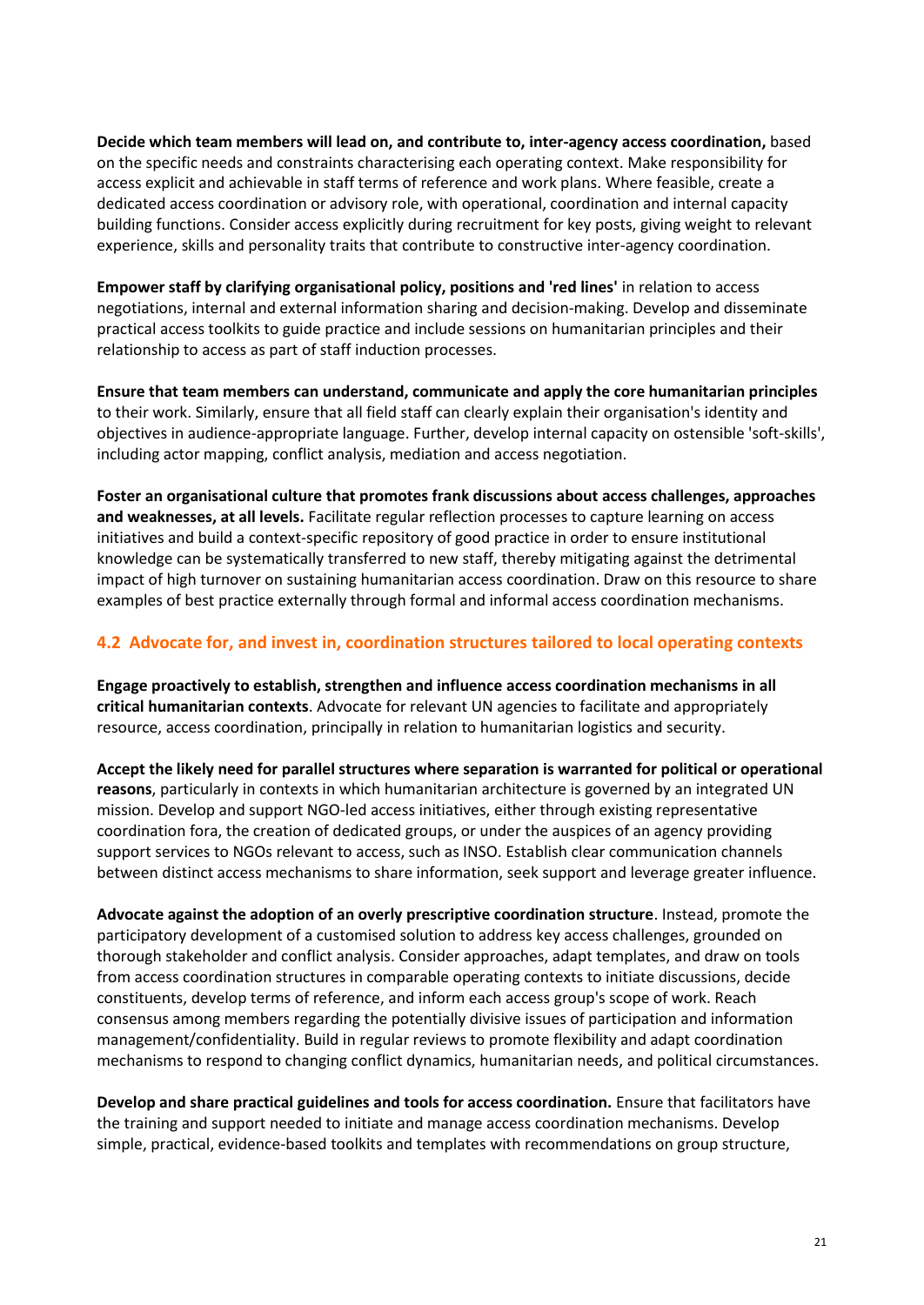scope and size; selection of members; standard operating procedures, particularly around confidentiality; objective setting; and monitoring, evaluation and reporting frameworks.

## **4.3 Set concrete objectives and demonstrate the added value of coordination**

**Determine what the group can practically achieve** and what it will be unlikely to be able to influence. Given the typical constraints on members' time, prioritising the most serious impediments to access and focusing action towards attainable goals will contribute to positive and sustained engagement.

**Encourage collaboration and try to challenge competitive cultural dynamics** that undermine coordination initiatives. Agree on communication protocols from the outset to build trust and preserve confidentiality of sensitive information. Limit participation, or create a smaller, core group to direct action and make decisions, which informs, and responds to issues raised by, a wider membership.

**Highlight concrete outcomes to establish the benefits of inter-agency coordination**, particularly successes related to overcoming bureaucratic obstacles that hinder humanitarian actors' presence, operations and independence. Examples showing how joint initiatives have improved access on the ground, or contributed to policy change, instil confidence in the credibility of coordination mechanisms, challenge scepticism and thus galvanise the humanitarian community towards better participation.

**Promote learning for access coordination as widely as possible**, internally and externally. Document and share best practices, while also systematically reflecting on ineffective structures and processes in order to avoid duplication and make better use of limited resources. Develop concise, practical tools for practitioners to use as guides, rather than strict formula, to build humanitarian professionals' access coordination skills.

## **4.4 Identify the limitations of formal access coordination mechanisms in each context and invest in complementary strategies to enhance access**

**Pursue opportunities to collaborate on access issues informally** through professional and personal networks. Proactively identify organisations and individuals with common interests and broadly shared values, promote reciprocity, and protect confidentiality when sharing information. Build *ad hoc* coalitions with agencies seeking access to the same geographic locations to share knowledge, resources, and strategies. Unite with agencies facing related access impediments to leverage more influence through a joint response. Encourage open acknowledgement of the difficult trade-offs agencies consider when balancing the need to reach affected communities and protecting staff and assets, reinforcing the primacy of humanitarian principles in ensuring broader, more sustainable access for all actors.

**Establish trusted links between informal and formal access mechanisms** to enable intractable, or critical, issues to be elevated to UN, political, diplomatic, or security providers, in order to request direct assistance or target advocacy. Ensure agreements regarding confidentiality are staunchly respected.

**Address the exclusion of national NGOs from access coordination mechanisms**. Expand interaction with local partners and foster improved mutual understanding through explicit, honest, bilateral dialogue on access strategies. Enhance capacity by including local partner personnel in training focusing on humanitarian principles, risk management, mediation processes and negotiation skills.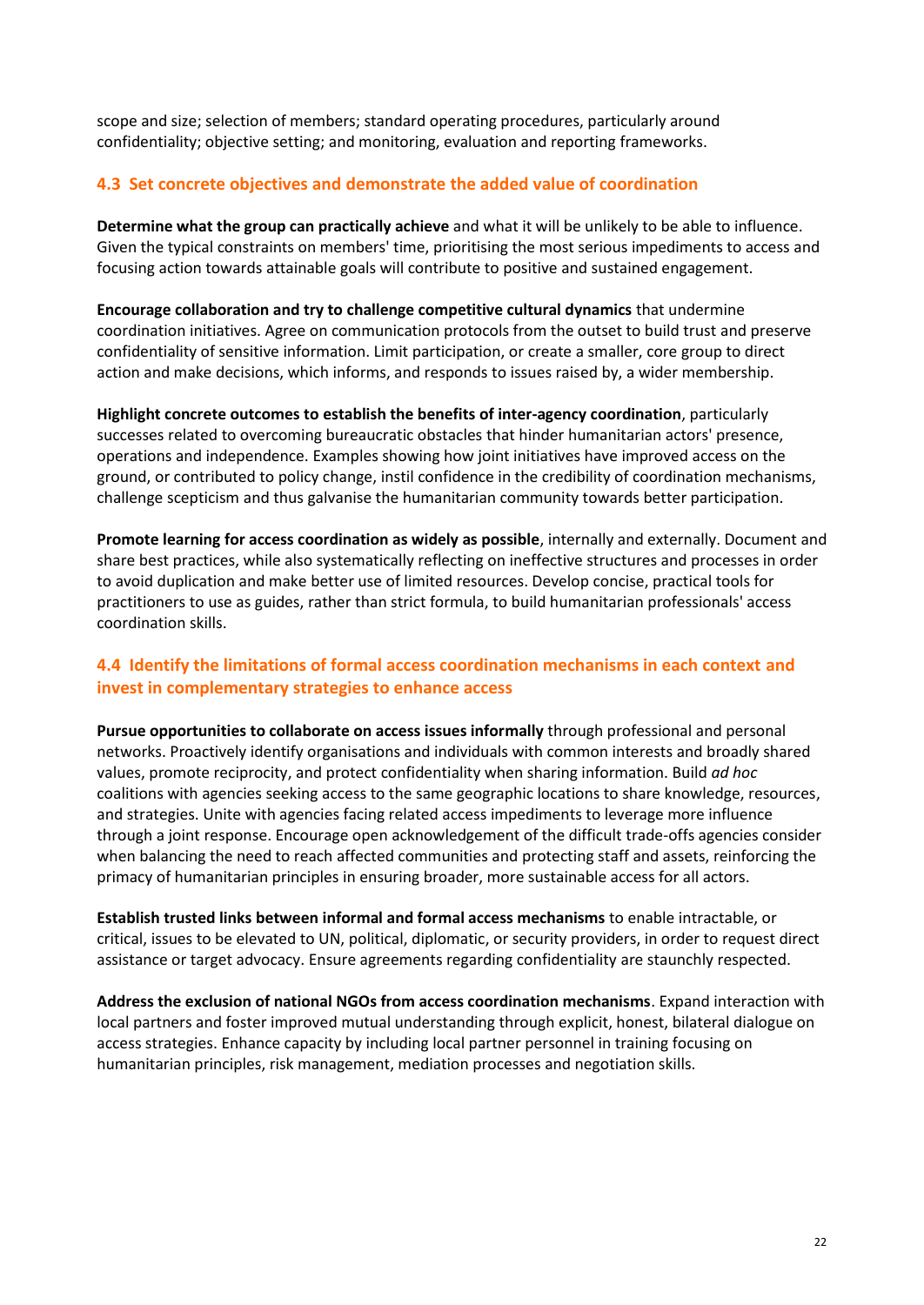#### **ACRONYMS**

INGO International Non-Governmental Organisation

| AAG          | <b>Access Advisory Group</b>                | <b>INSO</b>    | International NGO Safety Organisation      |
|--------------|---------------------------------------------|----------------|--------------------------------------------|
| AAN          | Afghan Analysts Network                     | IO             | <b>International Organisation</b>          |
| <b>ACAPS</b> | <b>Assessment Capacities Project</b>        | <b>IPC</b>     | Integrated Food Security Phase             |
| <b>ACBAR</b> | Agency Coordinating Body for Afghan Relief  |                | Classification                             |
| ACF          | Action Contra la Faim                       | <b>JMEC</b>    | Joint Monitoring and Evaluation            |
| AI           | Amnesty International                       |                | Commission                                 |
| <b>ALNAP</b> | Active Learning Network for Accountability  | <b>MINUSCA</b> | Multidimensional Integrated Stabilisation  |
|              | and Performance in Humanitarian Action      |                | Mission in the Central African Republic    |
|              | African Union Mission in Somalia            |                |                                            |
| AMISOM       |                                             | MSF            | Médicins Sans Frontières                   |
| <b>ARCSS</b> | Agreement on the Resolution of Conflict in  | <b>NFIs</b>    | Non-Food Items                             |
|              | South Sudan                                 | <b>NFMA</b>    | Norwegian Ministry of Foreign Affairs      |
| ATHA         | Advanced Training Program on                | <b>NGO</b>     | Non-Governmental Organisation              |
|              | <b>Humanitarian Action</b>                  | <b>NRC</b>     | Norwegian Refugee Council                  |
| AU           | African Union                               | <b>NSP</b>     | NGO Safety Programme                       |
| <b>AUPSC</b> | African Union Peace and Security Council    | <b>NUG</b>     | <b>National Unity Government</b>           |
| CAR          | Central African Republic                    | <b>OCHA</b>    | United Nations Office for the Coordination |
| CCO          | Comité de Coordination des ONGI en RCA      |                | of Humanitarian Affairs                    |
| <b>CDI</b>   | <b>Conflict Dynamics International</b>      | ODI            | Overseas Development Institute             |
| <b>CHS</b>   | Core Humanitarian Standard for Quality and  | OECD           | Organisation for Economic Co-operation     |
|              | Accountability                              |                | and Development                            |
| CMCoord      | Civil-Military Coordination                 | POC            | <b>Protection of Civilians</b>             |
| CoC          | Code of Conduct                             | PRT            | <b>Provincial Reconstruction Team</b>      |
| <b>COIN</b>  | Counter Insurgency                          | PSG            | <b>Project Support Group</b>               |
| <b>CPA</b>   | Comprehensive Peace Agreement               | <b>RC</b>      | <b>Resident Coordinator</b>                |
| <b>CSA</b>   | Conflict Sensitivity in Afghanistan         | <b>SDC</b>     | Swiss Agency for Development and           |
| <b>CSO</b>   | <b>Central Statistics Organisation</b>      |                | Cooperation                                |
| CT           | <b>Counter Terrorism</b>                    | <b>SNA</b>     | Somali National Army                       |
| <b>DAC</b>   | <b>District Administrative Centres</b>      | <b>SNC</b>     | Somalia NGO Consortium                     |
| <b>DFID</b>  |                                             | <b>SPLA</b>    |                                            |
|              | Department of International Development     | SPLM/A-IO      | Sudan People's Liberation Army             |
| <b>DPKO</b>  | Department of Peacekeeping Operations       |                | Sudan People's Liberation Movement/Army    |
| <b>DRC</b>   | Democratic Republic of Congo                |                | in Opposition                              |
| <b>DRC</b>   | Danish Refugee Council                      | <b>SRSG</b>    | Special Representative of the Secretary-   |
| <b>DSRSG</b> | Deputy Special Representative of the        |                | General                                    |
|              | Secretary-General                           | <b>SSNGOF</b>  | South Sudan NGO Forum                      |
| EC           | <b>European Commission</b>                  | TAF            | The Asia Foundation                        |
| <b>ECHO</b>  | European Commission Humanitarian Aid        | TFG            | <b>Transitional Federal Government</b>     |
|              | and Civil Protection                        | ToR            | <b>Terms of Reference</b>                  |
| ERM          | <b>Emergency Response Mechanism</b>         | <b>TRG</b>     | <b>Transitional National Government</b>    |
| <b>EXCOM</b> | <b>Executive Committee</b>                  | TLO            | The Liaison Office                         |
| <b>FDFA</b>  | Swiss Agency for Development and            | UK             | United Kingdom                             |
|              | <b>Cooperation SDC</b>                      | UN             | <b>United Nations</b>                      |
| <b>FSAC</b>  | Food Security and Agriculture Cluster       | <b>UNAMA</b>   | United Nations Assistance Mission in       |
| FTS          | <b>Financial Tracking Service</b>           |                | Afghanistan                                |
| GIZ          | Deutsche Gesellschaft für Internationale    | <b>UNDSS</b>   | United Nations Department of Safety and    |
|              | Zusammerarbeit                              |                | Security                                   |
| НC           | Humanitarian Coordinator                    | <b>UNHAS</b>   | United Nations Humanitarian Air Service    |
| <b>HCT</b>   | Humanitarian Country Team                   | <b>UNHCR</b>   | United Nations High Commission for         |
| HO           | Humanitarian Outcomes                       |                | Refugees                                   |
| <b>HPG</b>   | Humanitarian Policy Group                   | <b>UNMISS</b>  | United Nations Mission in the Republic of  |
| <b>HPN</b>   | Humanitarian Practice Network               |                | South Sudan                                |
| <b>HRW</b>   | Human Rights Watch                          | <b>UNSC</b>    | United Nations Security Council            |
| <b>IASC</b>  | Inter-Agency Standing Committee             | <b>UNSOM</b>   | United Nations Assistance Mission in       |
|              |                                             |                |                                            |
| <b>ICCG</b>  | Inter-Cluster Coordination Group            |                | Somalia                                    |
| ICG          | <b>International Crisis Group</b>           | US             | <b>United States</b>                       |
| <b>ICNL</b>  | International Centre for Not-for-Profit Law | <b>WFP</b>     | World Food Programme                       |
| <b>ICRC</b>  | International Committee of the Red Cross    |                |                                            |
| IEA          | Islamic Emirate of Afghanistan              |                |                                            |
| <b>IFRC</b>  | International Federation of Red Cross and   |                |                                            |
|              | <b>Red Crescent Societies</b>               |                |                                            |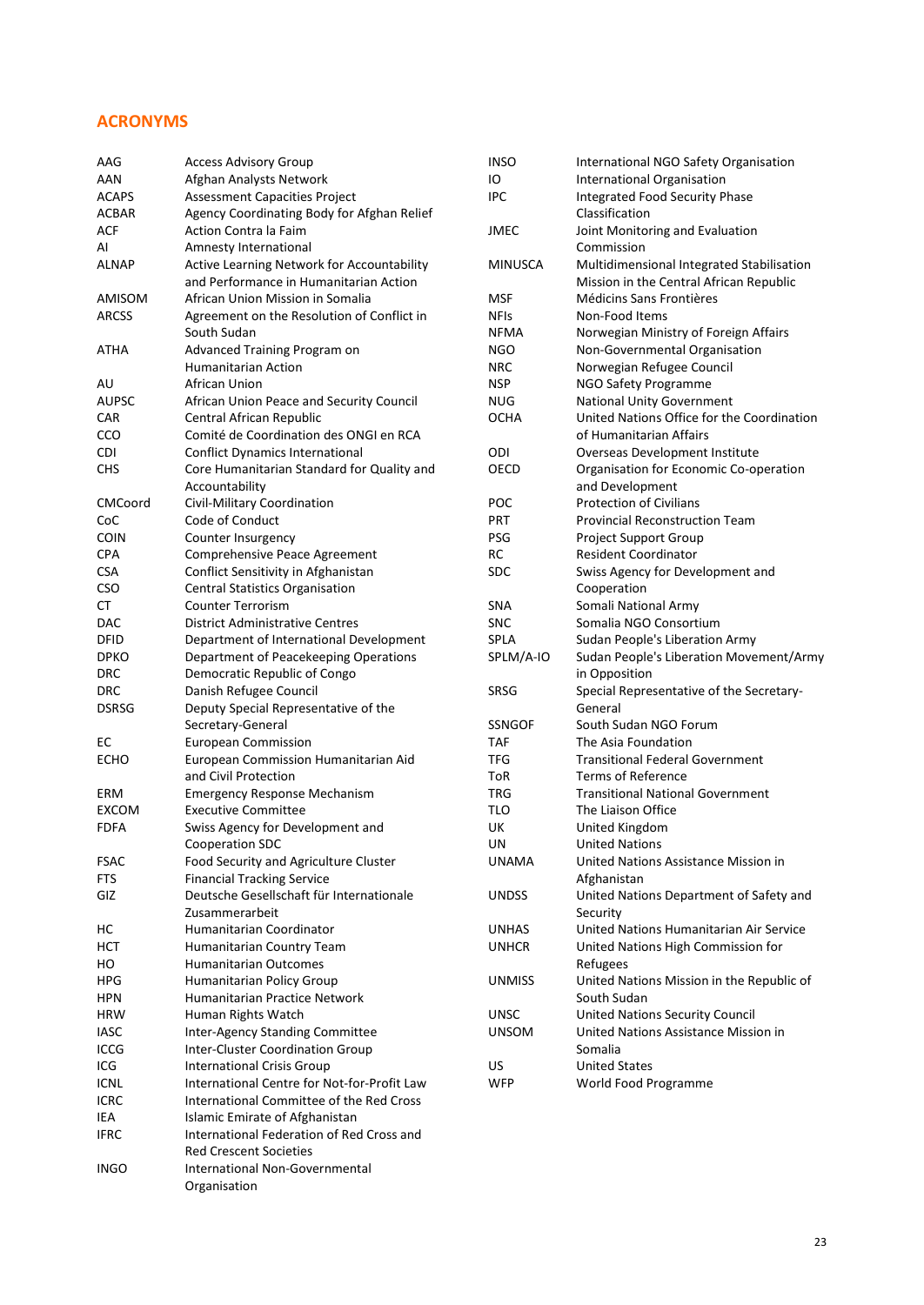#### **REFERENCES**

ACAPS 2015, *Crisis overview 2015: humanitarian trends and risks for 2016*, Assessment Capacities Project, Geneva, viewed 1 March 2016, <http://reliefweb.int/sites/reliefweb.int/files/resources/a-acaps-crisis-overview-2015-trends-and-risks-2016.pdf>.

ACF 2015, *ACF case study: consequences of the structurally integrated UN mission in Somalia on principled humanitarian action and access to population in need*, Action Contra la Faim, Paris, viewed 2 March 2016, <http://www.grotius.fr/wpcontent/uploads/2015/09/case-study\_impact-of-UN-integration-in-Somalia\_ACF\_082015-2.pdf>.

Ali, O 2016, *The 2016 insurgency in the north: beyond Kunduz city - lessons (not taken) from the Taleban takeover*, AAN, Kabul, viewed 30 January 2016, <https://www.afghanistan-analysts.org/the-2016-insurgency-in-the-north-beyond-kunduz-city-lessonsnot-taken-from-the-taleban-takeover/?format=pdf>.

ALNAP 2015, *The state of the humanitarian systems 2015 edition*, ALNAP/ODI, London, viewed 15 January 2016, <http://www.alnap.org/resource/21036.aspx>.

Ali, O 2015, *The 2015 insurgency in the north: the fall and recapture of Kunduz*, AAN, Kabul, viewed 16 October 2015, <https://www.afghanistan-analysts.org/the-2015-insurgency-in-the-north-3-the-fall-and-recapture-of-kunduz/?format=pdf>.

Amiri, R 2016, *Helmand: a crisis a long time coming*, AAN, Kabul, viewed 11 March 2016, <https://www.afghanistananalysts.org/the-fall-of-kunduz-what-does-it-tell-us-about-the-strength-of-the-post-omar- taleban/?format=pdf>.

AMISOM 2016a, *Key documents*, African Union Mission in Somalia, Mogadishu, viewed 19 March 2016, <http://amisomau.org/key-documents/united-nations-security-council-resolutions/>.

Amnesty International 2015, *Erased identity: Muslims in ethnically cleansed areas of the Central African Republic*, Amnesty International, London, viewed 11 March 2016, <https://www.amnesty.org/download/Documents/AFR1921652015ENGLISH.PDF>.

ALNAP 2015, *The state of the humanitarian system 2015*, ALNAP/ODI, London, viewed 2 February 2016, <http://www.alnap.org/pool/files/alnap-sohs-2015-web.pdf>.

Anderson, M 1999, *Do no harm: how aid can support peace or war*, Lynne Rienner, Boulder.

Bellamy A & Hunt C 2015, 'Twenty-first century UN peace operations: protection, force and the changing security environment', *International Affairs,* vol. 91, issue 6.

Bennett, N 2013, *Humanitarian access in South Sudan*, Humanitarian Practice Network, London, viewed 20 February 2016, <http://odihpn.org/magazine/humanitarian-access-in-south-sudan/>.

Blakenship, E 2014, *Aid in contested spaces: Afghanistan*, Oxfam America, New York, viewed 10 February 2016, <http://policypractice.oxfamamerica.org/static/media/files/Aid\_in\_Contested\_Spaces\_Afghanistan\_1.pdf>.

Brooks, J 2015, *Humanitarians under attack: tensions, disparities, and legal gaps in protection*, ATHA, Cambridge, MA, viewed 20 February 2016, <http://www.atha.se/thematicbrief/humanitarians-under-attack-tensions-disparities-and-legal-gapsprotection>.

CDI 2014, *Humanitarian Access in Situations of Armed Conflict: Practitioners' Manual, Ver. 2*, CDI, Cambridge & FDFA, Geneva, viewed 18 January 2016, <http://reliefweb.int/sites/reliefweb.int/files/resources/CDI\_Access\_Manual\_Web\_Dec5\_0.pdf>

CHS Alliance 2014, *Core humanitarian standard on quality and accountability*, CHS Alliance, London, viewed 25 March 2016, <http://www.corehumanitarianstandard.org/files/files/Core%20Humanitarian%20Standard%20-%20English.pdf>.

Cinq-Mars E 2015, *Too little, too late: failing to prevent atrocities in the Central African Republic*, Global Centre for the R2P, New York, viewed 4 March 2016, <http://www.globalr2p.org/media/files/occasionalpaper\_car\_final.pdf>.

Clark, K 2016, *Clinics under fire? Health workers caught up in the Afghan conflict*, AAN, Kabul, viewed 15 March, <https://www.afghanistan-analysts.org/clinics-under-fire-health-workers-caught-up-in-the-afghan-conflict/?format=pdf>.

CSA 2013, *Terms of Reference (ToR),* Working Group on Conflict Sensitivity in Afghanistan, Kabul.

CSO 2014, *National Risk and Vulnerability Assessment 2011-2012: Afghanistan Living Conditions Survey,* CSO, Kabul, viewed 12 February 2016, <http://cso.gov.af/en/page/1500/1494/nrav-report>.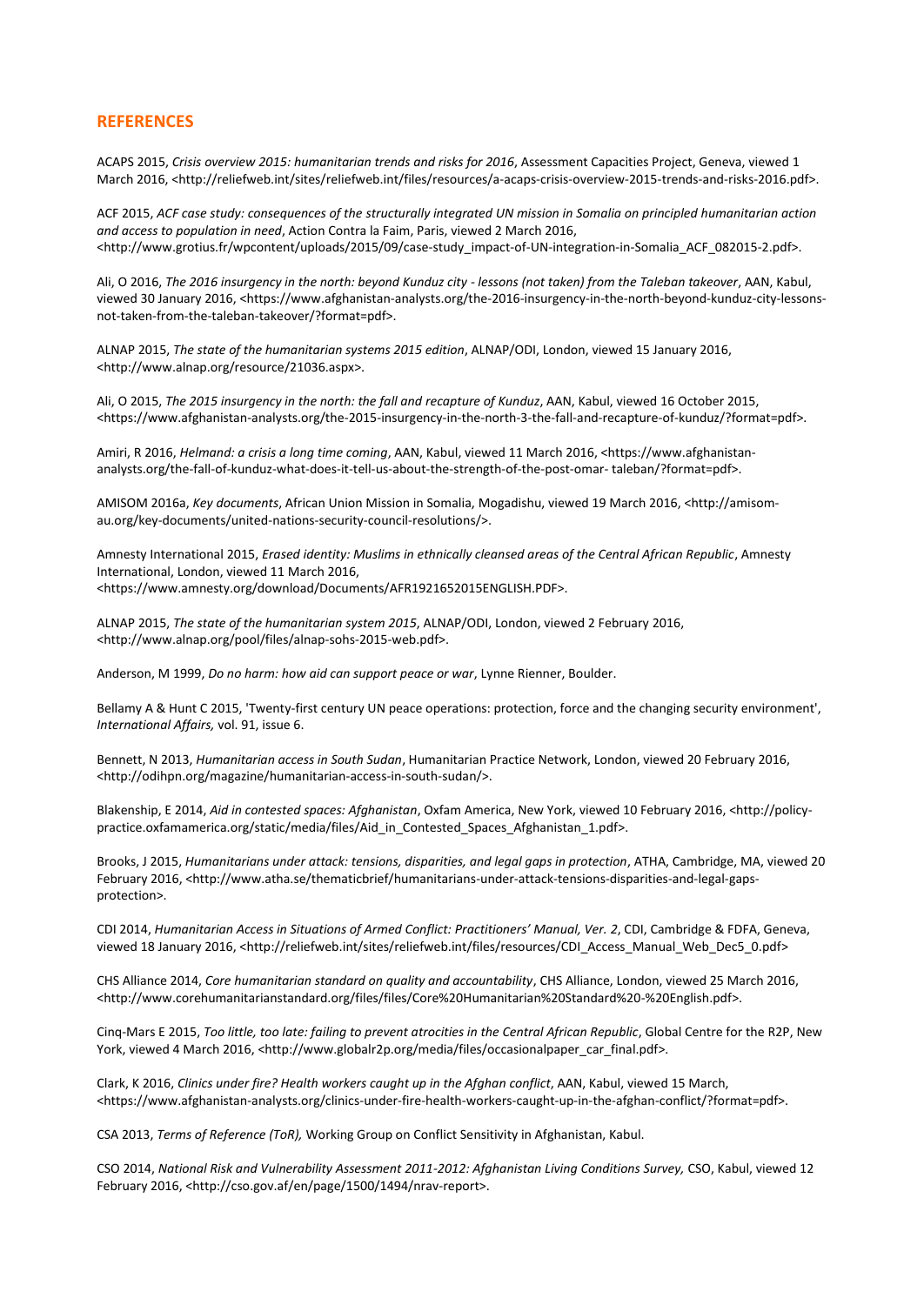Development Initiatives 2015, *Global humanitarian assistance report 2015*, Development Initiatives, Bristol, viewed 18 February 2016, <http://www.globalhumanitarianassistance.org/wp-content/uploads/2015/06/GHA-Report-2015\_- Interactive\_Online.pdf>.

Deschamps M, Jallow H B & Sooka Y 2015, *Taking action on sexual exploitation and abuse by peacekeepers: report of an independent review on sexual exploitation and abuse by international peacekeeping forces in the Central African Republic*, UN Office of Internal Oversight Services (OIOS), New York, viewed 11 March 2016, <http://www.un.org/News/dh/infocus/centafricrepub/Independent-Review-Report.pdf>.

Donini, A 2009, *Afghanistan: humanitarianism under threat*, Feinstein International Center, Somerville, MA, viewed 21 February 2016, <http://fic.tufts.edu/assets/Donini-Afghanistan-1.pdf>.

EC 2016, *Statement on the NGO Bill in South Sudan*, European Commission, Brussels, viewed 9 March 2016, <https://ec.europa.eu/commission/2014-2019/stylianides/announcements/statement-ngo-bill-south-sudan\_en>.

Egeland, J Harmer, A & Stoddard, A 2011, *To stay and deliver: good practice for humanitarians in complex security environments*, OCHA, New York City, viewed 6 August 2014, <https://docs.unocha.org/sites/dms/Documents/Stay\_and\_Deliver.pdf>

Elliott C 1999, *Locating the energy for change: an introduction to appreciative inquiry*, International Institute for Sustainable Development, Winnipeg, viewed 6 January 2016, <http://www.iisd.org/sites/default/files/publications/appreciativeinquiry.pdf>.

Ferreiro, M 2012, *Blurring of lines in complex emergencies: consequences for the humanitarian community*, Journal of Humanitarian Assistance, Feinstein International Centre at Tufts University, Somerville, viewed 3 March 2016, <http://sites.tufts.edu/jha/archives/1625>.

Fishstein P & Wilder A 2012, *Winning hearts and minds? Examining the relationship between aid and security in Afghanistan*, Feinstein International Centre, Tufts University, Somerville, viewed 12 February 2016, <http://fic.tufts.edu/assets/WinningHearts-Final.pdf>.

FSAC 2015, *Seasonal Food Security Assessment (SFSA), May-June 2*015, Afghanistan, FSAC Afghanistan, Kabul, viewed 31 July 2015, <https://www.humanitarianresponse.info/en/operations/afghanistan/document/seasonal-food-security-assessment-2015-final-report-may-june-2015>.

Glad, M 2012, *A partnership at risk? The UN-NGO relationship in light of UN integration*, Norwegian Refugee Council, Oslo, viewed 20 February 2016, <http://www.nrc.no/arch/\_img/9154086.pdf>.

Grace, R 2015, *Humanitarian negotiation: key challenges and lessons learned in an emerging field*, ATHA, Cambridge, MA, viewed 20 February 2016, <http://www.atha.se/sites/default/files/humanitarian\_negotiation\_key\_challenges\_and\_lessons learned in an emerging field.pdf>.

Gossman, P 2015, *Dispatches: Why Afghans are Leaving*, HRW, New York, viewed 8 October 2015, <https://www.hrw.org/news/2015/09/16/dispatches-why-afghans-are-leaving>.

HCT 2015, *Contingency plan Somalia 2015-2016 El Niño*, Somalia Humanitarian Country Team, Nairobi, viewed 18 March 2016, <http://reliefweb.int/sites/reliefweb.int/files/resources/somalia\_el\_nino\_contingency\_planning\_september\_2015.pdf>.

Helton N & Morgan I 2013, *Maintaining NGO space in South Sudan: the importance of independent NGO coordination in complex operating environments*, Humanitarian Practice Network, London, viewed 3 March 2016, <http://odihpn.org/magazine/maintaining-ngo-space-in-south-sudan-the-importance-of-independent-ngo-coordination-incomplex-operating-environments/>.

Hofman, M 2014, 'The evolution from integrated missions to 'peacekeepers on steroids': how aid by force erodes humanitarian access', *Global Responsibility to Protect*, vol. 6, pp. 246-263.

Humanitarian Outcomes 2015a, *Secure access in volatile environments (SAVE) interim report, component 1: mapping humanitarian access and coverage trends, 1 May 2015*, Humanitarian Outcomes, London, viewed 19 January 2016, <https://www.humanitarianoutcomes.org/sites/default/files/save\_component\_1\_interim\_report.pdf>.

Humanitarian Outcomes 2015b, *Aid worker security report 2015: figures at a glance*, Humanitarian Outcomes, London, viewed 22 February 2016, <https://aidworkersecurity.org/sites/default/files/HO\_ AidWorkerSecPreview\_1015\_G.PDF>.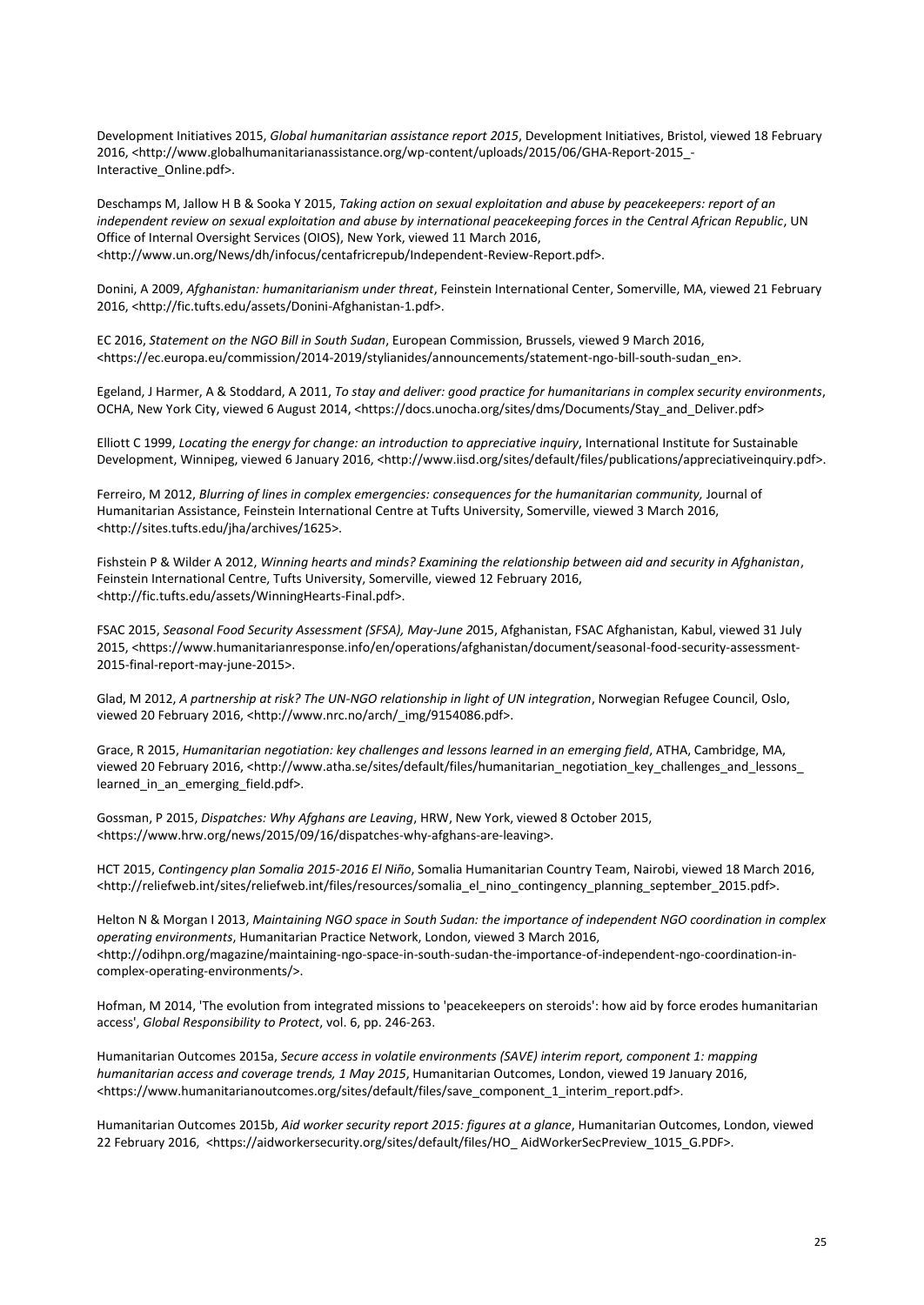Humanitarian Outcomes 2014, Aid worker security report 2014: unsafe passage: road attacks and their impact on humanitarian operations, Humanitarian Outcomes, London, viewed 22 February 2016, <https://aidworkersecurity.org/sites/default/files/Aid%20Worker%20Security%20Report%202014.pdf>.

Humanitarian Outcomes 2013, Aid worker security report 2013: the new normal: coping with the kidnapping threat, Humanitarian Outcomes, London, viewed 22 February 2016, <https://aidworkersecurity.org/sites/default/files/Aid%20Worker%20Security%20Report%202014.pdf>.

Humanitarian Outcomes 2012, Aid worker security report 2012: host states and their impact on security for humanitarian operations, Humanitarian Outcomes, London, viewed 22 February 2016, <https://aidworkersecurity.org/sites/default/files/AidWorkerSecurityReport2012.pdf>.

HRW 2016a, *Central African Republic: rape by peacekeepers*, HRW, New York, viewed 11 March 2016 <https://www.hrw.org/news/2016/02/04/central-african-republic-rape-peacekeepers>.

HRW 2015a, *World report 2015: South Sudan*, Human Rights Watch, New York, viewed 8 March 2016, <https://www.hrw.org/sites/default/files/related\_material/southsudan\_0.pdf>.

HRW 2015b, *We can die too: recruitment and use of child soldiers in South Sudan*, Human Rights Watch, New York, viewed 9 March 2016, <https://www.hrw.org/sites/default/files/report\_pdf/southsudan1215\_4.pdf>.

HRW 2015c, *Central African Republic: new spate of senseless deaths*, Human Rights Watch, New York, viewed 16 March 2016, <https://www.hrw.org/news/2015/10/22/central-african-republic-new-spate-senseless-deaths>.

IASC 2015, *Reference module for cluster coordination at country level revised July 2015*, Inter-Agency Standing Committee, New York, viewed 20 March 2016, <https://www.humanitarianresponse.info/en/system/files/documents/files/cluster\_coordination reference module 2015 final.pdf>.

ICG 2015, *Central African Republic: the roots of violence*, International Crisis Group, Brussels, viewed 21 March 2016, <http://www.crisisgroup.org/~/media/Files/africa/central-africa/central-african-republic/230-central-african-republic-the-rootsof-violence.pdf>.

ICRC 2016, Afghanistan: *"Humanitarian concerns are growing, yet international attention is dwindling" says ICRC president*, ICRC, Geneva, viewed 18 March 2016, <https://www.icrc.org/en/document/afghanistan-humanitarian-concerns-are-growing-yetinternational-attention-dwindling-says>.

IFRC 1994, The Code of Conduct for the International Red Cross and Red Crescent Movement and non-governmental organisations (NGOs) in disaster relief, IFRC, Geneva, viewed 5 February 2016, <http://www.ifrc.org/Global/Publications/disasters/code-of-conduct/code-english.pdf>.

INCL 2016, *NGO law monitor: South Sudan*, International Centre for Not-for-Profit Law, Washington DC, viewed 9 March 2016, <http://www.icnl.org/research/monitor/southsudan.html>.

INSO 2016a, *Afghanistan context analysis*, INSO, London, viewed 10 March 2016, <http://www.ngosafety.org/country/afghanistan>.

INSO 2016b, *Somalia access map 26 February 2016*, INSO/NSP, Mogadishu/Nairobi, viewed 19 March 2016, <http://www.nspsomalia.org/joomla/index.php/nsp-resources-maps/access-maps/file/139-201602-access-map-somaliafebruary-2016-inso-hr>.

IOM 2015a, International Organisation for Migration Humanitarian Compendium Afghanistan, viewed 10 October 2015, <http://humanitariancompendium.iom.int/afghanistan/2015>.

IPC 2016, *Report of the South Sudan IPC acute food insecurity analysis - September 2015*, Integrated Food Security Phase Classification, viewed 1 March 2016, <http://www.ipcinfo.org/fileadmin/user\_upload/ ipcinfo/docs/IPC SouthSudan Report Analysis September2015.pdf>.

InterAction 2015, *An NGO Perspective on the response to the South Sudan crisis*, Washington DC, viewed <www.interaction.org/sites/default/files/South-Sudan-Trip-Mission-Report-11Dec-2015.pdf>.

Jackson, A 2014a, *Humanitarian negotiations with armed non-state actors: key lessons from Afghanistan, Sudan and Somalia*, HPG/ODI, London, viewed 3 March 2016, <www.alnap.org/resource/20787.aspx>.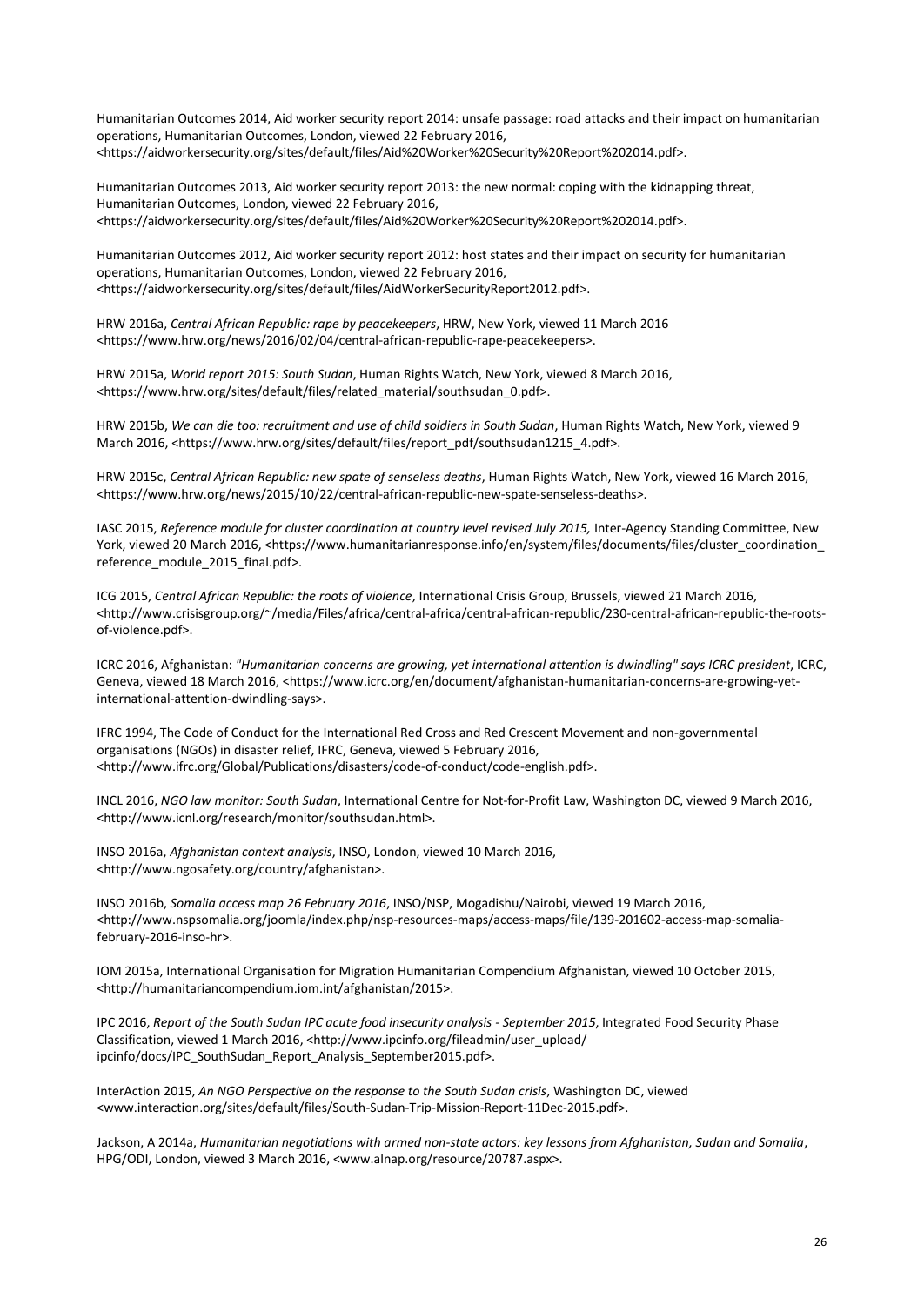Jackson A 2014b, *Negotiating perceptions: Al-Shabaab and Taliban views of aid agencies*, HPG/ODI, London, viewed 19 February 2016, <http://www.odi.org/sites/odi.org.uk/files/odi-assets/publications-opinion-files/9104.pdf>.

JMEC 2016, *Report from the chairperson of the joint monitoring and evaluation commission (JMEC) for the agreement on the resolution of the conflict in the Republic of South Sudan to the African Union Peace and Security Council (PSC)*, JMEC, Addis Ababa, viewed 9 March 2016, <http://jmecsouthsudan.org/uploads/AUPSCreport.pdf>.

Karokhail, M 2014, *Local humanitarian workers in Afghanistan: address to the Security Council of the United Nations - 19 August 2014*, TLO, Kabul.

Logistics Cluster 2016a, *South Sudan concept of operations 24 February 2016*, Juba, viewed 1 March 2016, <www.logcluster.org/sites/default/files/logistics\_cluster\_south\_sudan\_concept\_of\_operations\_160224.pdf>.

Logistics Cluster 2016b, *South Sudan access constraints map 4 March 2016*, Juba, viewed 4 March 2016, <www.logcluster.org/sites/default/files/maps/ssd\_lc\_op\_conops\_a3l\_20160224.pdf>.

Logistics Cluster 2016c, *Républic Centrafricaine concept of operations Janvier 2016*, Logistics Cluster, Bangui, viewed 10 March 2016, <http://www.logcluster.org/sites/default/files/logistics\_cluster\_car\_conops\_160302.pdf>.

Metcalfe V Giffen A & Elhawary, S 2011, *UN integration and humanitarian space: an independent study commissioned by the UN integration steering group*, HPG/ODI, London, viewed 16 February 2016, <http://www.odi.org.uk/resources/docs/7526.pdf>.

NRC 2014, *External evluation: humanitarian access communication project*, JS Consultancy Services, Kabul, viewed 10 February 2016, https://www.nrc.no/arch/\_img/9182682.pdf.

NSP 2015, *Somalia humanitarian access map February 2015*, NGO Safety Programme, Nairobi, viewed 19 March 2016, <http://www.nspsomalia.org/joomla/index.php/nsp-resources-maps/access-maps/file/138-201502-access-map-somaliafebruary-2015-nsp>.

NSP 2014, *Somalia humanitarian access map January 2014*, NGO Safety Programme, Nairobi, viewed 19 March 2016, <http://www.nspsomalia.org/joomla/index.php/nsp-resources-maps/access-maps/file/137-201401-access-map-somaliajanuary-2014-nsp>.

NSP 2013, *Somalia humanitarian access map June 2013*, NGO Safety Programme, Nairobi, viewed 19 March 2016, <http://www .nspsomalia.org/joomla/index.php/nsp-resources-maps/access-maps/file/136-201306-access-map-somalia-june-2013-nsp>.

NSP 2012, *Somalia humanitarian access map July 2012*, NGO Safety Programme, Nairobi, viewed 19 March 2016, <http://www .nspsomalia.org/joomla/index.php/nsp-resources-maps/access-maps/file/130-201207-access-map-somalia-july-2012-nsp>.

NSP 2011, *Somalia humanitarian access map November 2011*, NGO Safety Programme, Nairobi, viewed 19 March 2016, <http://www.nspsomalia.org/joomla/index.php/nsp-resources-maps/access-maps/file/124-201111-access-map-somalianovember-2011-nsp>.

OCHA 2016a, *South Sudan humanitarian access situation snapshot January - December 2015*, Juba, viewed 2 February 2016, <http://reliefweb.int/sites/reliefweb.int/files/resources/Access%20Snapshot\_20160229.pdf>.

OCHA 2016b, *South Sudan humanitarian bulletin 3 March 2016*, OCHA South Sudan, Juba, viewed 3 March 2016, <http://reliefweb.int/sites/reliefweb.int/files/resources/160303\_OCHA\_SouthSudan\_humanitarian\_bulletin.pdf>.

OCHA 2016c, *South Sudan humanitarian needs overview 2016*, OCHA, Juba, viewed 8 February 2016, <http://reliefweb.int/sites/reliefweb.int/files/resources/2016\_HNO\_South%20Sudan.pdf>.

OCHA 2016d, *Global humanitarian overview 2016*, OCHA, New York, viewed 1 March 2016, <https://docs.unocha.org/sites/dms/Documents/GHO-2016.pdf>.

OCHA 2016e, *South Sudan: humanitarian community calls for NGO bill to be subject to public consultation following formation of transitional government*, OCHA, Juba, viewed 9 March 2016, <http://reliefweb.int/sites/reliefweb.int/files/resources/SS\_160205\_Press\_Release\_NGO\_Bill.pdf>.

OCHA 2016f, *Bulletin Humanitarie République Centrafricaine, Number 8, Février 2016*, OCHA, Bangui, viewed 21 March 2016, <http://reliefweb.int/sites/reliefweb.int/files/resources/BULLETIN\_HUMANITAIRE\_FEVRIER\_FR.pdf>.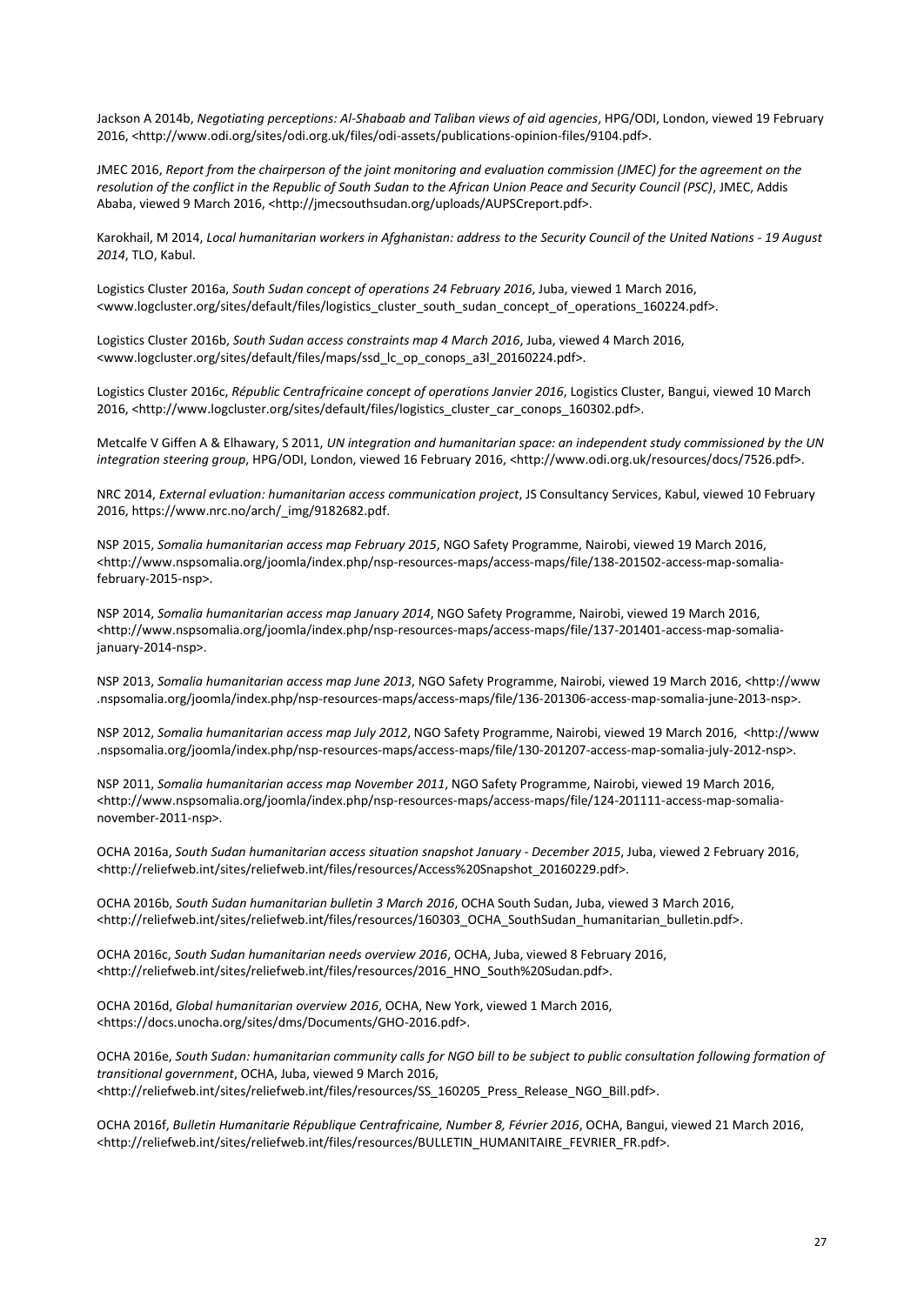OCHA 2016g, *Somalia call for humanitarian aid January 2016*, OCHA, Nairobi, viewed 19 March 2016, <https://www.humanitarianresponse.info/en/system/files/documents/files/2016\_somalia\_hrp\_final1\_0.pdf>.

OCHA 2016h, *Leaving no one behind: humanitarian effectiveness in the age of the sustainable development goals*, OCHA, New York, viewed 20 March 2016, <http://reliefweb.int/sites/reliefweb.int/files/resources/HEStudy\_20151109\_Small.pdf>.

OCHA 2015a, *République Centrafricaine: 2016 Aperçu des besoins humanitaires*, OCHA, Bangui, viewed 1 March 2016, <http://reliefweb.int/sites/reliefweb.int/files/resources/2016\_hno\_car\_final.pdf>.

OCHA 2015b, *Somalia - humanitarian coordination at national and regional level March 2015*, OCHA, Nairobi, viewed 20 March 2016, <http://www.unocha.org/somalia/humanitarian-coordination/coordination-structures>.

OCHA 2015c, *Somalia 2016 humanitarian needs overview*, OCHA, Nairobi, viewed 19 March 2016, <https://www. humanitarianresponse.info/en/system/files/documents/files/2016\_somalia\_humanitarian\_needs\_overview\_6.pdf>.

OCHA 2012, *What are the humanitarian principles*, OCHA, New York, viewed 1 February 2016, <https://docs.unocha.org/sites/dms/Documents/OOM-humanitarianprinciples\_eng\_June12.pdf>.

OCHA 2012b, *OCHA access monitoring and reporting framework*, OCHA, New York, viewed 19 February 2016 *<https://www.humanitarianresponse.info/system/files/documents/files/OCHA\_Access\_Monitoring\_and\_Reporting\_Framework\_ OCHA\_revised\_May2012.pdf>.*

OCHA 2010, *OCHA on message: humanitarian access*, OCHA, New York, viewed 10 January 2016, <https://docs.unocha.org/sites/dms/Documents/OOM\_HumAccess\_English.pdf>.

OECD 2009, *Do no harm: international support for statebuilding*, Organisation for Economic Co-operation and Development, Paris, Organisation for Economic Co-operation and Development, Brussels, viewed 16 February 2016, <http://www.oecd.org/dac/governance-peace/conflictfragilityandresilience/docs/do%20no%20harm.pdf>.

Osman, B 2015, *The fall of Kunduz: what does it tell us about the strength of the post-Omar Taleban?*, AAN, Kabul, viewed 7 October 2015, <https://www.afghanistan-analysts.org/the-fall-of-kunduz-what-does-it-tell-us-about-the-strength-of-the-postomar- taleban/?format=pdf>.

Pawson R & Tilley N 1997*, Realistic evaluation*, London, Sage.

Renouf, J 2015 *Engage to stay and deliver: humanitarian access in the Central African Republic*, NRC, Oslo, viewed 17 January 2016, <http://www.nrc.no/arch/\_img/9205491.pdf>.

Rotelli, M 2014, *Humanitarian actors' struggle for access, impartiality, and engagement with armed non-state actors in Somalia*, Professionals in Humanitarian Assistance and Protection (PHAP), Geneva, viewed 18 March 2016, <https://phap.org/system/files/article\_pdf/Rotelli-HumanitarianStruggleForAccess.pdf>.

Ruttig, T 2016, *In search of a peace process: a 'new' HPC and an ultimatum for the Taleban*, AAN, Kabul, viewed 26 February 2016, <https://www.afghanistan-analysts.org/in-search-of-a-peace-process-a-new-hpc-and-an-ultimatum-for-thetaleban/?format=pdf>.

Saillard, L 2013, *Aid delivery in Afghanistan: are military forces really responsible for the deterioration of humanitarian space?*, Professionals in Humanitarian Assistance and Protection (PHAP), <https://phap.org/system/files/article\_pdf/Saillard-AidDeliveryAfghanistan.pdf>.

SNC 2014, *Mandate of the Somalia NGO Consortium*, Somalia NGO Consortium, Nairobi, viewed 19 March 2016, <http://www.somaliangoconsortium.org/resources/doclist?t=6>.

SSNGOF 2016b, *South Sudan NGO Forum: What we do*, South Sudan NGO Forum, Juba, viewed 1 March 2016, <http://southsudanngoforum.org/#services>.

SSNGOF 2015a, *NGO bill: NGOs welcome a strong regulatory framework; warn NGO bill should not be used to restrict civil society activities; call for strong consultation on implementation of Bill*, South Sudan NGO Forum, Juba, viewed 1 March 2016, <http://info.southsudanngoforum.org/dataset/5f34e216-362a-4c3b-a273-1177f35811d6/ resource/2645a40c-7a0f-4064-9d21 f235cd35a2ed/download/ngos.ngobillstatement.13may15.pdf>.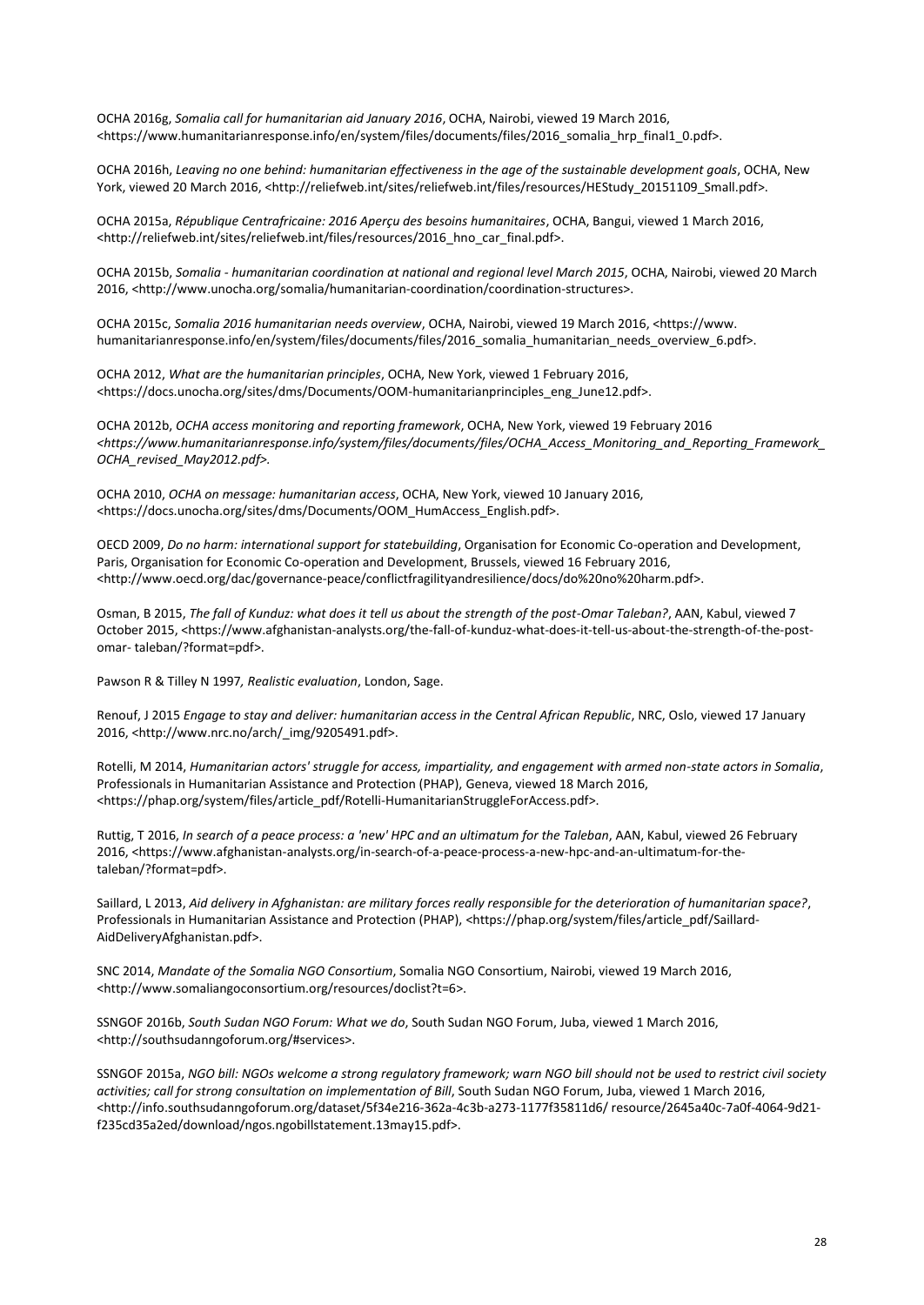SSNF 2015b, *Faltering peace process may deepen humanitarian crisis in South Sudan*, South Sudan NGO Forum, Juba, viewed 1 March 2016, <http://reliefweb.int/sites/reliefweb.int/files/resources/Faltering%20peace% 20process%20may%20deepen%20humanitarian%20crisis%20in%20South%20Sudan.pdf>.

Steets, J, Reichhold, U and Sagmeister, E 2012, *Evaluation and review of humanitarian access strategies in DG ECHO funded interventions*, GPPI, Berlin, viewed 12 February 2016, <www.alnap.org/resource/7129.aspx>.

Suri, S 2016, Barbed wire on our heads: lessons from counter-terror, stabilisation and statebuilding in Somalia, Saferworld, London, viewed 16 March 2016, <http://www.saferworld.org.uk/downloads/pubdocs/barbed-wire-on-our-heads.pdf>.

TAF 2015, *Afghanistan in 2015: a survey of the Afghan people*, The Asia Foundation, Kabul, viewed 12 February 2016, <http://asiafoundation.org/publications/force-download.php?f=%2Fresources%2Fpdfs%2FAfghanistanin2015.pdf>.

UNAMA 2016, *Afghanistan annual protection of civilians in armed conflict report 2015*, United Nations Mission in Afghanistan, Kabul, viewed 15 February 2016,

<https://unama.unmissions.org/sites/default/files/poc\_annual\_report\_2015\_final\_14\_feb\_2016.pdf>.

UNHCR 2016a, *Somalia February 2016 total IDPs by region*, UNHCR, Nairobi, viewed 19 March 2016, <http://data.unhcr.org/horn-of-africa/country.php?id=197#>.

UNHCR 2016b, *Refugees in the Horn of Africa: Somali displacement crisis regional overview*, UNHCR, Nairobi, viewed 19 March 2016, <http://data.unhcr.org/horn-of-africa/regional.php>.

UNHCR 2016c, *Major situations of conflict-induced displacement in the first months of 2016: summary note for the Afghanistan Protection Cluster*, UNHCR, Kabul, viewed 25 February 2016, http://www.unhcr.af/UploadDocs/DocumentLibrary/UNHCR \_Summary\_note\_on\_conflict\_IDPs\_APC\_24.02.2016\_635924216039050000.pdf

UNMISS n.d., *UNMISS background*, United Nations Mission in the Republic of South Sudan, viewed 28 February 2016, <http://www.un.org/en/peacekeeping/missions/unmiss/background.shtml>.

UNMISS 2015, *The state of human rights in the protracted conflict in South Sudan*, UNMISS, Juba, viewed 2 February 2016, <http://reliefweb.int/sites/reliefweb.int/files/resources/UNMISS\_HRD4December2015.pdf>.

UNMISS 2013, *Guidelines for the coordination between humanitarian actors and the United Nations Mission in South Sudan*, OCHA, New York City, viewed 1 February 2016, <https://docs.unocha.org/sites/dms/Documents/A05%20Guidelines% 20for%20the%20Coordination%20between%20Humanitarian%20Actors%20and%20the%20UNMISS.pdf>.

UNSC 2015, *Resolution 2232*, United Nations Security Council, New York City, viewed 19 March 2016, <http://www.un.org/en/ga/search/view\_doc.asp?symbol=S/RES/2232(2015)>.

UNSC 2014, *Resolution 2149*, United Nations Security Council, New York City, viewed 17 March 2016, <http://unscr.com/files/2014/02149.pdf>.

Westhorp G 2014, *Realist impact evaluation: an introduction*, Overseas Development Institute (ODI), London, viewed 6 January 2016, <*Realist impact evaluation*, http://www.odi.org/sites/odi.org.uk/files/odi-assets/publications-opinion-files/9138.pdf>.

World Bank 2015, *Afghanistan Economic Update April 2015*, World Bank, viewed 8 October 2015, <http://wwwwds.worldbank.org/external/default/WDSContentServer/WDSP/IB/2015/04/27/090224b082e136e3/1\_0/Rendered/PDF/Afgha nistan0economic0update.pdf>.

WFP 2015, *République Centrafricaine evaluation de la sécurité alimentaire en situation d'urgence Décembre 2015*, WFP, Rome, viewed 21 March 2016, <http://documents.wfp.org/stellent/groups/public/documents/ena/wfp280685.pdf>.

Zhanmal, Z 2015, Unemployment rate spikes in Afghanistan, TOLO News, viewed 2 October 2015, <http://www.tolonews.com/en/afghanistan/21676-unemployment-rate-spikes-in-afghanistan>. Zicherman, N 2011, *Applying conflict sensitivity in emergency response current practice and ways forward*, HPN/ODI, London, <http://odihpn.org/wp-content/uploads/2011/12/networkpaper070.pdf>.

*Numerous internal confidential documents were also consulted for this study, which were shared by key stakeholders, including NGO coordination bodies, the International NGO Safety Organisation (INSO) and the United Nations Office for the Coordination of Humanitarian Affairs (OCHA).*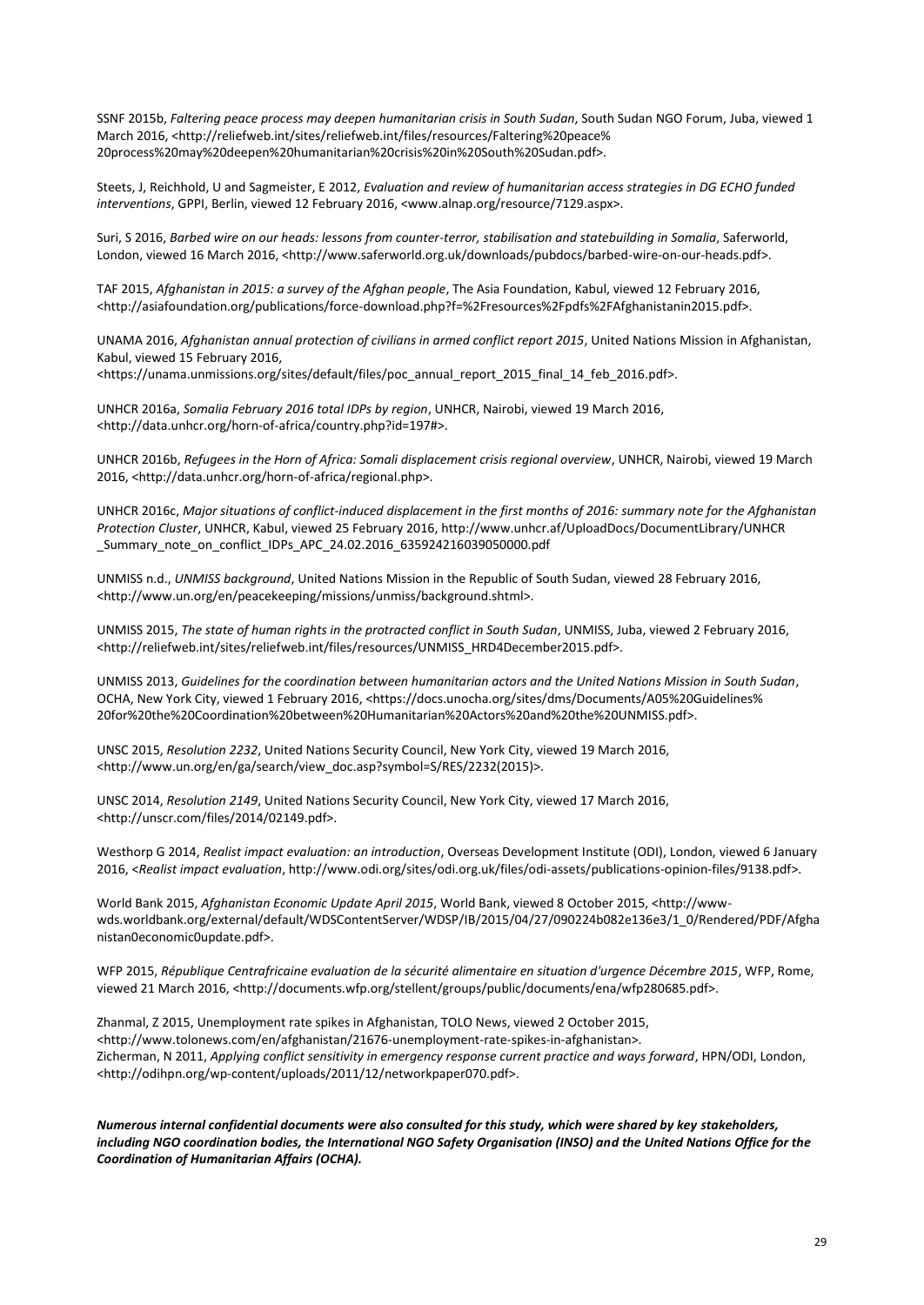#### **CHALLENGES AND LIMITATIONS OF THE STUDY**

This study was conducted remotely, with a limited number of key informants, across a relatively small number of humanitarian operating contexts. The wide variation in NGO mandates, approaches and policies in this field is not well represented here. This is particularly the case for agencies such as the International Committee of the Red Cross (ICRC) and Médicins Sans Frontières (MSF), which are widely acknowledged as having unique access strategies and engage in access coordination initiatives distinctly differently from NGOs like NRC. The researcher sought to mitigate against the risk of selection bias by ensuring that a range of stakeholders were included from each country studied. The findings thus shed light on how existing inter-agency access mechanisms function in these locations, but may not necessarily be extrapolated to different contexts. Further, it must be noted that it was not possible, within the scope of this study, to engage directly with affected populations in order to understand how their access to humanitarian assistance may have been improved through coordination.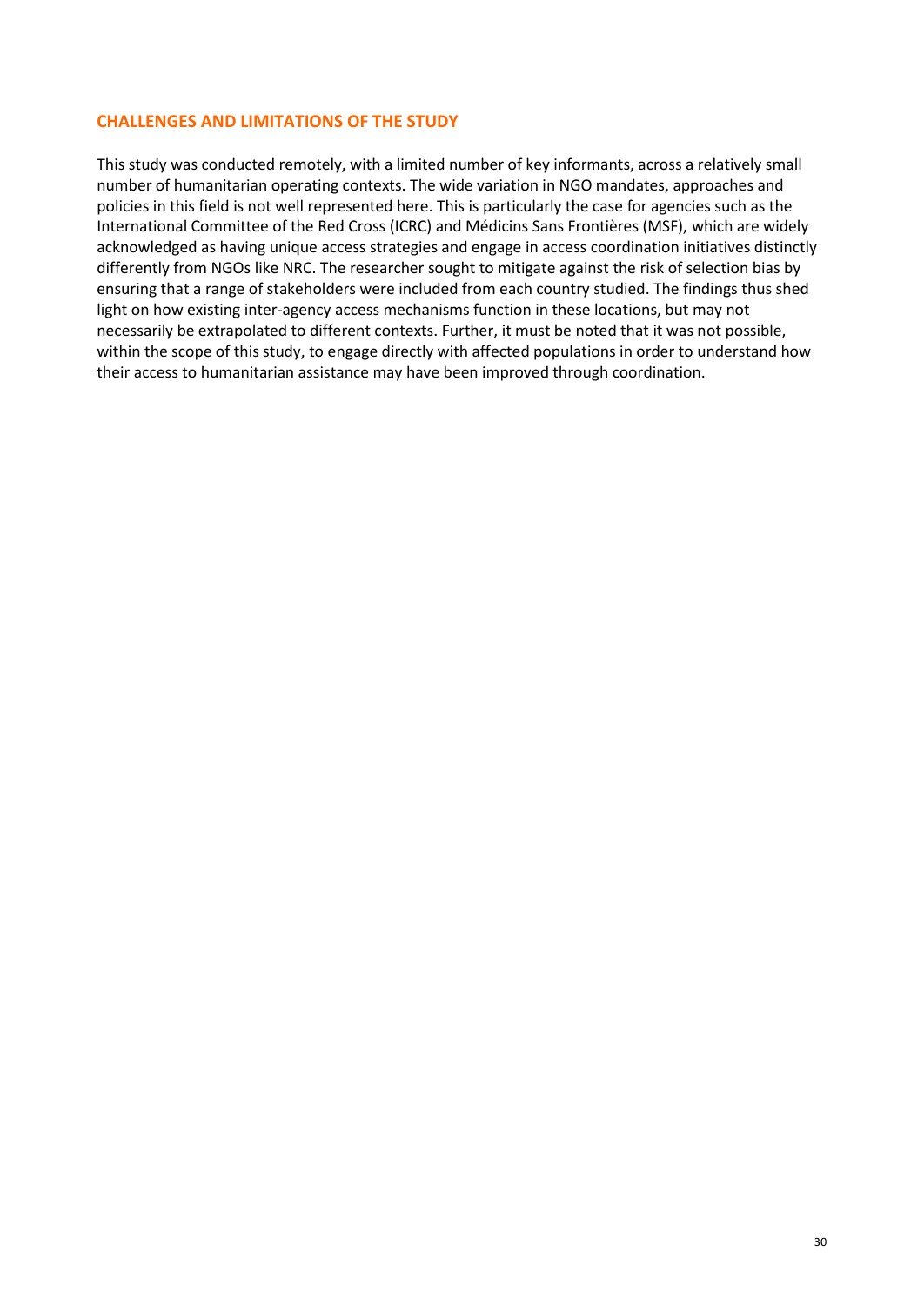#### **HUMANITARIAN CONTEXT OVERVIEWS**

Contextual factors significantly impact significantly on the nature of humanitarian access and the range of access constraints faced by humanitarian actors, and opportunities and challenges associated with access coordination. Developing a thorough understanding the operating environment, including a rigorous conflict analysis, is critical to promoting safe access and effective inter-agency coordination. The following section provides a brief overview of the humanitarian context in each of the four countries included in this study.

## **Afghanistan**

The war in Afghanistan is now in its fourth decade. After the 2014 drawdown of international forces and the end of NATO's formal combat mission, the conflict intensified in 2015 (Ali 2015, Amiri 2016, Osman 2015) and is expected to escalate further in 2016. Armed opposition groups (AOGs) have demonstrated an increased willingness to engage the Afghan National Security Forces (ANSF) in conventional warfare by undertaking large-scale attacks in the South, East and North (INSO 2015). Leadership contests, factional disputes, increasing reports of foreign fighters (Ali 2016) and sustained clashes between groups affiliated to the Islamic Emirate of Afghanistan (IEA) and Islamic State (ISIL) in the east, further attest to the conclusion that the war has in fact fragmented into "multiple overlapping conflicts" (INSO 2016a). Attempts to restart peace talks are repeatedly frustrated (Ruttig 2016) and the impact of conflict on the Afghan population continues to increase every year: The UN Assistance Mission in Afghanistan (UNAMA) documented a record high 11,002 civilian casualties in 2015 (UNAMA 2016).

Afghanistan is a highly disaster-prone country, subject to earthquakes, flooding, drought, landslides and avalanches. In 2015, Afghanistan had the third highest risk rating on the INFORM index, indicating Afghan communities' extremely high vulnerability to humanitarian crises and disasters and the government's limited capacity to respond (INFORM 2015). OCHA's 2016 Humanitarian Response Plan (HRP) confirms this, declaring 30 per cent of the population to be in need of urgent assistance and 70 per cent living in chronic poverty. 1.57 million people are classified as severely food insecure and require emergency relief, with a further 7.3 million moderately food insecure (FSAC 2015).

At a political level, the national unity government (NUG) formed to resolve the impasse following contested presidential elections in 2014 struggles to assert its legitimacy, build capacity, and overcome widespread corruption. Economic growth slowed sharply from 2013, from an average of 9% in 2003- 2012, to only 2% in 2014, with further decline predicted (World Bank 2015). The country also faces a significant demographic challenge, with 400,000 new labour force entrants each year competing for fewer jobs: The Central Statistics Organisation (CSO) recently reported that the unemployment rate has risen from 25% in 2014 to 40% in 2015 (Zhanmal 2015).

A range of indicators highlight an increasingly frustrated and fearful population. The Asia Foundation's (TAF) most recent national survey found record levels of pessimism and lack of confidence in the government, along with significant increases in fears for personal safety and economic security (TAF 2015). With voluntary refugee return numbers dwindling since 2009, Afghans still rank second-highest among asylum seekers and refugees globally: more than 2.4 million registered refugees live in neighbouring Iran and Pakistan, with an estimated 2.4 million more undocumented (IOM 2015a). Afghans make up the second largest national group seeking asylum in Europe in 2015-2016 (Grossman 2015). More than 1 million Afghans are now internally displaced (UNHCR 2016c).

Despite rising needs, large parts of the country are increasingly inaccessible to the humanitarian community. Afghanistan is consistency ranked among the most dangerous contexts for aid operations, recording the highest number of attacks on aid workers globally since 2011 (Humanitarian Outcomes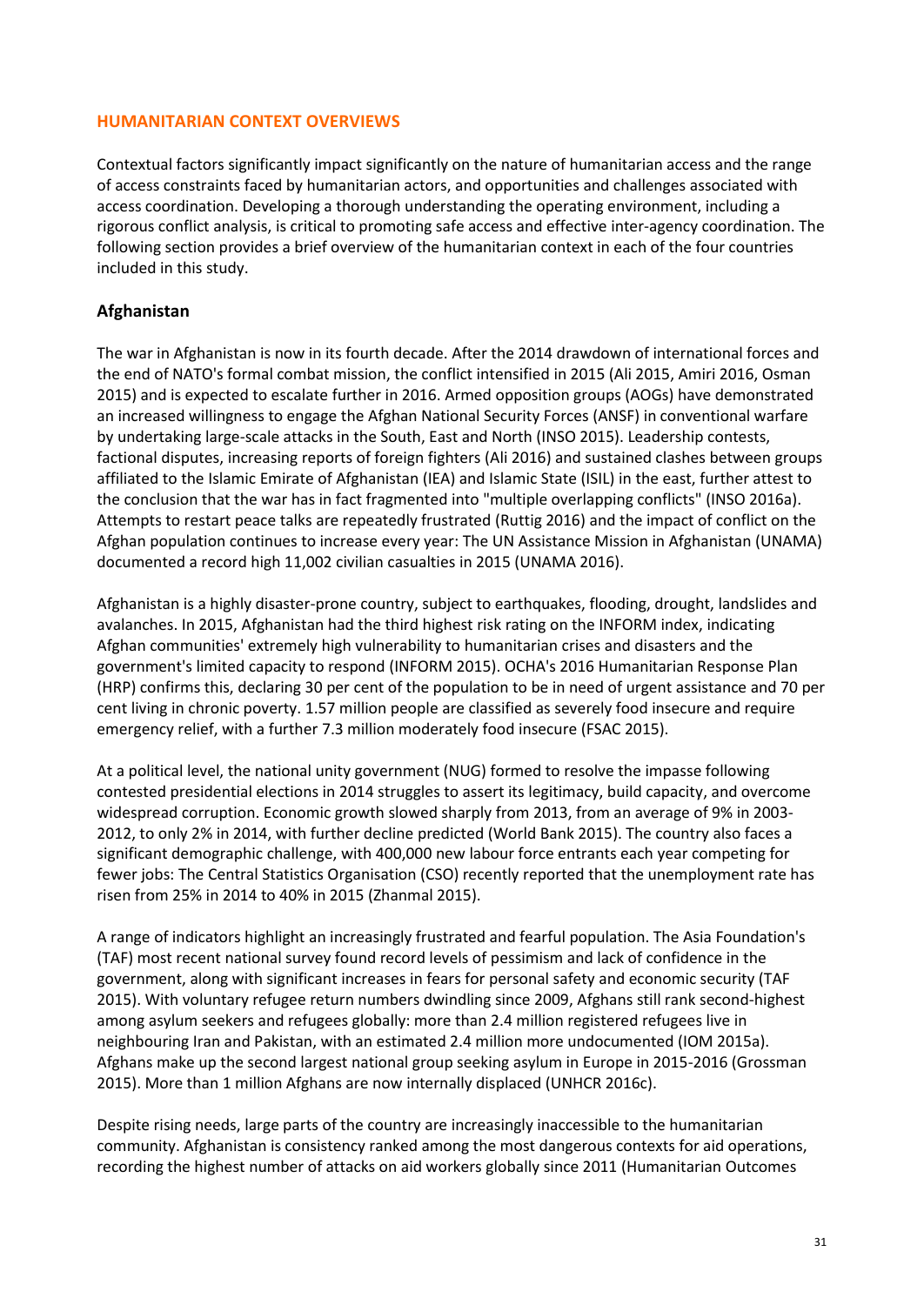2015b, 2014, 2013, 2012). While the risks to humanitarian actors from abduction, intimidation, and collateral exposure to conflict continue to remain high, there has been a pronounced increase in deliberate attacks against health facilities and personnel in the last six months (Clark 2016, ICRC 2016). The targeting of organisations such as MSF, which are renown for neutrality and independence, signals significant erosion in respect for humanitarian principles and further reduces humanitarian access.

# **Central African Republic (CAR)**

The conflict in the Central African Republic (CAR) escalated in December 2013, leading to the displacement of more than 1 million people. Ongoing sectarian violence between predominantly Muslim ex-Seleka coalition groups and predominantly Christian or animist Anti-Balaka (AB) forces have since continued to affect large parts of the country. Intra-Seleka rivalry, involvement of foreign fighters from neighbouring Chad and Sudan and high levels of criminality contribute to further destabilisation (ICG 2015). Armed groups on both sides have committed widespread human rights abuses with impunity, including sexual violence against women and children (Cinq-Mars 2015) and forced recruitment of child soldiers. Muslim communities have been specifically targeted, causing more than 470,000 to take refuge in neighbouring countries (OCHA 2016f) and trapping many others in enclaves protected by peacekeepers (Amnesty International 2015).

The conflict has created a major humanitarian crisis in what was formerly one of the poorest countries in the world. According to OCHA latest assessment, more than half of CAR's 4.6 million people are struggling to meet their basic needs and 435,000 remain internally displaced (OCHA 2015a). In the absence of a functioning agricultural sector, 2.1 million people face food insecurity in the coming year (WFP 2015), with malnutrition and preventable disease now the biggest killers of children (OCHA 2016f). Extremely poor health, social, and economic indicators continue to fall as the interim government lacks capacity to substantially improve social service provision, rebuild infrastructure, or replace resources lost to conflict and looting. Access to safe drinking water and sanitation facilities are scarce, many of the country's schools remain closed, and access to medical care is limited by poor infrastructure and lack of skilled personnel. The mandate of the country's transitional government was extended until elections could eventually be held in February 2016.

The crisis in CAR was declared a Level 3 emergency in December 2013, leading to a significant increase in international assistance. The African Union (AU) and French government deployed troops in late 2013, with the European Union following in early 2014. Soon after, the UNSC authorised the United Nations Multidimensional Integrated Stabilisation Mission in the Central African Republic (MINUSCA), a 10,000 strong peacekeeping operation, with a mandate to protect civilians. AU and French forces were incorporated into MINUSCA and its mandate was extended in February 2016.

Insecurity has significantly hampered humanitarian response and leaves many people in CAR unable to access critical assistance. Criminality is high, with agencies regularly affected by theft, including extortion and illegal taxation. Aid workers face risks from intimidation, direct violence, abduction, and execution, with CAR recording the fourth highest number of incidents globally in 2014 (Humanitarian Outcomes 2015). According to INSO's analysis, armed groups were responsible for the majority of incidents against NGOs in the last year. This includes the outbreak of sectarian violence in Bangui in September-October 2015 in which national, international NGO and IO premises were targeted, leading to the temporary evacuation of hundreds of humanitarian personnel (HRW 2015c). The targeting of humanitarian actors indicates limited acceptance of humanitarian action and poor understanding of the humanitarian principles in the country, particularly among parties to the conflict.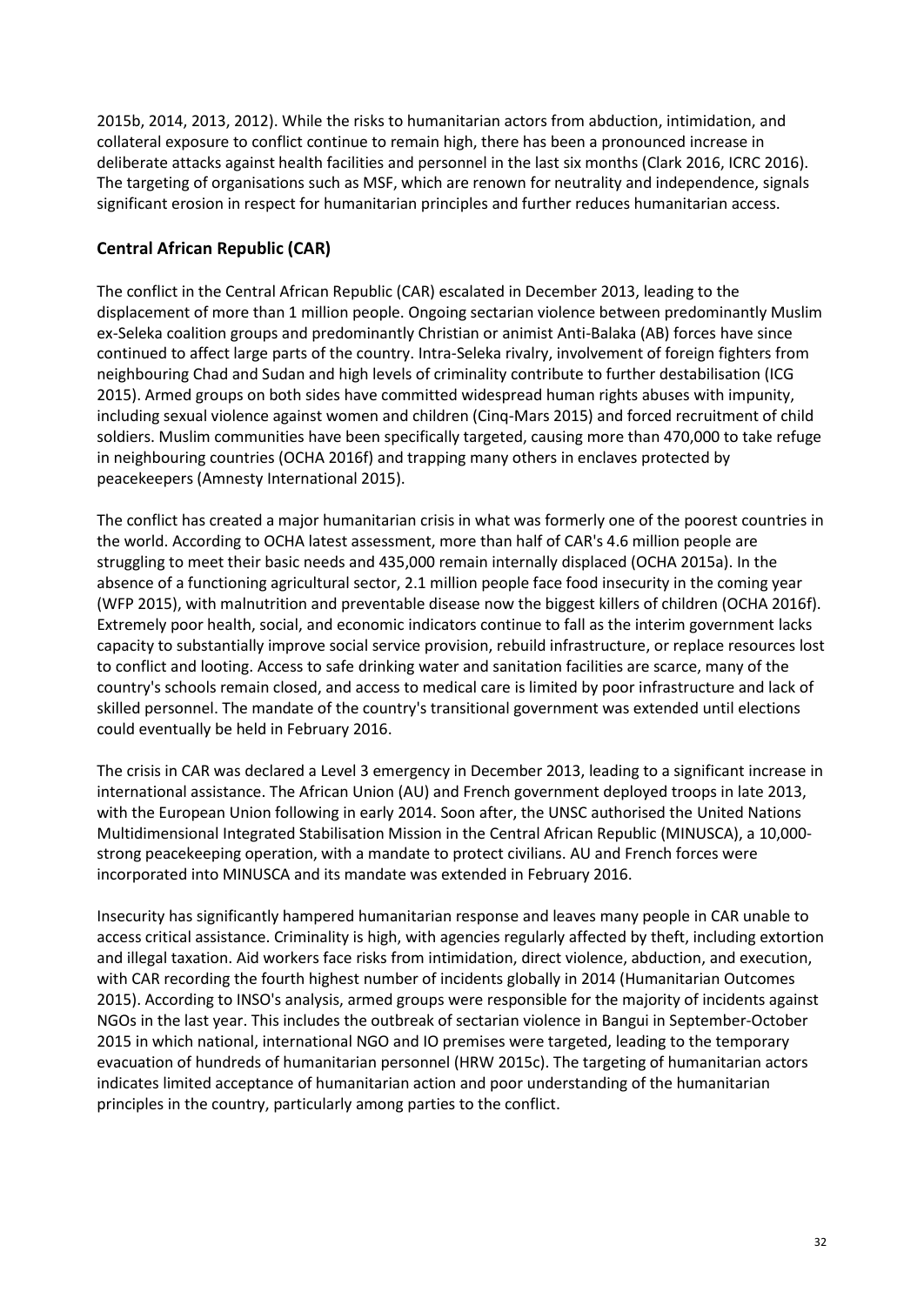## **Somalia**

Struggling to emerge from more than two decades of civil war, Somalia continues to be affected by high levels of political instability, escalating conflict and persistent development and humanitarian needs.

The UN-mandated African Union Mission in Somalia (AMISOM) was deployed in 2007 as a peacekeeping force to support the national reconciliation process (AMISOM 2016a). It has since supported the Somali National Army (SNA) in subsequent conflict with Al Shabaab and other opposition forces. In August 2012, the Federal Government of Somalia was formed, Somalia's first parliament established, and a Provisional Constitution passed. Significant political progress has since been made towards setting a clear agenda to share power and resources through a strengthened federal system of government, incorporating the semi-autonomous Puntland and self-declared independent Somaliland regions in the north of the country. Territorial gains achieved by AMISOM and the Somali National Army (SNA) since 2012 remain extremely fragile and have actually undermined Somalia's longer-term stability by promoting further marginalisation and exclusion of some clans and communities. Throughout the last three years, the security situation in Somalia has become more volatile, with Al Shabaab adopting new military tactics, as well as has stepping up attacks on civilians, humanitarian workers and government authorities.

The UNSC has extended AMISOM's mandate annually for the last five years, widening and strengthening its scope. It is now defined as a multidimensional peace support operation, tasked with undertaking offensive operations against Al Shabaab, enabling and securing political processes throughout the country, and promoting stabilisation to facilitate peacebuilding and reconciliation processes (UNSC 2015). The United Nations Assistance Mission to Somalia (UNSOM) was established in 2013 to support the Federal Government of Somalia (FGS) to create the political environment needed to foster stabilisation and peacebuilding in the country. It works closely with AMISOM and, as an integrated mission, is also responsible for the coordination of humanitarian assistance in Somalia.

Acute humanitarian needs persist in Somalia, with almost 5 million, out of the total population of 12.3 million, targeted for life-saving and livelihoods assistance in 2016 (OCHA 2016g). Ongoing high levels of acute malnutrition affecting more than 300,000 children and chronic food insecurity are exacerbated by severe drought conditions in parts of Puntland and Somaliland. The predicted impacts of the El Niño phenomenon threaten up to 10 per cent of the population from significant flooding in low-lying areas in the country's south (UNDP 2015). Limited access to basic services undermines development. The health system is weak, poorly resourced, lacking capacity and inequitably distributed, leaving one quarter of the population in need of emergency health services. Only half of all Somalis have access to safe water, with sanitation access levels at less than 40 per cent (OCHA 2015c). This contributes to excessive mortality and morbidity from waterborne diseases and exposes women and girls in particular to physical and sexual assault. With one of the lowest primary school enrolment rates globally, lack of teachers, facilities and learning materials leaves an estimated 1.7 million children out of school. In south and central parts of the country the education system has ceased to function at all. There are persistent survival and protection concerns affecting the country's 1.1 million IDPs (UNHCR 2016a), as well as lack of progress towards durable solutions for long-term displaced communities. Almost 1 million Somalis continue to live as refugees in neighbouring countries (UNHCR 2016b). The persistent conflict and generalised high levels of violence, in the absence of effective rule of law, leads to greater internal displacement and makes both return and resettlement options untenable for many.

Humanitarian access in Somalia has been problematic since the early 1990s, with the international community forced to pull out of the country on several occasions (Rotelli 2014) and many agencies continuing to operate remotely. The country's South and Central areas have typically been most severely affected by conflict. Access maps produced by NSP/INSO, with OCHA's cooperation, illustrate how the volatility is linked to contraction and expansion of humanitarian agencies' ability to reach affected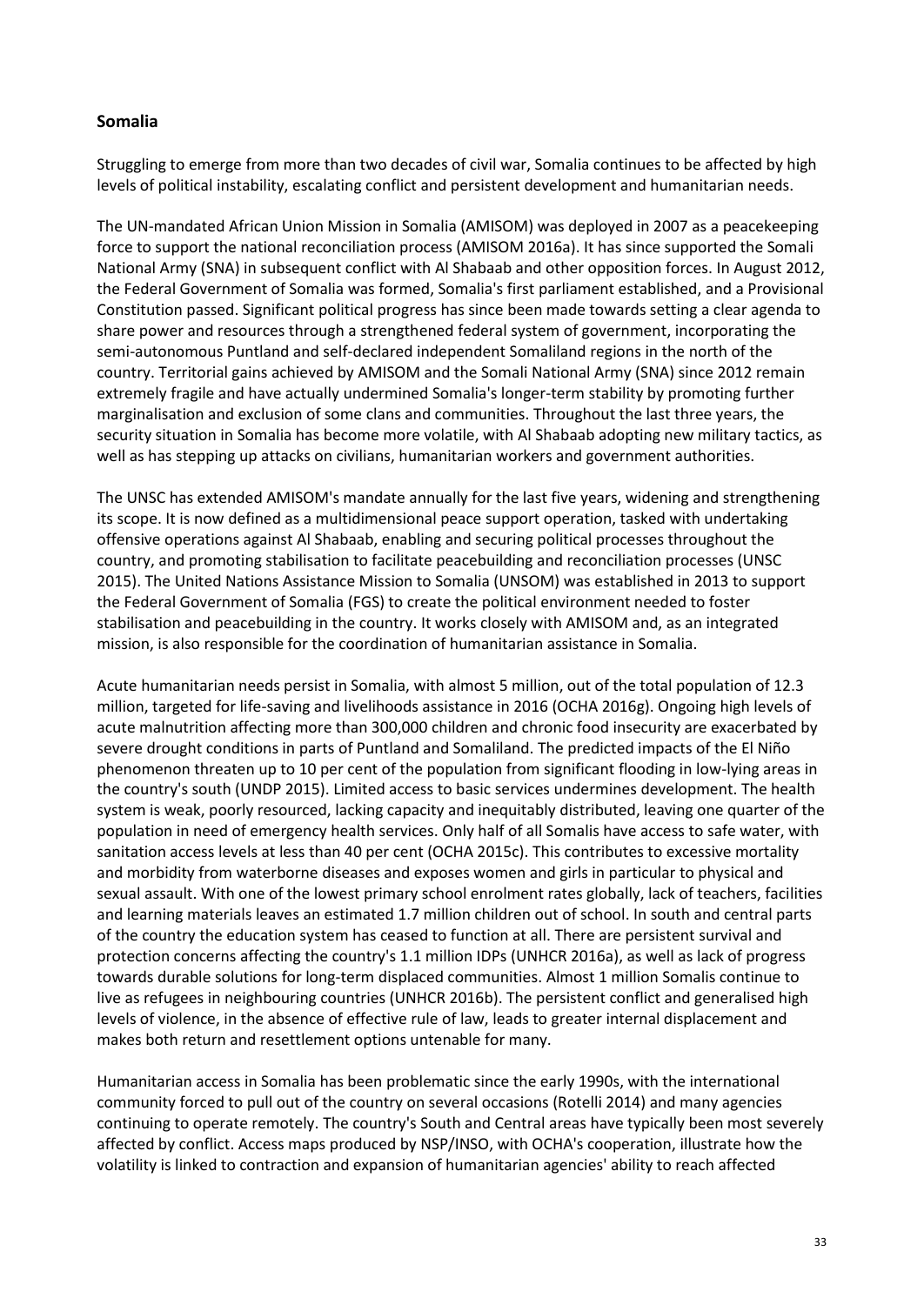communities over time. Notably, access declined between 2009 and 2011, then briefly stabilised in 2012- 2013, before contracting again in the last two years (NSP 2015, 2014, 2013, 2012, 2011, INSO 2016b). As very few aid agencies now operate in areas under Al Shabaab influence, or other armed opposition group control, up to three million civilians living in these areas effectively have little or no access to humanitarian assistance. In the 2016 humanitarian response plan (HRP), enhancing access is specified as one of five key elements needed to implement an ambitious strategy that focuses on reaching the most vulnerable people, with limited resources. The plan asserts that "innovative approaches to field-level access negotiations will continue to be explored to expand access" (OCHA 2016g, p. 4).

# **South Sudan**

Since gaining independence from Sudan in 2011 through a protracted 6-year peace process, South Sudan has been marred by numerous armed conflicts, with political, inter-ethnic and inter-communal dimensions. After the outbreak of fresh hostilities in December 2013, the conflict has intensified into open civil war, with Unity, Upper Nile and Jonglai states most severely affected. Armed groups, including the government Sudan People's Liberation Army (SPLA) and the main rival, the Sudan People's Liberation Movement/Army in Opposition (SPLM/A-IO), have committed indiscriminate violence against civilians, widespread destruction of civilian property, looting, and attacks against aid workers (HRW 2016, UNMISS 2015).

The government of South Sudan is heavily dependent on international aid. Depreciating currently, global oil price declines and over-reliance on foreign imports have contributed to steep increases in the cost of living, forcing more of the population into poverty. The government's ability to provide basic health, education and social welfare services continue to deteriorate. It is largely unable to uphold rule of law, enforce justice, or hold armed forces to account for war crimes and human rights abuses (HRW 2015a). New legislation passed by parliament in mid-2015 and ratified by the President in February 2016, which will restrict NGOs' operations, compromise their independence, and enable the government to punish those engaging in advocacy (ICNL 2016), has been widely criticised by the international community for undermining essential humanitarian action (EC 2016, OCHA 2016e, SSNGOF 2015).

Established in 2011, the United Nations Mission in the Republic of South Sudan (UNMISS) was reinforced on 27 May 2014, with a revised mandate to protect civilians, monitor human rights, and facilitate humanitarian assistance (UNMISS n.d.). The mission faces three key challenges, which impact directly on access:

- restrictions on its own access to large parts of the country compromise its ability to fulfil all elements of its mission, including the providing critical aid to conflict-affected areas;
- it struggles to find durable solutions for more than 200,000 IDPs in six Protection of Civilian (POC) sites and is increasingly incapable of providing short-term protection and security, as evidenced by the attack on civilians and aid workers at the Malakal POC on 17-18 February 2016 (OCHA 2016b);
- its inability to project force beyond the immediate vicinity of UN bases limits its ability to deter or monitor violence against civilians, or facilitate the delivery of humanitarian assistance.

Between 50,000 and 100,000 people have been killed since 2013 with 1.6 million displaced internally and a further 650,000 into neighbouring countries (OCHA 2016c). The conflict has crippled agriculture and rural livelihoods, contributing to a food security crisis that threatens a third of the population, 30,000 of whom face famine (IPC 2016). Sexual and gender-based violence is pervasive and perpetrated with impunity (UNMISS 2015). Children are traumatised by the protracted conflict, with armed forces on both sides recruiting child soldiers (HRW 2015b) and school closures preventing almost 1 million from pursing education (OCHA 2016c). Other essential health, water, sanitation, and economic infrastructure have